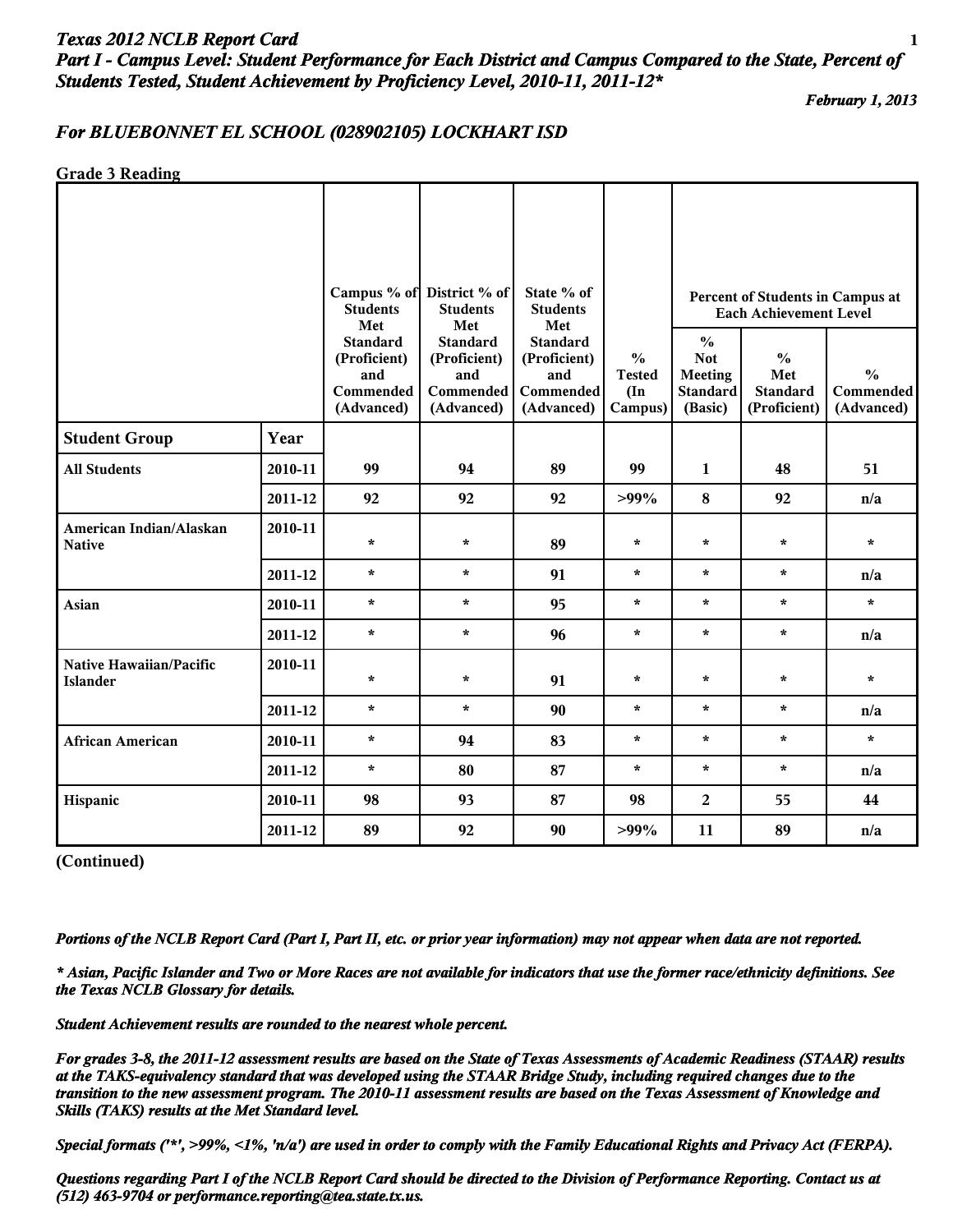*Part I - Campus Level: Student Performance for Each District and Campus Compared to the State, Percent of Students Tested, Student Achievement by Proficiency Level, 2010-11, 2011-12\**

*February 1, 2013*

#### *For BLUEBONNET EL SCHOOL (028902105) LOCKHART ISD*

**Grade 3 Reading**

|                                   |         | <b>Students</b><br>Met                                            | Campus % of District % of<br><b>Students</b><br>Met               | State % of<br><b>Students</b><br>Met                                     |                                                            |                                                                      | Percent of Students in Campus at<br><b>Each Achievement Level</b>                                   |         |
|-----------------------------------|---------|-------------------------------------------------------------------|-------------------------------------------------------------------|--------------------------------------------------------------------------|------------------------------------------------------------|----------------------------------------------------------------------|-----------------------------------------------------------------------------------------------------|---------|
|                                   |         | <b>Standard</b><br>(Proficient)<br>and<br>Commended<br>(Advanced) | <b>Standard</b><br>(Proficient)<br>and<br>Commended<br>(Advanced) | <b>Standard</b><br>(Proficient)<br>and<br><b>Commended</b><br>(Advanced) | $\frac{0}{0}$<br><b>Tested</b><br>$(\text{In})$<br>Campus) | $\frac{0}{0}$<br><b>Not</b><br>Meeting<br><b>Standard</b><br>(Basic) | $\frac{0}{0}$<br>$\frac{0}{0}$<br>Met<br><b>Standard</b><br>Commended<br>(Proficient)<br>(Advanced) |         |
| <b>Student Group</b>              | Year    |                                                                   |                                                                   |                                                                          |                                                            |                                                                      |                                                                                                     |         |
| White                             | 2010-11 | $\star$                                                           | 97                                                                | 94                                                                       | $>99\%$                                                    | $\star$                                                              | $\star$                                                                                             | $\star$ |
|                                   | 2011-12 | $\star$                                                           | 93                                                                | 96                                                                       | $>99\%$                                                    | $\star$                                                              | $\star$                                                                                             | n/a     |
| <b>Two or More Races</b>          | 2010-11 | $\star$                                                           | $\star$                                                           | 93                                                                       | $\star$                                                    | $\star$                                                              | $\star$                                                                                             | $\star$ |
|                                   | 2011-12 | $\star$                                                           | $\star$                                                           | 95                                                                       | $\star$                                                    | $\star$                                                              | $\star$                                                                                             | n/a     |
| Female                            | 2010-11 | 98                                                                | 95                                                                | 91                                                                       | 98                                                         | $\overline{2}$                                                       | 46                                                                                                  | 52      |
|                                   | 2011-12 | 98                                                                | 92                                                                | 93                                                                       | $>99\%$                                                    | $\overline{2}$                                                       | 98                                                                                                  | n/a     |
| Male                              | 2010-11 | $\star$                                                           | 93                                                                | 87                                                                       | $>99\%$                                                    | $\star$                                                              | $\star$                                                                                             | $\star$ |
|                                   | 2011-12 | 86                                                                | 92                                                                | 90                                                                       | $>99\%$                                                    | 14                                                                   | 86                                                                                                  | n/a     |
| <b>Special Education</b>          | 2010-11 | $\star$                                                           | 93                                                                | 82                                                                       | $>99\%$                                                    | $\star$                                                              | $\star$                                                                                             | $\star$ |
|                                   | 2011-12 | $\star$                                                           | 85                                                                | 86                                                                       | $\star$                                                    | $\star$                                                              | $\star$                                                                                             | n/a     |
| <b>Limited English Proficient</b> | 2010-11 | $\star$                                                           | 96                                                                | 85                                                                       | 96                                                         | $\star$                                                              | $\star$                                                                                             | $\star$ |
|                                   | 2011-12 | 80                                                                | 87                                                                | 88                                                                       | $>99\%$                                                    | 20                                                                   | 80                                                                                                  | n/a     |

**(Continued)**

*Portions of the NCLB Report Card (Part I, Part II, etc. or prior year information) may not appear when data are not reported.*

*\* Asian, Pacific Islander and Two or More Races are not available for indicators that use the former race/ethnicity definitions. See the Texas NCLB Glossary for details.*

*Student Achievement results are rounded to the nearest whole percent.*

*For grades 3-8, the 2011-12 assessment results are based on the State of Texas Assessments of Academic Readiness (STAAR) results at the TAKS-equivalency standard that was developed using the STAAR Bridge Study, including required changes due to the transition to the new assessment program. The 2010-11 assessment results are based on the Texas Assessment of Knowledge and Skills (TAKS) results at the Met Standard level.*

*Special formats ('\*', >99%, <1%, 'n/a') are used in order to comply with the Family Educational Rights and Privacy Act (FERPA).*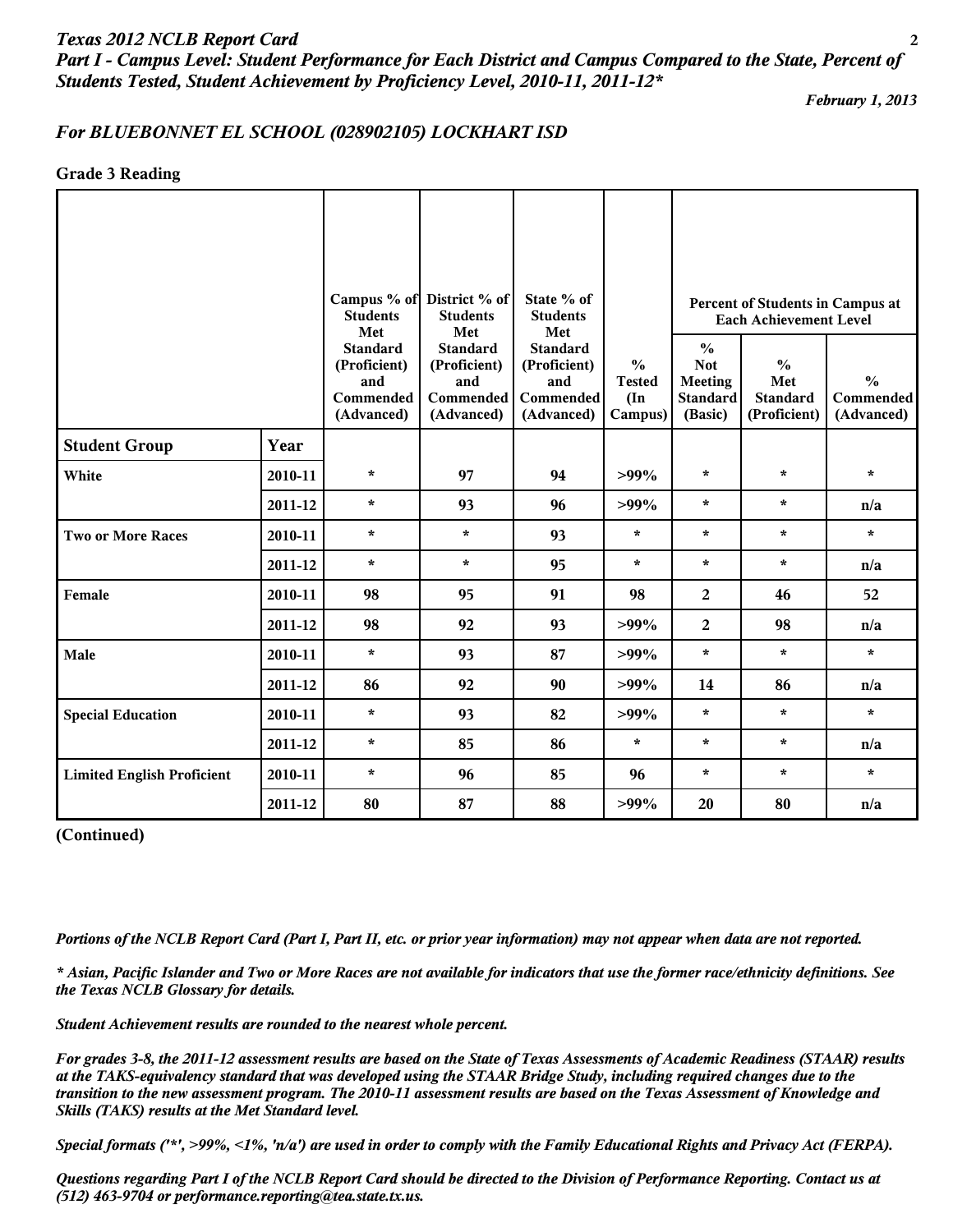# *Texas 2012 NCLB Report Card* **3** *Part I - Campus Level: Student Performance for Each District and Campus Compared to the State, Percent of Students Tested, Student Achievement by Proficiency Level, 2010-11, 2011-12\**

*February 1, 2013*

## *For BLUEBONNET EL SCHOOL (028902105) LOCKHART ISD*

#### **Grade 3 Reading**

|                                   |         | Campus % of District % of<br><b>Students</b><br><b>Students</b><br>Met<br>Met |                                                                   | State % of<br><b>Students</b><br>Met                                     |                                                            | Percent of Students in Campus at<br><b>Each Achievement Level</b>    |                                                         |                                                 |  |
|-----------------------------------|---------|-------------------------------------------------------------------------------|-------------------------------------------------------------------|--------------------------------------------------------------------------|------------------------------------------------------------|----------------------------------------------------------------------|---------------------------------------------------------|-------------------------------------------------|--|
|                                   |         | <b>Standard</b><br>(Proficient)<br>and<br>Commended<br>(Advanced)             | <b>Standard</b><br>(Proficient)<br>and<br>Commended<br>(Advanced) | <b>Standard</b><br>(Proficient)<br>and<br><b>Commended</b><br>(Advanced) | $\frac{0}{0}$<br><b>Tested</b><br>$(\text{In})$<br>Campus) | $\frac{0}{0}$<br><b>Not</b><br>Meeting<br><b>Standard</b><br>(Basic) | $\frac{0}{0}$<br>Met<br><b>Standard</b><br>(Proficient) | $\frac{0}{0}$<br><b>Commended</b><br>(Advanced) |  |
| <b>Student Group</b>              | Year    |                                                                               |                                                                   |                                                                          |                                                            |                                                                      |                                                         |                                                 |  |
| <b>Economically Disadvantaged</b> | 2010-11 | 98                                                                            | 92                                                                | 85                                                                       | 98                                                         | 2                                                                    | 48                                                      | 50                                              |  |
|                                   | 2011-12 | 89                                                                            | 91                                                                | 89                                                                       | $>99\%$                                                    | 11                                                                   | 89                                                      | n/a                                             |  |
| <b>Migrant</b>                    | 2010-11 | $\star$                                                                       | $\star$                                                           | 80                                                                       | $\star$                                                    | $\star$                                                              | $\star$                                                 | $\star$                                         |  |
|                                   | 2011-12 | $\star$                                                                       | $\star$                                                           | 84                                                                       | $\star$                                                    | $\star$                                                              | $\star$                                                 | n/a                                             |  |

*Portions of the NCLB Report Card (Part I, Part II, etc. or prior year information) may not appear when data are not reported.*

*\* Asian, Pacific Islander and Two or More Races are not available for indicators that use the former race/ethnicity definitions. See the Texas NCLB Glossary for details.*

*Student Achievement results are rounded to the nearest whole percent.*

*For grades 3-8, the 2011-12 assessment results are based on the State of Texas Assessments of Academic Readiness (STAAR) results at the TAKS-equivalency standard that was developed using the STAAR Bridge Study, including required changes due to the transition to the new assessment program. The 2010-11 assessment results are based on the Texas Assessment of Knowledge and Skills (TAKS) results at the Met Standard level.*

*Special formats ('\*', >99%, <1%, 'n/a') are used in order to comply with the Family Educational Rights and Privacy Act (FERPA).*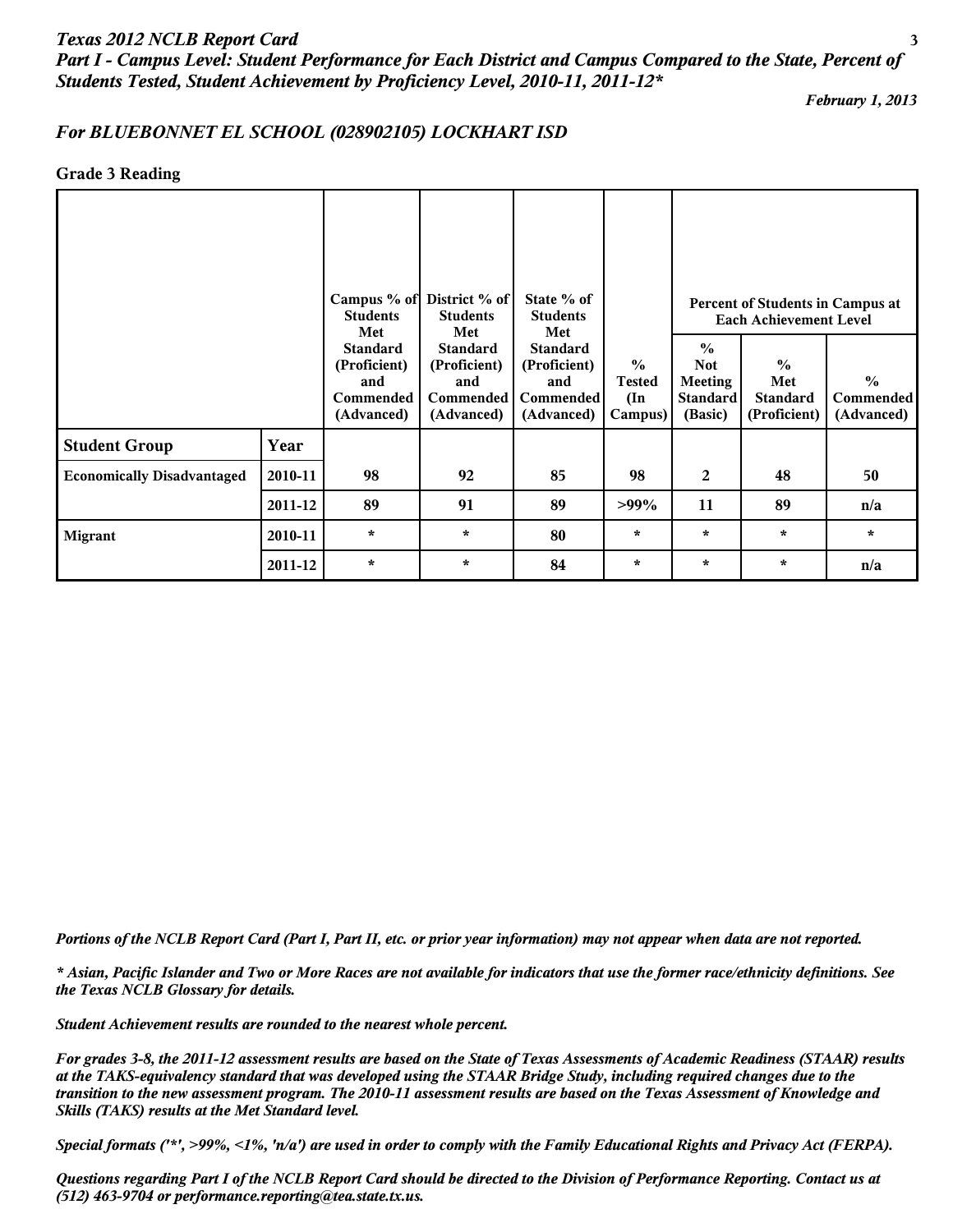## *Texas 2012 NCLB Report Card* **4** *Part I - Campus Level: Student Performance for Each District and Campus Compared to the State, Percent of Students Tested, Student Achievement by Proficiency Level, 2010-11, 2011-12\**

*February 1, 2013*

## *For BLUEBONNET EL SCHOOL (028902105) LOCKHART ISD*

#### **Grade 3 Mathematics**

|                                            |         | <b>Students</b><br>Met                                            | Campus % of District % of<br><b>Students</b><br>Met               | State % of<br><b>Students</b><br>Met                              |                                                            | Percent of Students in Campus at<br><b>Each Achievement Level</b>           |                                                         |                                          |
|--------------------------------------------|---------|-------------------------------------------------------------------|-------------------------------------------------------------------|-------------------------------------------------------------------|------------------------------------------------------------|-----------------------------------------------------------------------------|---------------------------------------------------------|------------------------------------------|
|                                            |         | <b>Standard</b><br>(Proficient)<br>and<br>Commended<br>(Advanced) | <b>Standard</b><br>(Proficient)<br>and<br>Commended<br>(Advanced) | <b>Standard</b><br>(Proficient)<br>and<br>Commended<br>(Advanced) | $\frac{0}{0}$<br><b>Tested</b><br>$(\text{In})$<br>Campus) | $\frac{0}{0}$<br><b>Not</b><br><b>Meeting</b><br><b>Standard</b><br>(Basic) | $\frac{0}{0}$<br>Met<br><b>Standard</b><br>(Proficient) | $\frac{0}{0}$<br>Commended<br>(Advanced) |
| <b>Student Group</b>                       | Year    |                                                                   |                                                                   |                                                                   |                                                            |                                                                             |                                                         |                                          |
| <b>All Students</b>                        | 2010-11 | 93                                                                | 93                                                                | 86                                                                | $>99\%$                                                    | 7                                                                           | 58                                                      | 35                                       |
|                                            | 2011-12 | 85                                                                | 89                                                                | 86                                                                | $>99\%$                                                    | 15                                                                          | 85                                                      | n/a                                      |
| American Indian/Alaskan<br><b>Native</b>   | 2010-11 | $\star$                                                           | $\star$                                                           | 86                                                                | $\star$                                                    | $\star$                                                                     | $\star$                                                 | $\star$                                  |
|                                            | 2011-12 | $\star$                                                           | $\star$                                                           | 87                                                                | $\star$                                                    | $\star$                                                                     | $\star$                                                 | n/a                                      |
| Asian                                      | 2010-11 | $\star$                                                           | $\star$                                                           | 96                                                                | $\star$                                                    | $\star$                                                                     | $\star$                                                 | $\star$                                  |
|                                            | 2011-12 | $\star$                                                           | $\star$                                                           | 96                                                                | $\star$                                                    | $\star$                                                                     | $\star$                                                 | n/a                                      |
| Native Hawaiian/Pacific<br><b>Islander</b> | 2010-11 | $\star$                                                           | $\star$                                                           | 88                                                                | $\star$                                                    | $\star$                                                                     | $\star$                                                 | $\star$                                  |
|                                            | 2011-12 | $\star$                                                           | $\star$                                                           | 87                                                                | $\star$                                                    | $\star$                                                                     | $\star$                                                 | n/a                                      |
| <b>African American</b>                    | 2010-11 | $\star$                                                           | 94                                                                | 77                                                                | $\star$                                                    | $\star$                                                                     | $\star$                                                 | $\star$                                  |
|                                            | 2011-12 | $\star$                                                           | 90                                                                | 76                                                                | $\star$                                                    | $\star$                                                                     | $\star$                                                 | n/a                                      |
| Hispanic                                   | 2010-11 | 92                                                                | 92                                                                | 84                                                                | $>99\%$                                                    | 8                                                                           | 62                                                      | 30                                       |
|                                            | 2011-12 | 83                                                                | 88                                                                | 84                                                                | $>99\%$                                                    | 17                                                                          | 83                                                      | n/a                                      |

**(Continued)**

*Portions of the NCLB Report Card (Part I, Part II, etc. or prior year information) may not appear when data are not reported.*

*\* Asian, Pacific Islander and Two or More Races are not available for indicators that use the former race/ethnicity definitions. See the Texas NCLB Glossary for details.*

*Student Achievement results are rounded to the nearest whole percent.*

*For grades 3-8, the 2011-12 assessment results are based on the State of Texas Assessments of Academic Readiness (STAAR) results at the TAKS-equivalency standard that was developed using the STAAR Bridge Study, including required changes due to the transition to the new assessment program. The 2010-11 assessment results are based on the Texas Assessment of Knowledge and Skills (TAKS) results at the Met Standard level.*

*Special formats ('\*', >99%, <1%, 'n/a') are used in order to comply with the Family Educational Rights and Privacy Act (FERPA).*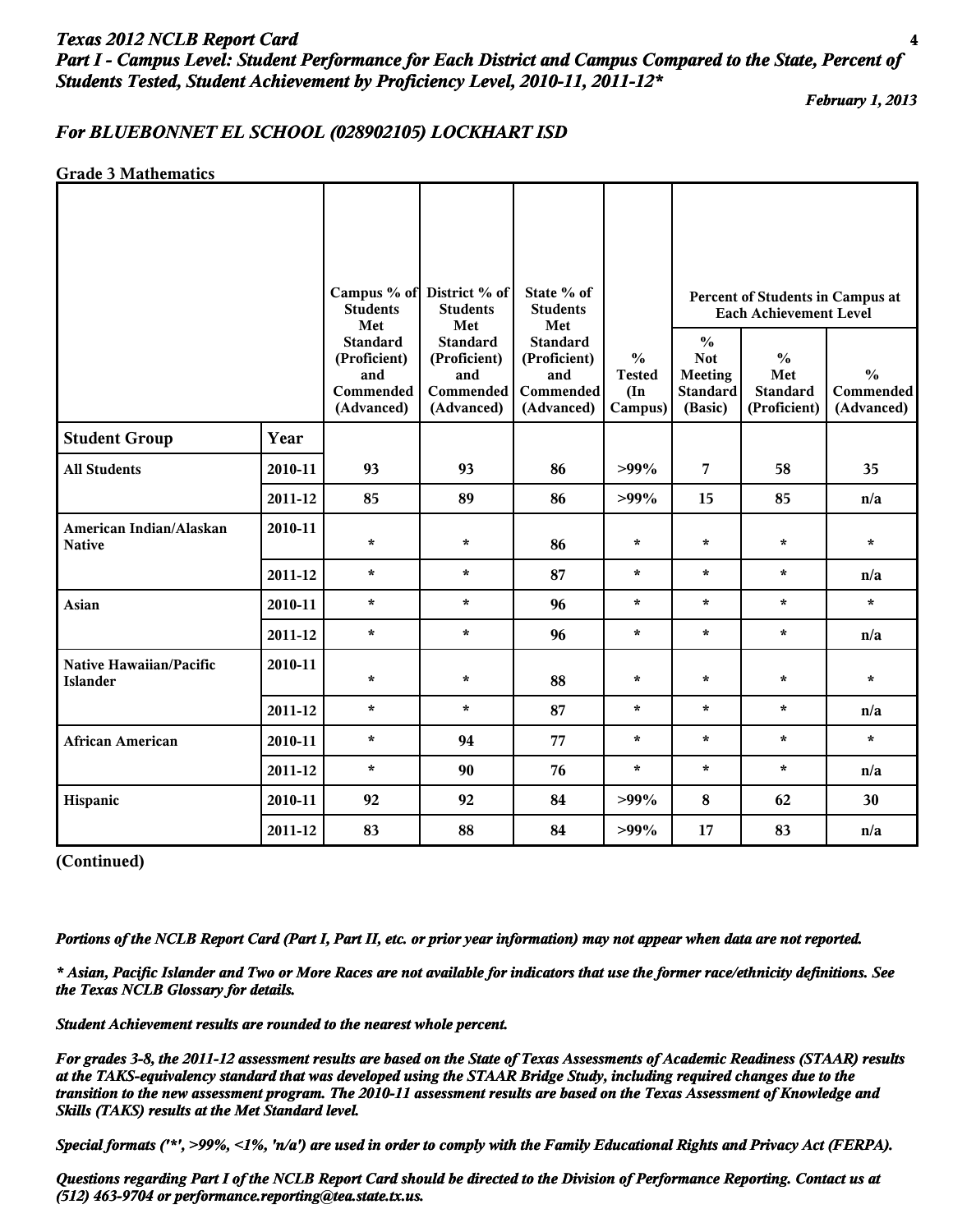*Part I - Campus Level: Student Performance for Each District and Campus Compared to the State, Percent of Students Tested, Student Achievement by Proficiency Level, 2010-11, 2011-12\**

*February 1, 2013*

# *For BLUEBONNET EL SCHOOL (028902105) LOCKHART ISD*

## **Grade 3 Mathematics**

|                                   |         | <b>Students</b><br>Met                                            | Campus % of District % of<br><b>Students</b><br>Met               | State % of<br><b>Students</b><br>Met                                     |                                                            |                                                                             | Percent of Students in Campus at<br><b>Each Achievement Level</b> |                                          |
|-----------------------------------|---------|-------------------------------------------------------------------|-------------------------------------------------------------------|--------------------------------------------------------------------------|------------------------------------------------------------|-----------------------------------------------------------------------------|-------------------------------------------------------------------|------------------------------------------|
|                                   |         | <b>Standard</b><br>(Proficient)<br>and<br>Commended<br>(Advanced) | <b>Standard</b><br>(Proficient)<br>and<br>Commended<br>(Advanced) | <b>Standard</b><br>(Proficient)<br>and<br><b>Commended</b><br>(Advanced) | $\frac{6}{6}$<br><b>Tested</b><br>$(\text{In})$<br>Campus) | $\frac{6}{6}$<br><b>Not</b><br><b>Meeting</b><br><b>Standard</b><br>(Basic) | $\frac{0}{0}$<br>Met<br><b>Standard</b><br>(Proficient)           | $\frac{0}{0}$<br>Commended<br>(Advanced) |
| <b>Student Group</b>              | Year    |                                                                   |                                                                   |                                                                          |                                                            |                                                                             |                                                                   |                                          |
| White                             | 2010-11 | $\star$                                                           | 97                                                                | 92                                                                       | $>99\%$                                                    | $\star$                                                                     | $\star$                                                           | $\star$                                  |
|                                   | 2011-12 | 88                                                                | 92                                                                | 92                                                                       | $>99\%$                                                    | 13                                                                          | 88                                                                | n/a                                      |
| <b>Two or More Races</b>          | 2010-11 | $\star$                                                           | $\star$                                                           | 90                                                                       | $\star$                                                    | $\star$                                                                     | $\star$                                                           | $\star$                                  |
|                                   | 2011-12 | $\star$                                                           | $\star$                                                           | 90                                                                       | $\star$                                                    | $\star$                                                                     | $\star$                                                           | n/a                                      |
| Female                            | 2010-11 | 94                                                                | 94                                                                | 86                                                                       | $>99\%$                                                    | 6                                                                           | 60                                                                | 34                                       |
|                                   | 2011-12 | 88                                                                | 88                                                                | 86                                                                       | $>99\%$                                                    | 12                                                                          | 88                                                                | n/a                                      |
| Male                              | 2010-11 | 92                                                                | 92                                                                | 87                                                                       | $>99\%$                                                    | 8                                                                           | 56                                                                | 36                                       |
|                                   | 2011-12 | 81                                                                | 91                                                                | 86                                                                       | $>99\%$                                                    | 19                                                                          | 81                                                                | n/a                                      |
| <b>Special Education</b>          | 2010-11 | 85                                                                | 93                                                                | 78                                                                       | $>99\%$                                                    | 15                                                                          | 62                                                                | 23                                       |
|                                   | 2011-12 | $\star$                                                           | 88                                                                | 77                                                                       | $\star$                                                    | $\star$                                                                     | $\star$                                                           | n/a                                      |
| <b>Limited English Proficient</b> | 2010-11 | 93                                                                | 87                                                                | 83                                                                       | $>99\%$                                                    | 7                                                                           | 79                                                                | 14                                       |
|                                   | 2011-12 | 77                                                                | 84                                                                | 83                                                                       | $>99\%$                                                    | 23                                                                          | 77                                                                | n/a                                      |

#### **(Continued)**

*Portions of the NCLB Report Card (Part I, Part II, etc. or prior year information) may not appear when data are not reported.*

*\* Asian, Pacific Islander and Two or More Races are not available for indicators that use the former race/ethnicity definitions. See the Texas NCLB Glossary for details.*

*Student Achievement results are rounded to the nearest whole percent.*

*For grades 3-8, the 2011-12 assessment results are based on the State of Texas Assessments of Academic Readiness (STAAR) results at the TAKS-equivalency standard that was developed using the STAAR Bridge Study, including required changes due to the transition to the new assessment program. The 2010-11 assessment results are based on the Texas Assessment of Knowledge and Skills (TAKS) results at the Met Standard level.*

*Special formats ('\*', >99%, <1%, 'n/a') are used in order to comply with the Family Educational Rights and Privacy Act (FERPA).*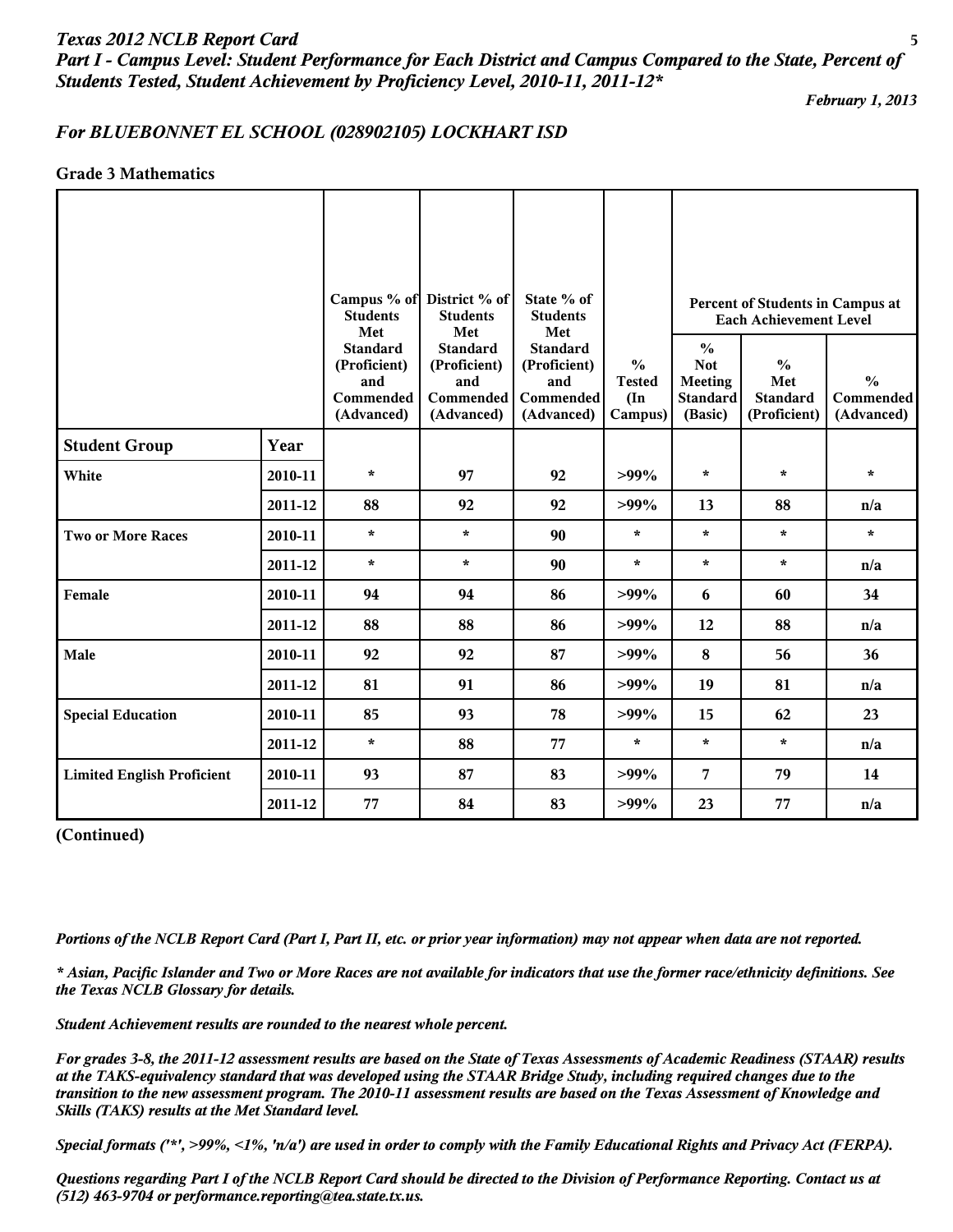*Part I - Campus Level: Student Performance for Each District and Campus Compared to the State, Percent of Students Tested, Student Achievement by Proficiency Level, 2010-11, 2011-12\**

*February 1, 2013*

## *For BLUEBONNET EL SCHOOL (028902105) LOCKHART ISD*

#### **Grade 3 Mathematics**

|                                   |         | Campus % of District % of<br><b>Students</b><br>Met               | <b>Students</b><br>Met                                            | State % of<br><b>Students</b><br>Met                                     |                                                            | Percent of Students in Campus at<br><b>Each Achievement Level</b>           |                                                         |                                                 |  |
|-----------------------------------|---------|-------------------------------------------------------------------|-------------------------------------------------------------------|--------------------------------------------------------------------------|------------------------------------------------------------|-----------------------------------------------------------------------------|---------------------------------------------------------|-------------------------------------------------|--|
|                                   |         | <b>Standard</b><br>(Proficient)<br>and<br>Commended<br>(Advanced) | <b>Standard</b><br>(Proficient)<br>and<br>Commended<br>(Advanced) | <b>Standard</b><br>(Proficient)<br>and<br><b>Commended</b><br>(Advanced) | $\frac{0}{0}$<br><b>Tested</b><br>$(\text{In})$<br>Campus) | $\frac{0}{0}$<br><b>Not</b><br><b>Meeting</b><br><b>Standard</b><br>(Basic) | $\frac{0}{0}$<br>Met<br><b>Standard</b><br>(Proficient) | $\frac{0}{0}$<br><b>Commended</b><br>(Advanced) |  |
| <b>Student Group</b>              | Year    |                                                                   |                                                                   |                                                                          |                                                            |                                                                             |                                                         |                                                 |  |
| <b>Economically Disadvantaged</b> | 2010-11 | 91                                                                | 91                                                                | 82                                                                       | $>99\%$                                                    | 9                                                                           | 65                                                      | 26                                              |  |
|                                   | 2011-12 | 83                                                                | 88                                                                | 82                                                                       | $>99\%$                                                    | 17                                                                          | 83                                                      | n/a                                             |  |
| <b>Migrant</b>                    | 2010-11 | $\star$                                                           | $\star$                                                           | 79                                                                       | $\star$                                                    | $\star$                                                                     | $\star$                                                 | $\star$                                         |  |
|                                   | 2011-12 | $\star$                                                           | $\star$                                                           | 78                                                                       | $\star$                                                    | $\star$                                                                     | $\star$                                                 | n/a                                             |  |

*Portions of the NCLB Report Card (Part I, Part II, etc. or prior year information) may not appear when data are not reported.*

*\* Asian, Pacific Islander and Two or More Races are not available for indicators that use the former race/ethnicity definitions. See the Texas NCLB Glossary for details.*

*Student Achievement results are rounded to the nearest whole percent.*

*For grades 3-8, the 2011-12 assessment results are based on the State of Texas Assessments of Academic Readiness (STAAR) results at the TAKS-equivalency standard that was developed using the STAAR Bridge Study, including required changes due to the transition to the new assessment program. The 2010-11 assessment results are based on the Texas Assessment of Knowledge and Skills (TAKS) results at the Met Standard level.*

*Special formats ('\*', >99%, <1%, 'n/a') are used in order to comply with the Family Educational Rights and Privacy Act (FERPA).*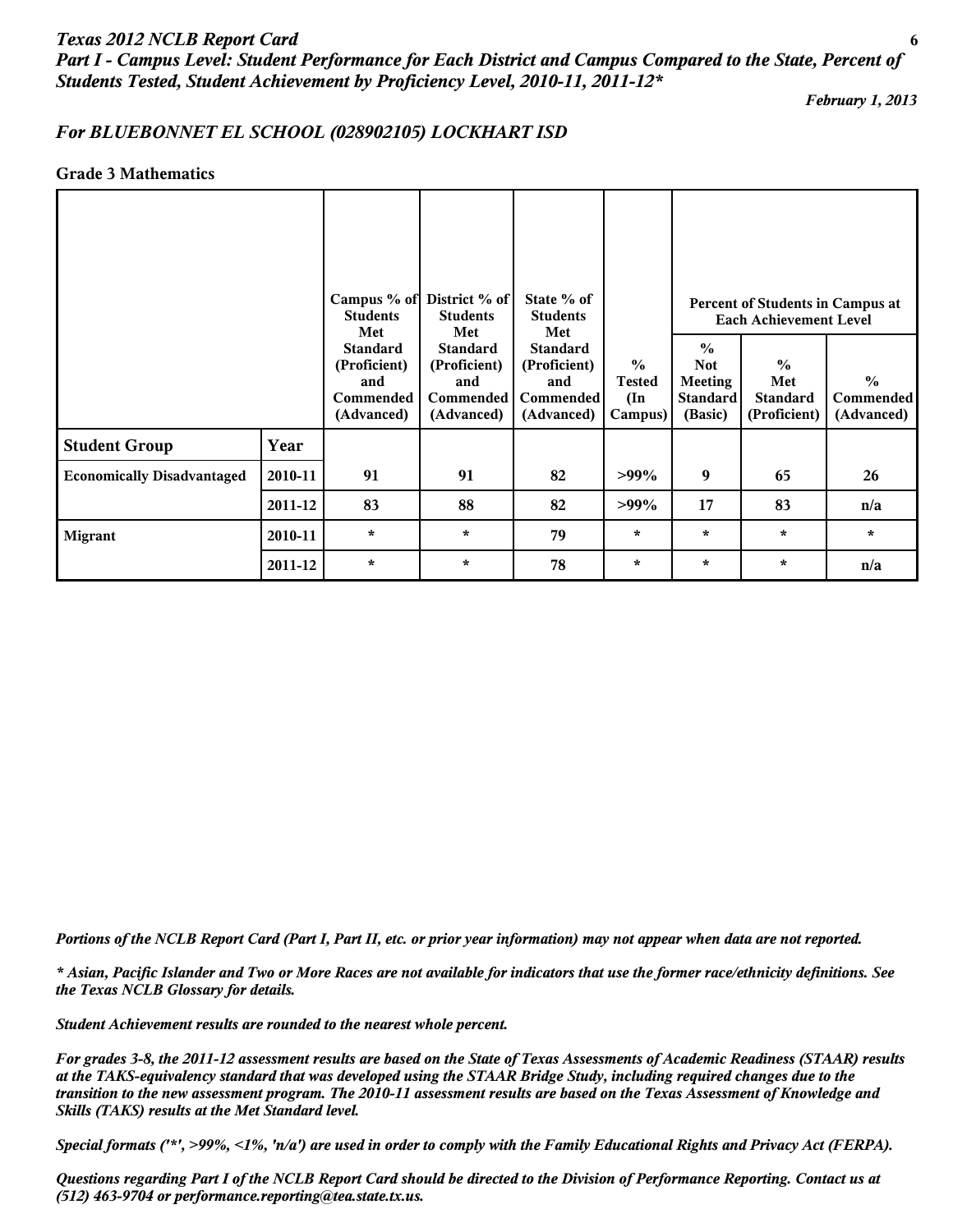# *Texas 2012 NCLB Report Card* **7** *Part I - Campus Level: Student Performance for Each District and Campus Compared to the State, Percent of Students Tested, Student Achievement by Proficiency Level, 2010-11, 2011-12\**

*February 1, 2013*

## *For BLUEBONNET EL SCHOOL (028902105) LOCKHART ISD*

**Grade 4 Reading**

|                                            |         | <b>Students</b>                                                   | Campus % of District % of<br>State % of<br><b>Students</b><br><b>Students</b><br>Met<br>Met<br>Met |                                                                   |                                                            | Percent of Students in Campus at<br><b>Each Achievement Level</b>           |                                                         |                                          |  |
|--------------------------------------------|---------|-------------------------------------------------------------------|----------------------------------------------------------------------------------------------------|-------------------------------------------------------------------|------------------------------------------------------------|-----------------------------------------------------------------------------|---------------------------------------------------------|------------------------------------------|--|
|                                            |         | <b>Standard</b><br>(Proficient)<br>and<br>Commended<br>(Advanced) | <b>Standard</b><br>(Proficient)<br>and<br>Commended<br>(Advanced)                                  | <b>Standard</b><br>(Proficient)<br>and<br>Commended<br>(Advanced) | $\frac{0}{0}$<br><b>Tested</b><br>$(\text{In})$<br>Campus) | $\frac{0}{0}$<br><b>Not</b><br><b>Meeting</b><br><b>Standard</b><br>(Basic) | $\frac{0}{0}$<br>Met<br><b>Standard</b><br>(Proficient) | $\frac{0}{0}$<br>Commended<br>(Advanced) |  |
| <b>Student Group</b>                       | Year    |                                                                   |                                                                                                    |                                                                   |                                                            |                                                                             |                                                         |                                          |  |
| <b>All Students</b>                        | 2010-11 | 96                                                                | 93                                                                                                 | 85                                                                | $>99\%$                                                    | $\overline{\mathbf{4}}$                                                     | 54                                                      | 42                                       |  |
|                                            | 2011-12 | 95                                                                | 88                                                                                                 | 87                                                                | $>99\%$                                                    | 5                                                                           | 95                                                      | n/a                                      |  |
| American Indian/Alaskan<br><b>Native</b>   | 2010-11 | $\star$                                                           | $\star$                                                                                            | 86                                                                | $\star$                                                    | $\star$                                                                     | $\star$                                                 | $\star$                                  |  |
|                                            | 2011-12 | $\star$                                                           | $\star$                                                                                            | 88                                                                | $\star$                                                    | $\star$                                                                     | $\star$                                                 | n/a                                      |  |
| Asian                                      | 2010-11 | $\star$                                                           | $\star$                                                                                            | 93                                                                | $\star$                                                    | $\star$                                                                     | $\star$                                                 | $\star$                                  |  |
|                                            | 2011-12 | $\star$                                                           | $\star$                                                                                            | 94                                                                | $\star$                                                    | $\star$                                                                     | $\star$                                                 | n/a                                      |  |
| Native Hawaiian/Pacific<br><b>Islander</b> | 2010-11 | $\star$                                                           | $\star$                                                                                            | 84                                                                | $\star$                                                    | $\star$                                                                     | $\star$                                                 | $\star$                                  |  |
|                                            | 2011-12 | $\star$                                                           | $\star$                                                                                            | 90                                                                | $\star$                                                    | $\star$                                                                     | $\star$                                                 | n/a                                      |  |
| <b>African American</b>                    | 2010-11 | $\star$                                                           | 88                                                                                                 | 79                                                                | $>99\%$                                                    | $\star$                                                                     | $\star$                                                 | $\star$                                  |  |
|                                            | 2011-12 | $\star$                                                           | 79                                                                                                 | 79                                                                | $\star$                                                    | $\star$                                                                     | $\star$                                                 | n/a                                      |  |
| Hispanic                                   | 2010-11 | 96                                                                | 92                                                                                                 | 82                                                                | $>99\%$                                                    | 4                                                                           | 60                                                      | 35                                       |  |
|                                            | 2011-12 | 93                                                                | 86                                                                                                 | 84                                                                | $>99\%$                                                    | 7                                                                           | 93                                                      | n/a                                      |  |

**(Continued)**

*Portions of the NCLB Report Card (Part I, Part II, etc. or prior year information) may not appear when data are not reported.*

*\* Asian, Pacific Islander and Two or More Races are not available for indicators that use the former race/ethnicity definitions. See the Texas NCLB Glossary for details.*

*Student Achievement results are rounded to the nearest whole percent.*

*For grades 3-8, the 2011-12 assessment results are based on the State of Texas Assessments of Academic Readiness (STAAR) results at the TAKS-equivalency standard that was developed using the STAAR Bridge Study, including required changes due to the transition to the new assessment program. The 2010-11 assessment results are based on the Texas Assessment of Knowledge and Skills (TAKS) results at the Met Standard level.*

*Special formats ('\*', >99%, <1%, 'n/a') are used in order to comply with the Family Educational Rights and Privacy Act (FERPA).*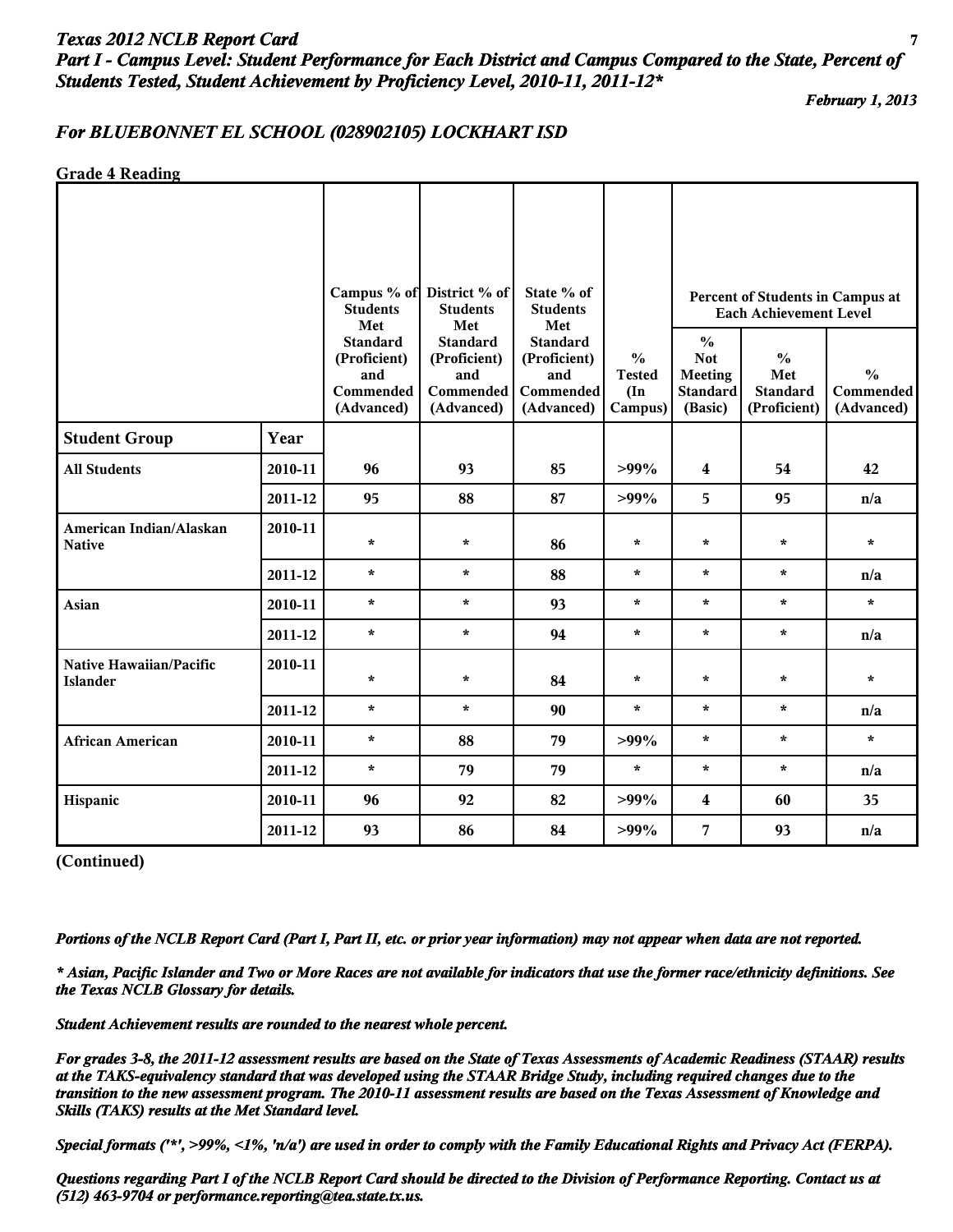*Part I - Campus Level: Student Performance for Each District and Campus Compared to the State, Percent of Students Tested, Student Achievement by Proficiency Level, 2010-11, 2011-12\**

*February 1, 2013*

#### *For BLUEBONNET EL SCHOOL (028902105) LOCKHART ISD*

#### **Grade 4 Reading**

|                                   |         | <b>Students</b><br>Met                                            | Campus % of District % of<br><b>Students</b><br>Met               | State % of<br><b>Students</b><br>Met                              |                                                            |                                                                             | Percent of Students in Campus at<br><b>Each Achievement Level</b>                                   |         |  |
|-----------------------------------|---------|-------------------------------------------------------------------|-------------------------------------------------------------------|-------------------------------------------------------------------|------------------------------------------------------------|-----------------------------------------------------------------------------|-----------------------------------------------------------------------------------------------------|---------|--|
|                                   |         | <b>Standard</b><br>(Proficient)<br>and<br>Commended<br>(Advanced) | <b>Standard</b><br>(Proficient)<br>and<br>Commended<br>(Advanced) | <b>Standard</b><br>(Proficient)<br>and<br>Commended<br>(Advanced) | $\frac{0}{0}$<br><b>Tested</b><br>$(\text{In})$<br>Campus) | $\frac{0}{0}$<br><b>Not</b><br><b>Meeting</b><br><b>Standard</b><br>(Basic) | $\frac{0}{0}$<br>$\frac{0}{0}$<br>Met<br><b>Standard</b><br>Commended<br>(Proficient)<br>(Advanced) |         |  |
| <b>Student Group</b>              | Year    |                                                                   |                                                                   |                                                                   |                                                            |                                                                             |                                                                                                     |         |  |
| White                             | 2010-11 | 96                                                                | 93                                                                | 93                                                                | $>99\%$                                                    | 4                                                                           | 38                                                                                                  | 58      |  |
|                                   | 2011-12 | $\star$                                                           | 95                                                                | 94                                                                | $>99\%$                                                    | $\star$                                                                     | $\star$                                                                                             | n/a     |  |
| <b>Two or More Races</b>          | 2010-11 | $\star$                                                           | $\star$                                                           | 90                                                                | $\star$                                                    | $\star$                                                                     | $\star$                                                                                             | $\star$ |  |
|                                   | 2011-12 | $\star$                                                           | $\star$                                                           | 91                                                                | $\star$                                                    | $\star$                                                                     | $\star$                                                                                             | n/a     |  |
| Female                            | 2010-11 | $\star$                                                           | 95                                                                | 87                                                                | $>99\%$                                                    | $\star$                                                                     | $\star$                                                                                             | $\star$ |  |
|                                   | 2011-12 | 96                                                                | 90                                                                | 89                                                                | $>99\%$                                                    | 4                                                                           | 96                                                                                                  | n/a     |  |
| Male                              | 2010-11 | 92                                                                | 90                                                                | 84                                                                | $>99\%$                                                    | 8                                                                           | 56                                                                                                  | 35      |  |
|                                   | 2011-12 | 94                                                                | 86                                                                | 85                                                                | $>99\%$                                                    | 6                                                                           | 94                                                                                                  | n/a     |  |
| <b>Special Education</b>          | 2010-11 | 79                                                                | 84                                                                | 77                                                                | $>99\%$                                                    | 21                                                                          | 50                                                                                                  | 29      |  |
|                                   | 2011-12 | 89                                                                | 88                                                                | 78                                                                | $>99\%$                                                    | 11                                                                          | 89                                                                                                  | n/a     |  |
| <b>Limited English Proficient</b> | 2010-11 | 75                                                                | 85                                                                | 75                                                                | $>99\%$                                                    | 25                                                                          | 67                                                                                                  | 8       |  |
|                                   | 2011-12 | 86                                                                | 83                                                                | 79                                                                | $>99\%$                                                    | 14                                                                          | 86                                                                                                  | n/a     |  |

**(Continued)**

*Portions of the NCLB Report Card (Part I, Part II, etc. or prior year information) may not appear when data are not reported.*

*\* Asian, Pacific Islander and Two or More Races are not available for indicators that use the former race/ethnicity definitions. See the Texas NCLB Glossary for details.*

*Student Achievement results are rounded to the nearest whole percent.*

*For grades 3-8, the 2011-12 assessment results are based on the State of Texas Assessments of Academic Readiness (STAAR) results at the TAKS-equivalency standard that was developed using the STAAR Bridge Study, including required changes due to the transition to the new assessment program. The 2010-11 assessment results are based on the Texas Assessment of Knowledge and Skills (TAKS) results at the Met Standard level.*

*Special formats ('\*', >99%, <1%, 'n/a') are used in order to comply with the Family Educational Rights and Privacy Act (FERPA).*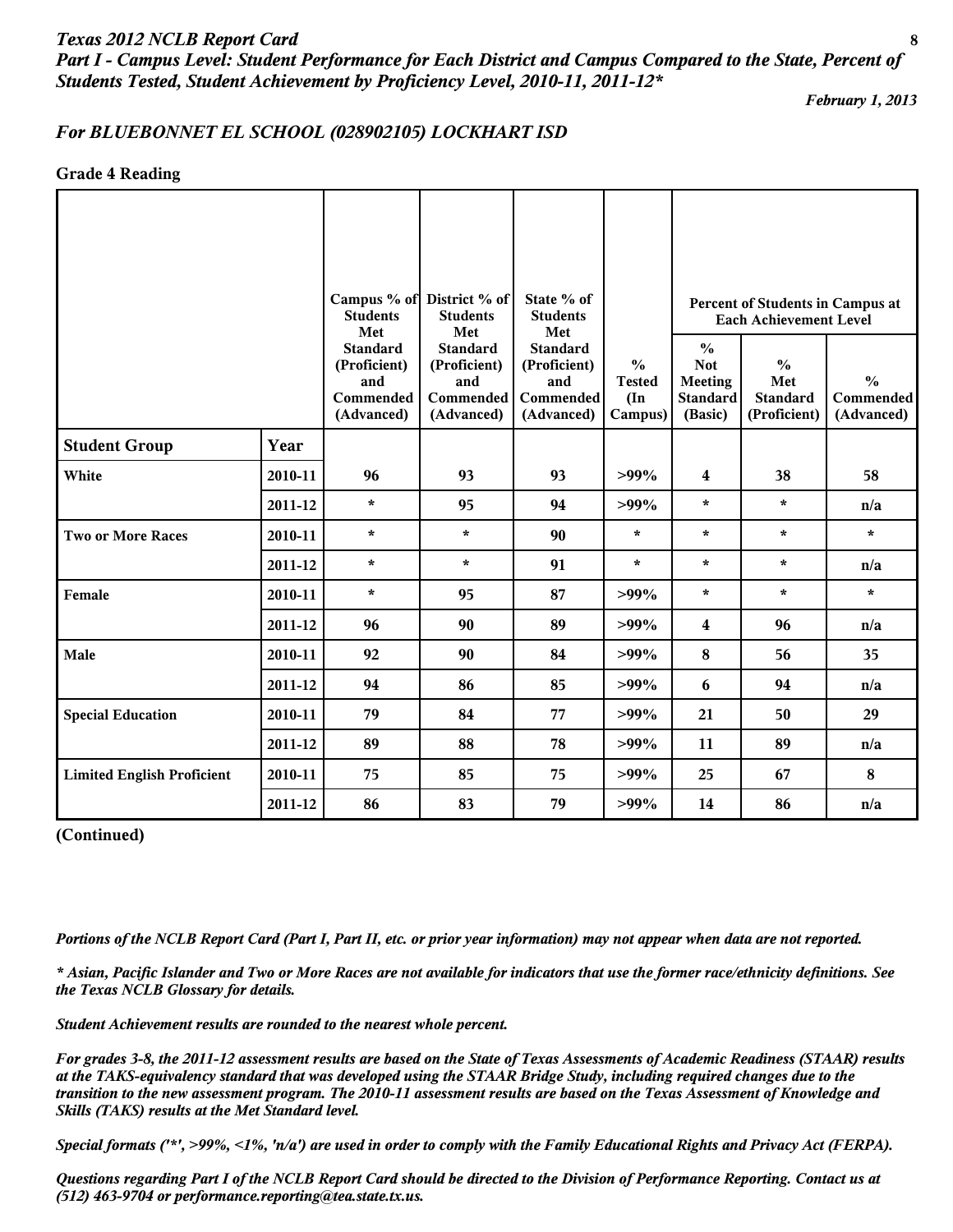# *Texas 2012 NCLB Report Card* **9** *Part I - Campus Level: Student Performance for Each District and Campus Compared to the State, Percent of Students Tested, Student Achievement by Proficiency Level, 2010-11, 2011-12\**

*February 1, 2013*

## *For BLUEBONNET EL SCHOOL (028902105) LOCKHART ISD*

#### **Grade 4 Reading**

|                                   |         | Campus % of District % of<br><b>Students</b><br>Met               | <b>Students</b><br>Met                                            | State % of<br><b>Students</b><br>Met                                     |                                                            | Percent of Students in Campus at<br><b>Each Achievement Level</b>    |                                                         |                                                 |  |
|-----------------------------------|---------|-------------------------------------------------------------------|-------------------------------------------------------------------|--------------------------------------------------------------------------|------------------------------------------------------------|----------------------------------------------------------------------|---------------------------------------------------------|-------------------------------------------------|--|
|                                   |         | <b>Standard</b><br>(Proficient)<br>and<br>Commended<br>(Advanced) | <b>Standard</b><br>(Proficient)<br>and<br>Commended<br>(Advanced) | <b>Standard</b><br>(Proficient)<br>and<br><b>Commended</b><br>(Advanced) | $\frac{0}{0}$<br><b>Tested</b><br>$(\text{In})$<br>Campus) | $\frac{0}{0}$<br><b>Not</b><br>Meeting<br><b>Standard</b><br>(Basic) | $\frac{0}{0}$<br>Met<br><b>Standard</b><br>(Proficient) | $\frac{0}{0}$<br><b>Commended</b><br>(Advanced) |  |
| <b>Student Group</b>              | Year    |                                                                   |                                                                   |                                                                          |                                                            |                                                                      |                                                         |                                                 |  |
| <b>Economically Disadvantaged</b> | 2010-11 | 95                                                                | 91                                                                | 80                                                                       | $>99\%$                                                    | 5                                                                    | 62                                                      | 34                                              |  |
|                                   | 2011-12 | 94                                                                | 85                                                                | 82                                                                       | $>99\%$                                                    | 6                                                                    | 94                                                      | n/a                                             |  |
| <b>Migrant</b>                    | 2010-11 | $\star$                                                           | $\star$                                                           | 72                                                                       | $\star$                                                    | $\star$                                                              | $\star$                                                 | $\star$                                         |  |
|                                   | 2011-12 | $\star$                                                           | $\star$                                                           | 75                                                                       | $\star$                                                    | $\star$                                                              | $\star$                                                 | n/a                                             |  |

*Portions of the NCLB Report Card (Part I, Part II, etc. or prior year information) may not appear when data are not reported.*

*\* Asian, Pacific Islander and Two or More Races are not available for indicators that use the former race/ethnicity definitions. See the Texas NCLB Glossary for details.*

*Student Achievement results are rounded to the nearest whole percent.*

*For grades 3-8, the 2011-12 assessment results are based on the State of Texas Assessments of Academic Readiness (STAAR) results at the TAKS-equivalency standard that was developed using the STAAR Bridge Study, including required changes due to the transition to the new assessment program. The 2010-11 assessment results are based on the Texas Assessment of Knowledge and Skills (TAKS) results at the Met Standard level.*

*Special formats ('\*', >99%, <1%, 'n/a') are used in order to comply with the Family Educational Rights and Privacy Act (FERPA).*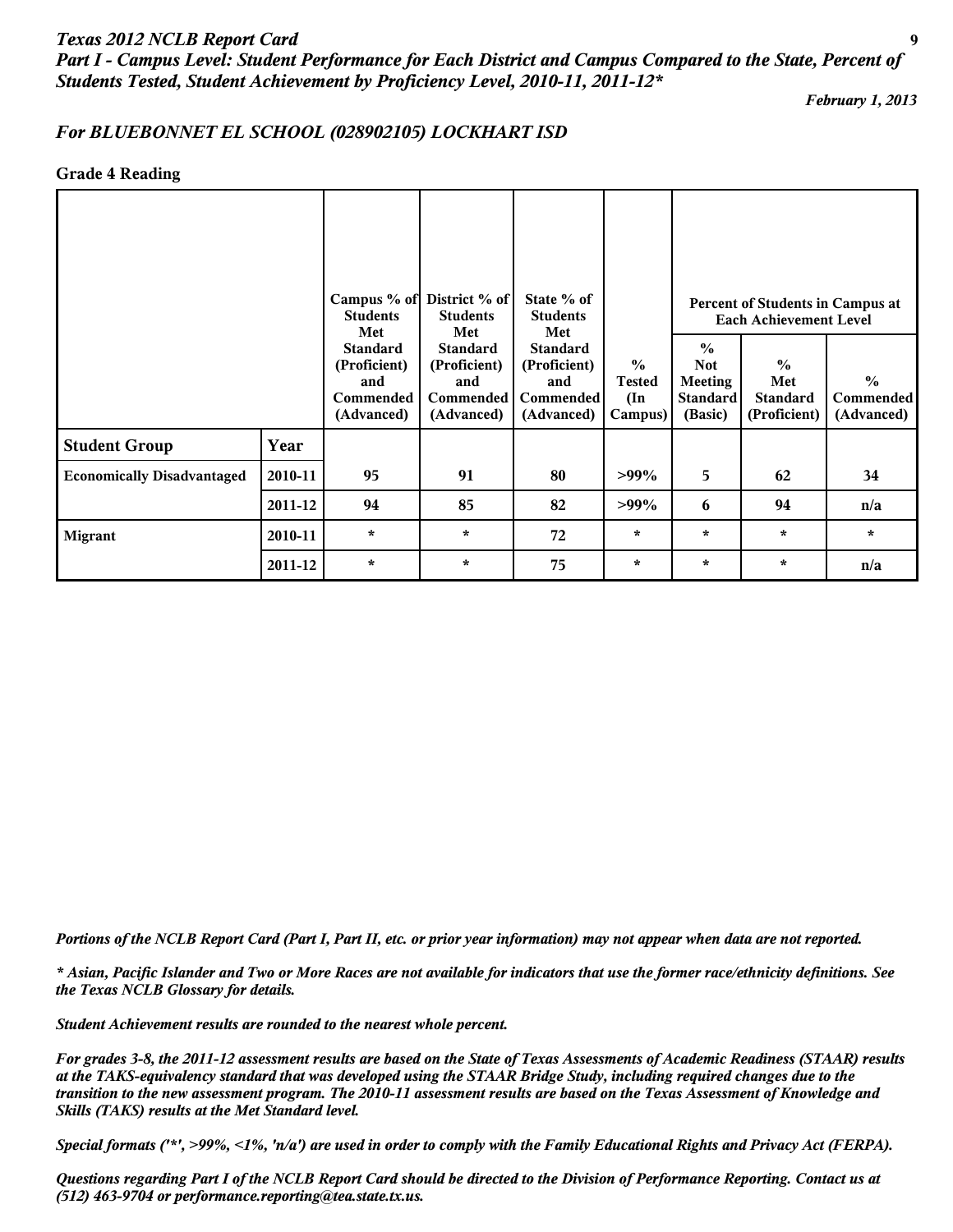# *Texas 2012 NCLB Report Card* **10** *Part I - Campus Level: Student Performance for Each District and Campus Compared to the State, Percent of Students Tested, Student Achievement by Proficiency Level, 2010-11, 2011-12\**

*February 1, 2013*

#### *For BLUEBONNET EL SCHOOL (028902105) LOCKHART ISD*

#### **Grade 4 Mathematics**

|                                            |         |                                                                   | Campus % of District % of                                         | State % of                                                        |                                                            |                                                                             |                                                                   |                                          |
|--------------------------------------------|---------|-------------------------------------------------------------------|-------------------------------------------------------------------|-------------------------------------------------------------------|------------------------------------------------------------|-----------------------------------------------------------------------------|-------------------------------------------------------------------|------------------------------------------|
|                                            |         | <b>Students</b><br>Met                                            | <b>Students</b><br>Met                                            | <b>Students</b><br>Met                                            |                                                            |                                                                             | Percent of Students in Campus at<br><b>Each Achievement Level</b> |                                          |
|                                            |         | <b>Standard</b><br>(Proficient)<br>and<br>Commended<br>(Advanced) | <b>Standard</b><br>(Proficient)<br>and<br>Commended<br>(Advanced) | <b>Standard</b><br>(Proficient)<br>and<br>Commended<br>(Advanced) | $\frac{6}{6}$<br><b>Tested</b><br>$(\text{In})$<br>Campus) | $\frac{0}{0}$<br><b>Not</b><br><b>Meeting</b><br><b>Standard</b><br>(Basic) | $\frac{0}{0}$<br>Met<br><b>Standard</b><br>(Proficient)           | $\frac{0}{0}$<br>Commended<br>(Advanced) |
| <b>Student Group</b>                       | Year    |                                                                   |                                                                   |                                                                   |                                                            |                                                                             |                                                                   |                                          |
| <b>All Students</b>                        | 2010-11 | 92                                                                | 93                                                                | 88                                                                | $>99\%$                                                    | 8                                                                           | 57                                                                | 35                                       |
|                                            | 2011-12 | 99                                                                | 91                                                                | 89                                                                | $>99\%$                                                    | 1                                                                           | 99                                                                | n/a                                      |
| American Indian/Alaskan<br><b>Native</b>   | 2010-11 | $\star$                                                           | $\star$                                                           | 89                                                                | $\star$                                                    | $\star$                                                                     | $\star$                                                           | $\star$                                  |
|                                            | 2011-12 | $\star$                                                           | $\star$                                                           | 90                                                                | ÷                                                          | $\star$                                                                     | $\star$                                                           | n/a                                      |
| Asian                                      | 2010-11 | $\star$                                                           | $\star$                                                           | 96                                                                | $\star$                                                    | $\star$                                                                     | $\star$                                                           | $\star$                                  |
|                                            | 2011-12 | $\star$                                                           | $\star$                                                           | 97                                                                | $\star$                                                    | $\star$                                                                     | $\star$                                                           | n/a                                      |
| Native Hawaiian/Pacific<br><b>Islander</b> | 2010-11 | $\star$                                                           | $\star$                                                           | 88                                                                | $\star$                                                    | $\star$                                                                     | $\star$                                                           | $\star$                                  |
|                                            | 2011-12 | $\star$                                                           | $\star$                                                           | 93                                                                | $\star$                                                    | $\star$                                                                     | $\star$                                                           | n/a                                      |
| <b>African American</b>                    | 2010-11 | $\star$                                                           | 84                                                                | 80                                                                | $>99\%$                                                    | $\star$                                                                     | $\star$                                                           | $\star$                                  |
|                                            | 2011-12 | $\star$                                                           | 84                                                                | 80                                                                | $\star$                                                    | $\star$                                                                     | $\star$                                                           | n/a                                      |
| Hispanic                                   | 2010-11 | 93                                                                | 93                                                                | 86                                                                | $>99\%$                                                    | 7                                                                           | 56                                                                | 37                                       |
|                                            | 2011-12 | 98                                                                | 92                                                                | 88                                                                | $>99\%$                                                    | $\overline{a}$                                                              | 98                                                                | n/a                                      |

**(Continued)**

*Portions of the NCLB Report Card (Part I, Part II, etc. or prior year information) may not appear when data are not reported.*

*\* Asian, Pacific Islander and Two or More Races are not available for indicators that use the former race/ethnicity definitions. See the Texas NCLB Glossary for details.*

*Student Achievement results are rounded to the nearest whole percent.*

*For grades 3-8, the 2011-12 assessment results are based on the State of Texas Assessments of Academic Readiness (STAAR) results at the TAKS-equivalency standard that was developed using the STAAR Bridge Study, including required changes due to the transition to the new assessment program. The 2010-11 assessment results are based on the Texas Assessment of Knowledge and Skills (TAKS) results at the Met Standard level.*

*Special formats ('\*', >99%, <1%, 'n/a') are used in order to comply with the Family Educational Rights and Privacy Act (FERPA).*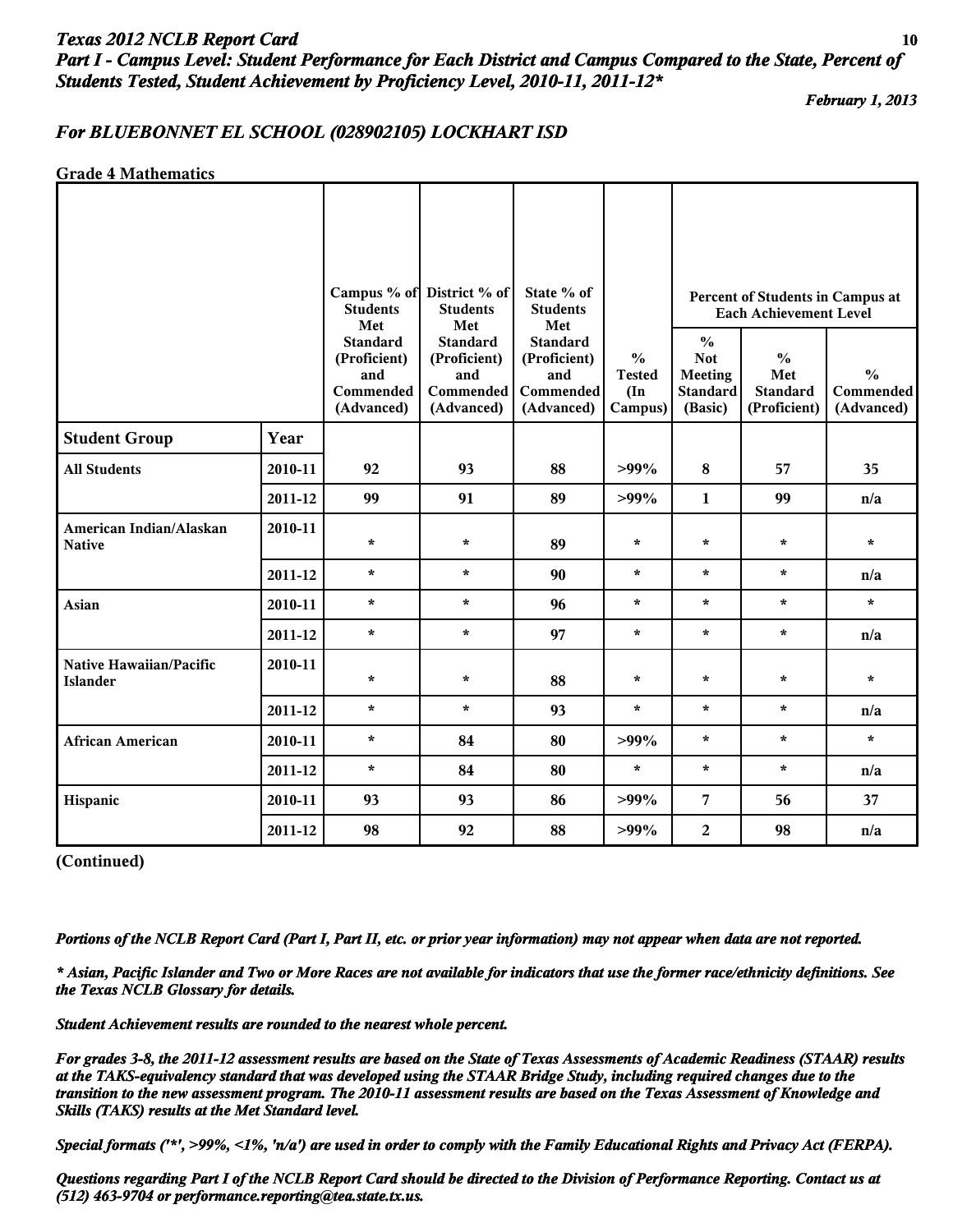*Part I - Campus Level: Student Performance for Each District and Campus Compared to the State, Percent of Students Tested, Student Achievement by Proficiency Level, 2010-11, 2011-12\**

*February 1, 2013*

# *For BLUEBONNET EL SCHOOL (028902105) LOCKHART ISD*

## **Grade 4 Mathematics**

|                                   |         | <b>Students</b><br>Met                                            | Campus % of District % of<br><b>Students</b><br>Met               | State % of<br><b>Students</b><br>Met                                     |                                                            |                                                                                                                                        | Percent of Students in Campus at<br><b>Each Achievement Level</b> |                                          |
|-----------------------------------|---------|-------------------------------------------------------------------|-------------------------------------------------------------------|--------------------------------------------------------------------------|------------------------------------------------------------|----------------------------------------------------------------------------------------------------------------------------------------|-------------------------------------------------------------------|------------------------------------------|
|                                   |         | <b>Standard</b><br>(Proficient)<br>and<br>Commended<br>(Advanced) | <b>Standard</b><br>(Proficient)<br>and<br>Commended<br>(Advanced) | <b>Standard</b><br>(Proficient)<br>and<br><b>Commended</b><br>(Advanced) | $\frac{6}{6}$<br><b>Tested</b><br>$(\text{In})$<br>Campus) | $\frac{6}{6}$<br><b>Not</b><br>$\frac{0}{0}$<br><b>Meeting</b><br>Met<br><b>Standard</b><br><b>Standard</b><br>(Basic)<br>(Proficient) |                                                                   | $\frac{0}{0}$<br>Commended<br>(Advanced) |
| <b>Student Group</b>              | Year    |                                                                   |                                                                   |                                                                          |                                                            |                                                                                                                                        |                                                                   |                                          |
| White                             | 2010-11 | 88                                                                | 94                                                                | 92                                                                       | $>99\%$                                                    | 12                                                                                                                                     | 54                                                                | 35                                       |
|                                   | 2011-12 | $\star$                                                           | 92                                                                | 94                                                                       | $>99\%$                                                    | $\star$                                                                                                                                | $\star$                                                           | n/a                                      |
| <b>Two or More Races</b>          | 2010-11 | $\star$                                                           | $\star$                                                           | 91                                                                       | $\star$                                                    | $\star$                                                                                                                                | $\star$                                                           | $\star$                                  |
|                                   | 2011-12 | $\star$                                                           | $\star$                                                           | 92                                                                       | $\star$                                                    | $\star$                                                                                                                                | $\star$                                                           | n/a                                      |
| Female                            | 2010-11 | 98                                                                | 96                                                                | 88                                                                       | $>99\%$                                                    | $\overline{2}$                                                                                                                         | 57                                                                | 42                                       |
|                                   | 2011-12 | 98                                                                | 91                                                                | 89                                                                       | $>99\%$                                                    | 2                                                                                                                                      | 98                                                                | n/a                                      |
| Male                              | 2010-11 | 85                                                                | 90                                                                | 88                                                                       | $>99\%$                                                    | 15                                                                                                                                     | 58                                                                | 27                                       |
|                                   | 2011-12 | $\star$                                                           | 91                                                                | 88                                                                       | $>99\%$                                                    | $\star$                                                                                                                                | $\star$                                                           | n/a                                      |
| <b>Special Education</b>          | 2010-11 | 64                                                                | 80                                                                | 79                                                                       | $>99\%$                                                    | 36                                                                                                                                     | $\star$                                                           | $\star$                                  |
|                                   | 2011-12 | $\star$                                                           | 88                                                                | 80                                                                       | $>99\%$                                                    | $\star$                                                                                                                                | $\star$                                                           | n/a                                      |
| <b>Limited English Proficient</b> | 2010-11 | 75                                                                | 85                                                                | 83                                                                       | $>99\%$                                                    | 25                                                                                                                                     | 33                                                                | 42                                       |
|                                   | 2011-12 | 95                                                                | 94                                                                | 85                                                                       | $>99\%$                                                    | 5                                                                                                                                      | 95                                                                | n/a                                      |

#### **(Continued)**

*Portions of the NCLB Report Card (Part I, Part II, etc. or prior year information) may not appear when data are not reported.*

*\* Asian, Pacific Islander and Two or More Races are not available for indicators that use the former race/ethnicity definitions. See the Texas NCLB Glossary for details.*

*Student Achievement results are rounded to the nearest whole percent.*

*For grades 3-8, the 2011-12 assessment results are based on the State of Texas Assessments of Academic Readiness (STAAR) results at the TAKS-equivalency standard that was developed using the STAAR Bridge Study, including required changes due to the transition to the new assessment program. The 2010-11 assessment results are based on the Texas Assessment of Knowledge and Skills (TAKS) results at the Met Standard level.*

*Special formats ('\*', >99%, <1%, 'n/a') are used in order to comply with the Family Educational Rights and Privacy Act (FERPA).*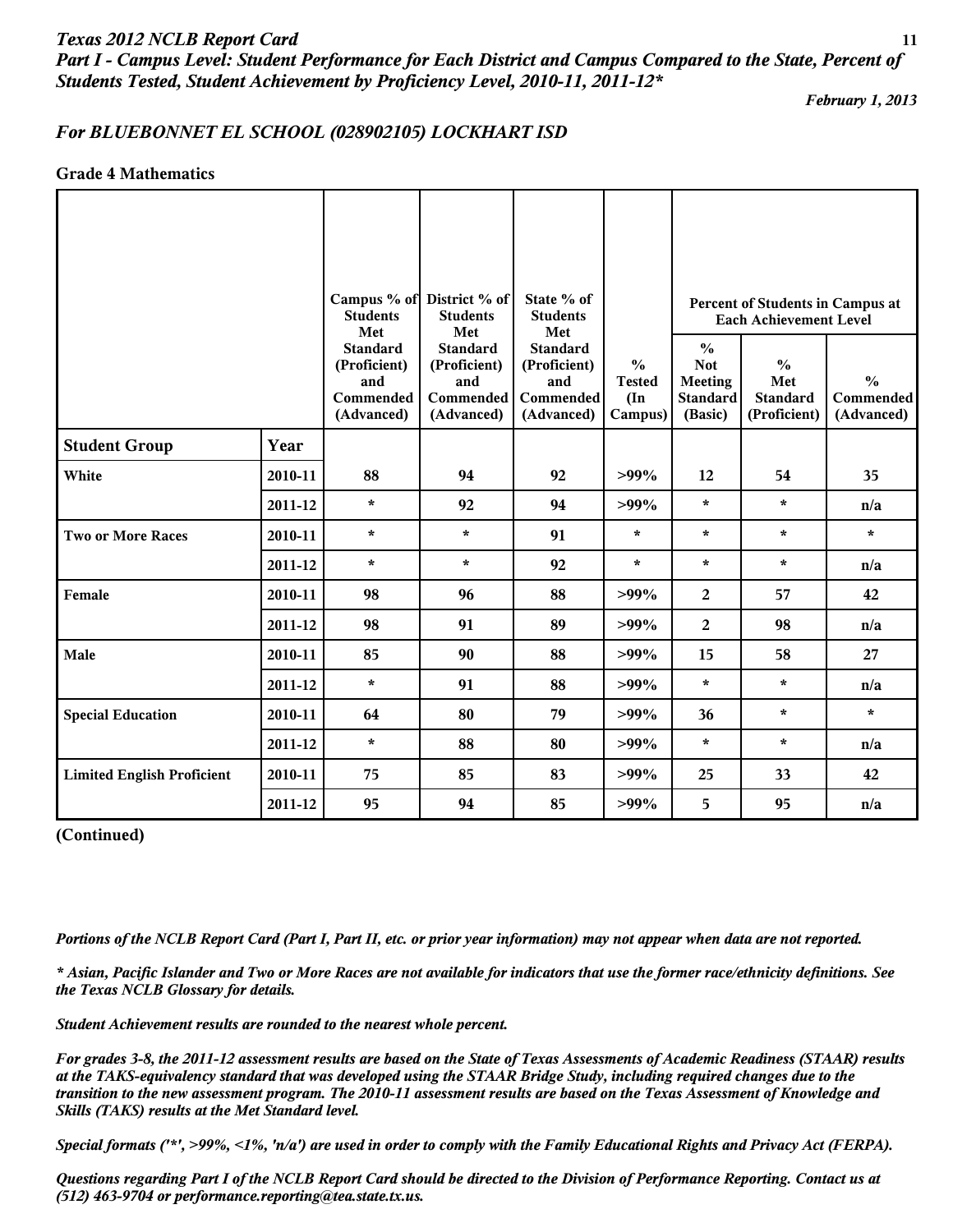# *Texas 2012 NCLB Report Card* **12** *Part I - Campus Level: Student Performance for Each District and Campus Compared to the State, Percent of Students Tested, Student Achievement by Proficiency Level, 2010-11, 2011-12\**

*February 1, 2013*

## *For BLUEBONNET EL SCHOOL (028902105) LOCKHART ISD*

#### **Grade 4 Mathematics**

|                                   |         | <b>Students</b><br>Met                                            | Campus % of District % of<br><b>Students</b><br>Met                      | State % of<br><b>Students</b><br>Met                                     |                                                            | Percent of Students in Campus at<br><b>Each Achievement Level</b>           |                                                         |                                            |  |
|-----------------------------------|---------|-------------------------------------------------------------------|--------------------------------------------------------------------------|--------------------------------------------------------------------------|------------------------------------------------------------|-----------------------------------------------------------------------------|---------------------------------------------------------|--------------------------------------------|--|
|                                   |         | <b>Standard</b><br>(Proficient)<br>and<br>Commended<br>(Advanced) | <b>Standard</b><br>(Proficient)<br>and<br><b>Commended</b><br>(Advanced) | <b>Standard</b><br>(Proficient)<br>and<br><b>Commended</b><br>(Advanced) | $\frac{0}{0}$<br><b>Tested</b><br>$(\text{In})$<br>Campus) | $\frac{0}{0}$<br><b>Not</b><br><b>Meeting</b><br><b>Standard</b><br>(Basic) | $\frac{0}{0}$<br>Met<br><b>Standard</b><br>(Proficient) | $\frac{0}{0}$<br>Commended  <br>(Advanced) |  |
| <b>Student Group</b>              | Year    |                                                                   |                                                                          |                                                                          |                                                            |                                                                             |                                                         |                                            |  |
| <b>Economically Disadvantaged</b> | 2010-11 | 91                                                                | 92                                                                       | 84                                                                       | $>99\%$                                                    | 9                                                                           | 63                                                      | 28                                         |  |
|                                   | 2011-12 | 98                                                                | 89                                                                       | 85                                                                       | $>99\%$                                                    | $\overline{2}$                                                              | 98                                                      | n/a                                        |  |
| <b>Migrant</b>                    | 2010-11 | $\star$                                                           | $\star$                                                                  | 80                                                                       | $\star$                                                    | $\star$                                                                     | $\star$                                                 | $\star$                                    |  |
|                                   | 2011-12 | $\star$                                                           | $\star$                                                                  | 82                                                                       | $\star$                                                    | $\star$                                                                     | $\star$                                                 | n/a                                        |  |

*Portions of the NCLB Report Card (Part I, Part II, etc. or prior year information) may not appear when data are not reported.*

*\* Asian, Pacific Islander and Two or More Races are not available for indicators that use the former race/ethnicity definitions. See the Texas NCLB Glossary for details.*

*Student Achievement results are rounded to the nearest whole percent.*

*For grades 3-8, the 2011-12 assessment results are based on the State of Texas Assessments of Academic Readiness (STAAR) results at the TAKS-equivalency standard that was developed using the STAAR Bridge Study, including required changes due to the transition to the new assessment program. The 2010-11 assessment results are based on the Texas Assessment of Knowledge and Skills (TAKS) results at the Met Standard level.*

*Special formats ('\*', >99%, <1%, 'n/a') are used in order to comply with the Family Educational Rights and Privacy Act (FERPA).*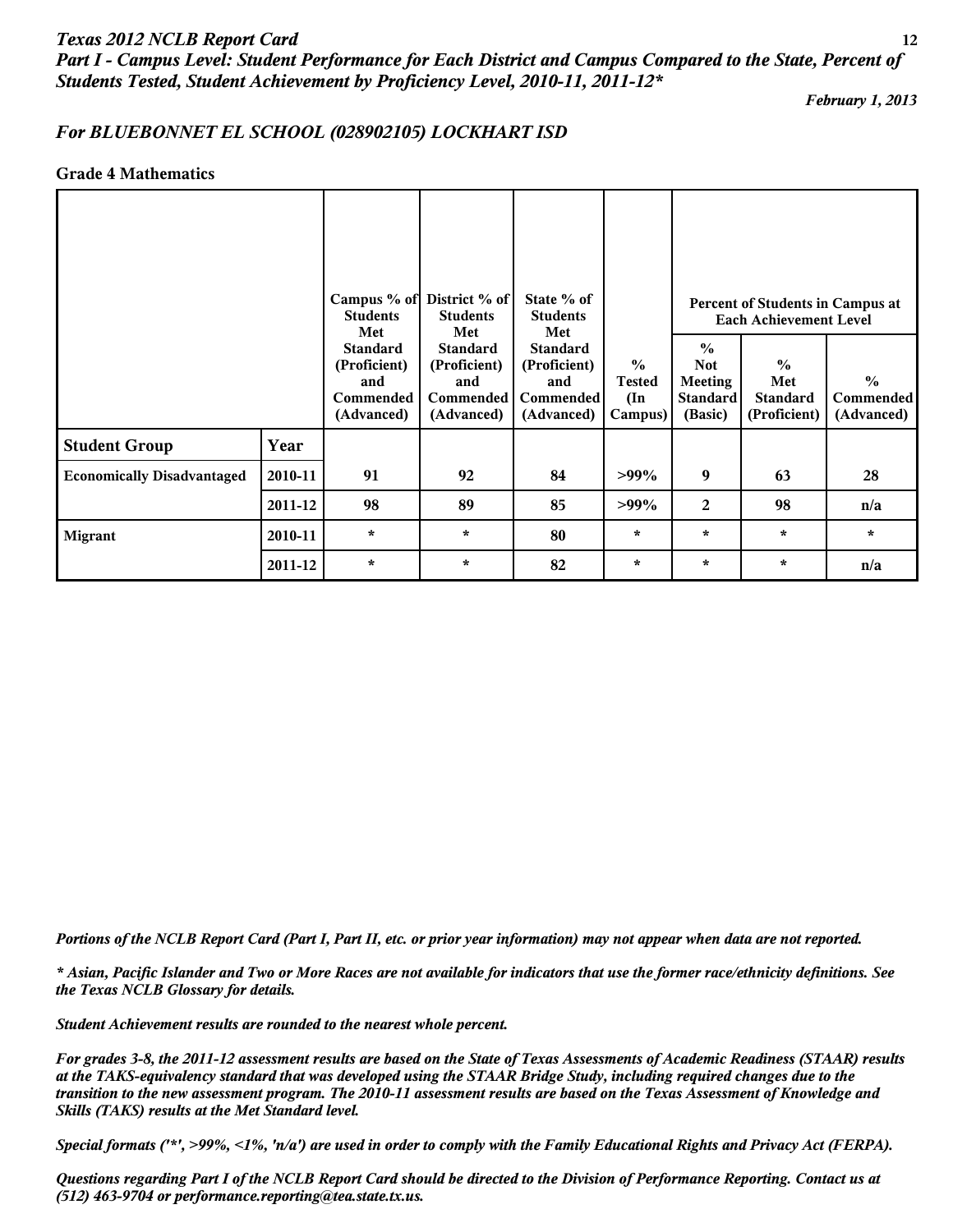# *Texas 2012 NCLB Report Card* **13** *Part I - Campus Level: Student Performance for Each District and Campus Compared to the State, Percent of Students Tested, Student Achievement by Proficiency Level, 2010-11, 2011-12\**

*February 1, 2013*

## *For BLUEBONNET EL SCHOOL (028902105) LOCKHART ISD*

**Grade 5 Reading**

|                                            |         | <b>Students</b><br>Met                                            | Campus % of District % of<br><b>Students</b>                             | State % of<br><b>Students</b>                                            |                                                            |                                                                             | Percent of Students in Campus at<br><b>Each Achievement Level</b> |                                          |
|--------------------------------------------|---------|-------------------------------------------------------------------|--------------------------------------------------------------------------|--------------------------------------------------------------------------|------------------------------------------------------------|-----------------------------------------------------------------------------|-------------------------------------------------------------------|------------------------------------------|
|                                            |         | <b>Standard</b><br>(Proficient)<br>and<br>Commended<br>(Advanced) | Met<br><b>Standard</b><br>(Proficient)<br>and<br>Commended<br>(Advanced) | Met<br><b>Standard</b><br>(Proficient)<br>and<br>Commended<br>(Advanced) | $\frac{0}{0}$<br><b>Tested</b><br>$(\text{In})$<br>Campus) | $\frac{6}{6}$<br><b>Not</b><br><b>Meeting</b><br><b>Standard</b><br>(Basic) | $\frac{0}{0}$<br>Met<br><b>Standard</b><br>(Proficient)           | $\frac{0}{0}$<br>Commended<br>(Advanced) |
| <b>Student Group</b>                       | Year    |                                                                   |                                                                          |                                                                          |                                                            |                                                                             |                                                                   |                                          |
| <b>All Students</b>                        | 2010-11 | 97                                                                | 96                                                                       | 92                                                                       | 99                                                         | 3                                                                           | 69                                                                | 27                                       |
|                                            | 2011-12 | 89                                                                | 89                                                                       | 87                                                                       | $>99\%$                                                    | 11                                                                          | 89                                                                | n/a                                      |
| American Indian/Alaskan<br><b>Native</b>   | 2010-11 | $\star$                                                           | $\star$                                                                  | 93                                                                       | $\star$                                                    | $\star$                                                                     | $\star$                                                           | $\star$                                  |
|                                            | 2011-12 | $\star$                                                           | $\star$                                                                  | 87                                                                       | $\star$                                                    | $\star$                                                                     | $\star$                                                           | n/a                                      |
| Asian                                      | 2010-11 | $\star$                                                           | $\star$                                                                  | 96                                                                       | $\star$                                                    | $\star$                                                                     | $\star$                                                           | $\star$                                  |
|                                            | 2011-12 | $\star$                                                           | $\star$                                                                  | 95                                                                       | $\star$                                                    | $\star$                                                                     | $\star$                                                           | n/a                                      |
| Native Hawaiian/Pacific<br><b>Islander</b> | 2010-11 | $\star$                                                           | $\star$                                                                  | 94                                                                       | $\star$                                                    | $\star$                                                                     | $\star$                                                           | $\star$                                  |
|                                            | 2011-12 | $\star$                                                           | $\star$                                                                  | 88                                                                       | $\star$                                                    | $\star$                                                                     | $\star$                                                           | n/a                                      |
| <b>African American</b>                    | 2010-11 | $\star$                                                           | 95                                                                       | 90                                                                       | $\star$                                                    | $\star$                                                                     | $\star$                                                           | $\star$                                  |
|                                            | 2011-12 | $\star$                                                           | 96                                                                       | 82                                                                       | $>99\%$                                                    | $\star$                                                                     | $\star$                                                           | n/a                                      |
| Hispanic                                   | 2010-11 | 96                                                                | 95                                                                       | 90                                                                       | 99                                                         | 4                                                                           | 70                                                                | 25                                       |
|                                            | 2011-12 | 91                                                                | 85                                                                       | 84                                                                       | $>99\%$                                                    | $\boldsymbol{9}$                                                            | 91                                                                | n/a                                      |

**(Continued)**

*Portions of the NCLB Report Card (Part I, Part II, etc. or prior year information) may not appear when data are not reported.*

*\* Asian, Pacific Islander and Two or More Races are not available for indicators that use the former race/ethnicity definitions. See the Texas NCLB Glossary for details.*

*Student Achievement results are rounded to the nearest whole percent.*

*For grades 3-8, the 2011-12 assessment results are based on the State of Texas Assessments of Academic Readiness (STAAR) results at the TAKS-equivalency standard that was developed using the STAAR Bridge Study, including required changes due to the transition to the new assessment program. The 2010-11 assessment results are based on the Texas Assessment of Knowledge and Skills (TAKS) results at the Met Standard level.*

*Special formats ('\*', >99%, <1%, 'n/a') are used in order to comply with the Family Educational Rights and Privacy Act (FERPA).*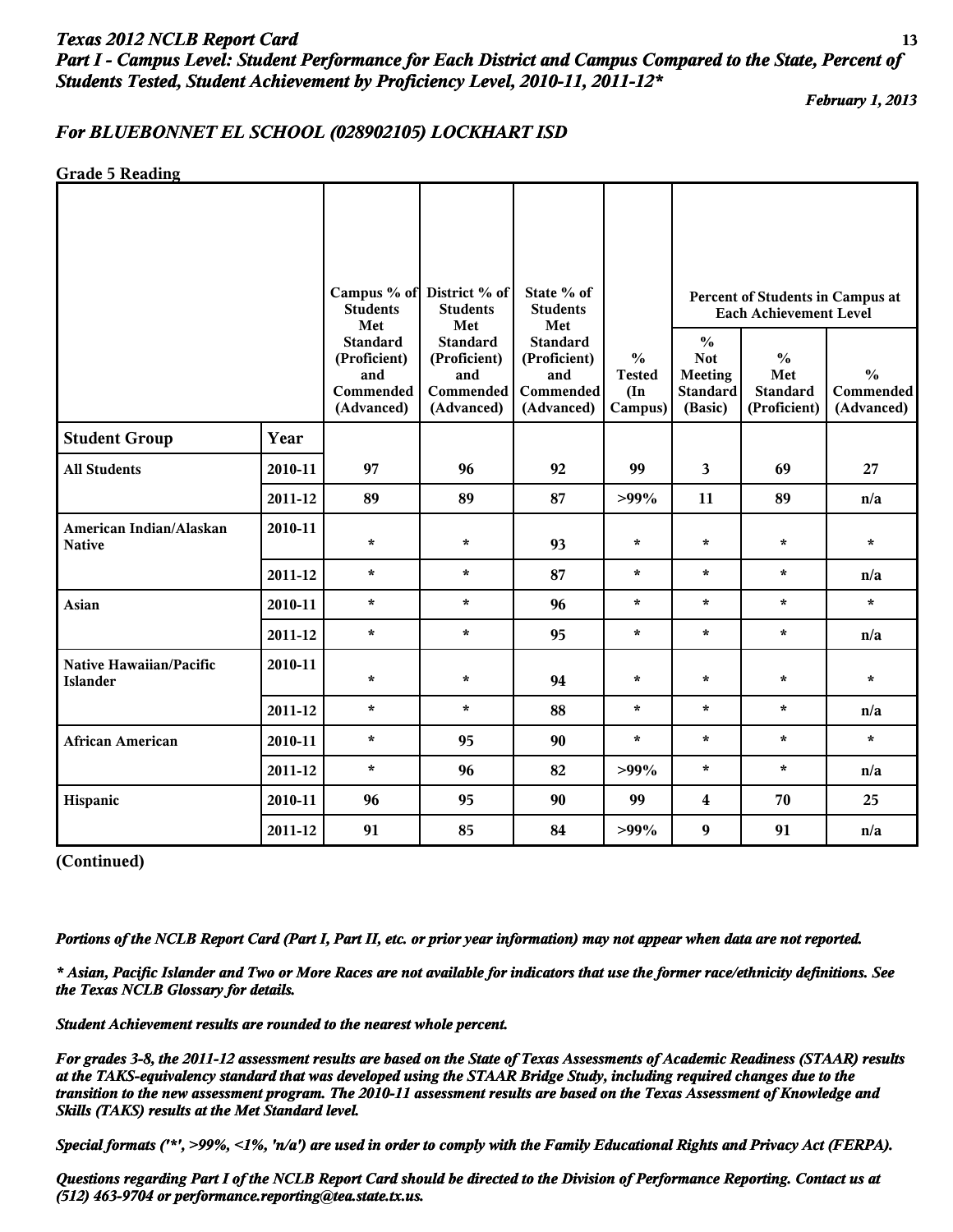*Part I - Campus Level: Student Performance for Each District and Campus Compared to the State, Percent of Students Tested, Student Achievement by Proficiency Level, 2010-11, 2011-12\**

*February 1, 2013*

# *For BLUEBONNET EL SCHOOL (028902105) LOCKHART ISD*

**Grade 5 Reading**

|                                   |         | <b>Students</b><br>Met                                            | Campus % of District % of<br><b>Students</b><br>Met               | State % of<br><b>Students</b>                                     |                                                                                                                                                                                                                                                                                                                   |                                                          |                                                         |                                          |
|-----------------------------------|---------|-------------------------------------------------------------------|-------------------------------------------------------------------|-------------------------------------------------------------------|-------------------------------------------------------------------------------------------------------------------------------------------------------------------------------------------------------------------------------------------------------------------------------------------------------------------|----------------------------------------------------------|---------------------------------------------------------|------------------------------------------|
|                                   |         | <b>Standard</b><br>(Proficient)<br>and<br>Commended<br>(Advanced) | <b>Standard</b><br>(Proficient)<br>and<br>Commended<br>(Advanced) | <b>Standard</b><br>(Proficient)<br>and<br>Commended<br>(Advanced) | $\frac{6}{6}$<br><b>Tested</b><br>(In<br>Campus)                                                                                                                                                                                                                                                                  | $\frac{6}{6}$<br><b>Not</b><br><b>Meeting</b><br>(Basic) | $\frac{0}{0}$<br>Met<br><b>Standard</b><br>(Proficient) | $\frac{0}{0}$<br>Commended<br>(Advanced) |
| <b>Student Group</b>              | Year    |                                                                   |                                                                   |                                                                   |                                                                                                                                                                                                                                                                                                                   |                                                          |                                                         |                                          |
| White                             | 2010-11 | $\star$                                                           | $\star$                                                           | 97                                                                | $>99\%$                                                                                                                                                                                                                                                                                                           | $\star$                                                  | $\star$                                                 | $\star$                                  |
|                                   | 2011-12 | 83                                                                | 94                                                                | 93                                                                | $>99\%$                                                                                                                                                                                                                                                                                                           | 17                                                       | 83                                                      | n/a                                      |
| <b>Two or More Races</b>          | 2010-11 | $\star$                                                           | $\star$                                                           | 96                                                                | $\star$                                                                                                                                                                                                                                                                                                           | $\star$                                                  | $\star$                                                 | $\star$                                  |
|                                   | 2011-12 | $\star$                                                           | $\star$                                                           | 92                                                                | Percent of Students in Campus at<br><b>Each Achievement Level</b><br>Met<br><b>Standard</b><br>$\star$<br>$\star$<br>$\star$<br>$>99\%$<br>65<br>2<br>$>99\%$<br>7<br>93<br>5<br>97<br>76<br>$>99\%$<br>85<br>15<br>$\star$<br>$\star$<br>$>99\%$<br>$>99\%$<br>36<br>64<br>69<br>93<br>23<br>$>99\%$<br>15<br>85 | n/a                                                      |                                                         |                                          |
| Female                            | 2010-11 | 98                                                                | 95                                                                | 93                                                                |                                                                                                                                                                                                                                                                                                                   |                                                          |                                                         | 33                                       |
|                                   | 2011-12 | 93                                                                | 92                                                                | 89                                                                |                                                                                                                                                                                                                                                                                                                   |                                                          |                                                         | n/a                                      |
| Male                              | 2010-11 | 95                                                                | 97                                                                | 91                                                                |                                                                                                                                                                                                                                                                                                                   |                                                          |                                                         | 19                                       |
|                                   | 2011-12 | 85                                                                | 85                                                                | 86                                                                |                                                                                                                                                                                                                                                                                                                   |                                                          |                                                         | n/a                                      |
| <b>Special Education</b>          | 2010-11 | $\star$                                                           | 96                                                                | 87                                                                |                                                                                                                                                                                                                                                                                                                   |                                                          |                                                         | $\star$                                  |
|                                   | 2011-12 | 64                                                                | 74                                                                | 78                                                                |                                                                                                                                                                                                                                                                                                                   |                                                          |                                                         | n/a                                      |
| <b>Limited English Proficient</b> | 2010-11 | 77                                                                | 93                                                                | 79                                                                |                                                                                                                                                                                                                                                                                                                   |                                                          |                                                         | 8                                        |
|                                   | 2011-12 | 85                                                                | 78                                                                | 72                                                                |                                                                                                                                                                                                                                                                                                                   |                                                          |                                                         | n/a                                      |

**(Continued)**

*Portions of the NCLB Report Card (Part I, Part II, etc. or prior year information) may not appear when data are not reported.*

*\* Asian, Pacific Islander and Two or More Races are not available for indicators that use the former race/ethnicity definitions. See the Texas NCLB Glossary for details.*

*Student Achievement results are rounded to the nearest whole percent.*

*For grades 3-8, the 2011-12 assessment results are based on the State of Texas Assessments of Academic Readiness (STAAR) results at the TAKS-equivalency standard that was developed using the STAAR Bridge Study, including required changes due to the transition to the new assessment program. The 2010-11 assessment results are based on the Texas Assessment of Knowledge and Skills (TAKS) results at the Met Standard level.*

*Special formats ('\*', >99%, <1%, 'n/a') are used in order to comply with the Family Educational Rights and Privacy Act (FERPA).*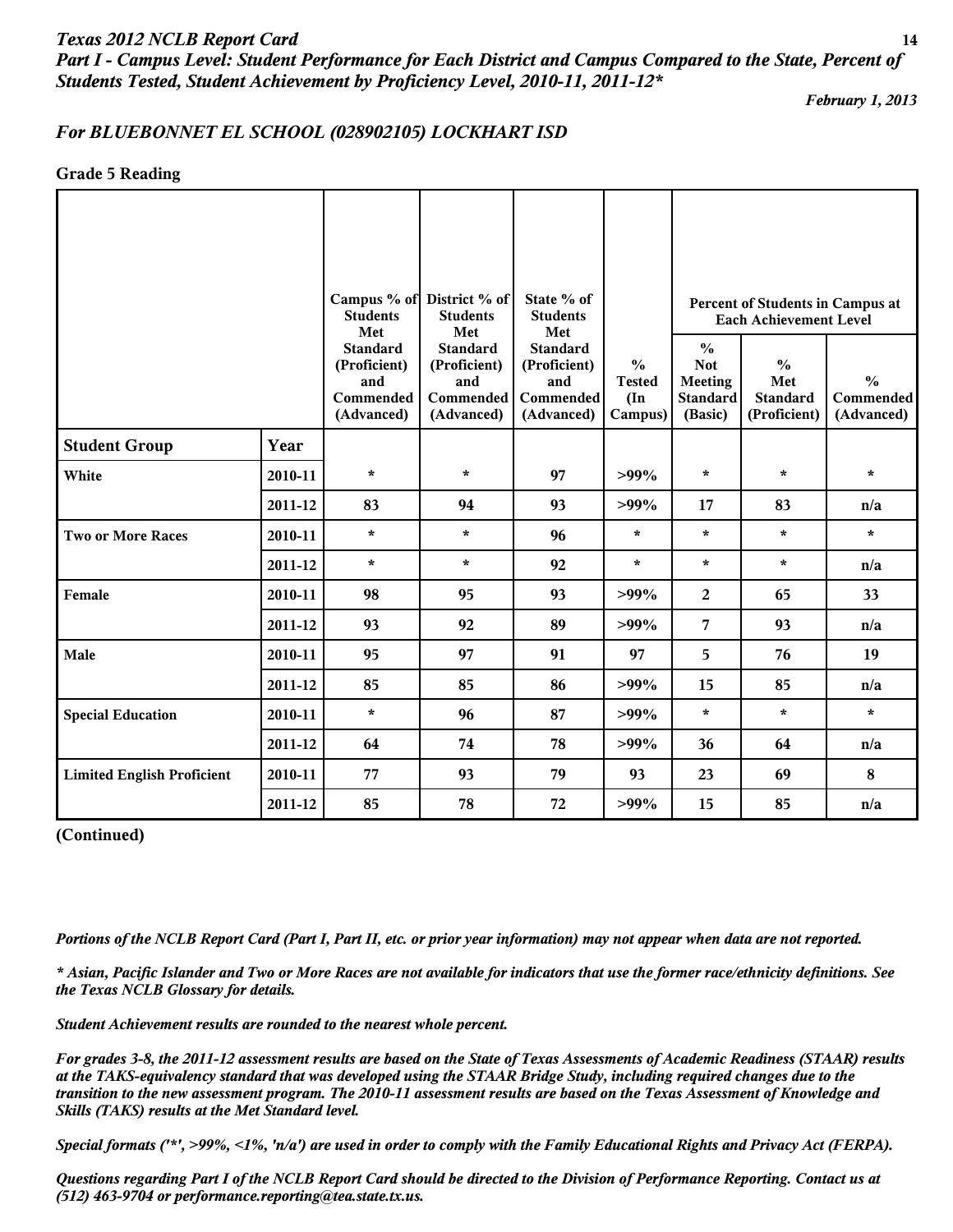# *Texas 2012 NCLB Report Card* **15** *Part I - Campus Level: Student Performance for Each District and Campus Compared to the State, Percent of Students Tested, Student Achievement by Proficiency Level, 2010-11, 2011-12\**

*February 1, 2013*

#### *For BLUEBONNET EL SCHOOL (028902105) LOCKHART ISD*

#### **Grade 5 Reading**

|                                   |         | Campus % of District % of<br><b>Students</b><br>Met               |                                                                          | State % of<br><b>Students</b><br>Met                              |                                                            | Percent of Students in Campus at<br><b>Each Achievement Level</b>           |                                                         |                                                 |  |
|-----------------------------------|---------|-------------------------------------------------------------------|--------------------------------------------------------------------------|-------------------------------------------------------------------|------------------------------------------------------------|-----------------------------------------------------------------------------|---------------------------------------------------------|-------------------------------------------------|--|
|                                   |         | <b>Standard</b><br>(Proficient)<br>and<br>Commended<br>(Advanced) | Met<br><b>Standard</b><br>(Proficient)<br>and<br>Commended<br>(Advanced) | <b>Standard</b><br>(Proficient)<br>and<br>Commended<br>(Advanced) | $\frac{0}{0}$<br><b>Tested</b><br>$(\text{In})$<br>Campus) | $\frac{0}{0}$<br><b>Not</b><br><b>Meeting</b><br><b>Standard</b><br>(Basic) | $\frac{0}{0}$<br>Met<br><b>Standard</b><br>(Proficient) | $\frac{0}{0}$<br><b>Commended</b><br>(Advanced) |  |
| <b>Student Group</b>              | Year    |                                                                   |                                                                          |                                                                   |                                                            |                                                                             |                                                         |                                                 |  |
| <b>Economically Disadvantaged</b> | 2010-11 | 95                                                                | 95                                                                       | 89                                                                | 98                                                         | 5                                                                           | 68                                                      | 26                                              |  |
|                                   | 2011-12 | 89                                                                | 86                                                                       | 83                                                                | $>99\%$                                                    | 11                                                                          | 89                                                      | n/a                                             |  |
| <b>Migrant</b>                    | 2010-11 | $\star$                                                           | $\star$                                                                  | 82                                                                | $\star$                                                    | $\star$                                                                     | $\star$                                                 | $\star$                                         |  |
|                                   | 2011-12 | $\star$                                                           | $\star$                                                                  | 76                                                                | $\star$                                                    | $\star$                                                                     | $\ast$                                                  | n/a                                             |  |

*Portions of the NCLB Report Card (Part I, Part II, etc. or prior year information) may not appear when data are not reported.*

*\* Asian, Pacific Islander and Two or More Races are not available for indicators that use the former race/ethnicity definitions. See the Texas NCLB Glossary for details.*

*Student Achievement results are rounded to the nearest whole percent.*

*For grades 3-8, the 2011-12 assessment results are based on the State of Texas Assessments of Academic Readiness (STAAR) results at the TAKS-equivalency standard that was developed using the STAAR Bridge Study, including required changes due to the transition to the new assessment program. The 2010-11 assessment results are based on the Texas Assessment of Knowledge and Skills (TAKS) results at the Met Standard level.*

*Special formats ('\*', >99%, <1%, 'n/a') are used in order to comply with the Family Educational Rights and Privacy Act (FERPA).*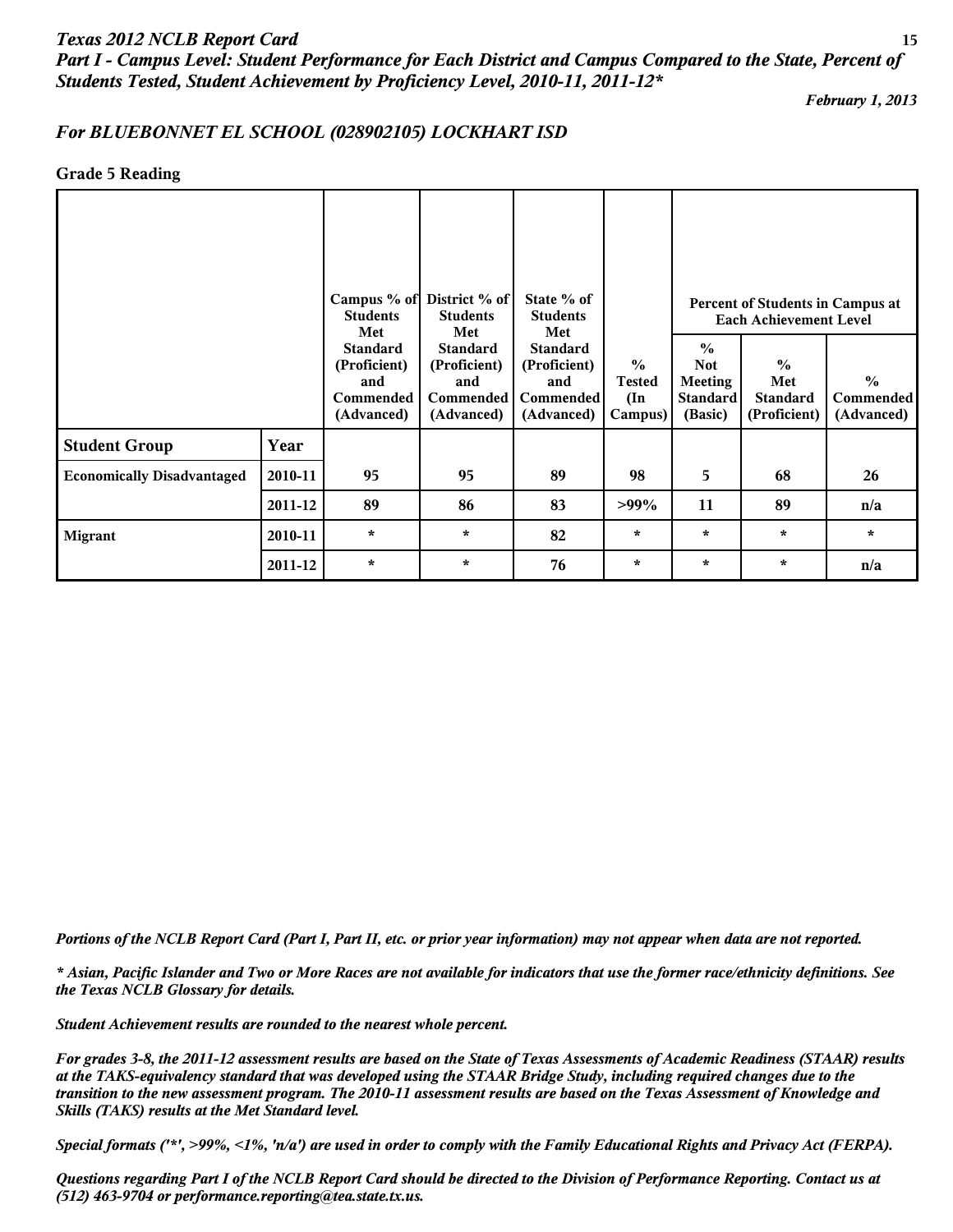# *Texas 2012 NCLB Report Card* **16** *Part I - Campus Level: Student Performance for Each District and Campus Compared to the State, Percent of Students Tested, Student Achievement by Proficiency Level, 2010-11, 2011-12\**

*February 1, 2013*

#### *For BLUEBONNET EL SCHOOL (028902105) LOCKHART ISD*

#### **Grade 5 Mathematics**

|                                            |         | <b>Students</b>                                                                                                                                                                                                                                                                     | Campus % of District % of<br><b>Students</b> | State % of<br><b>Students</b> |                                                                             |                                                         | Percent of Students in Campus at<br><b>Each Achievement Level</b> |         |
|--------------------------------------------|---------|-------------------------------------------------------------------------------------------------------------------------------------------------------------------------------------------------------------------------------------------------------------------------------------|----------------------------------------------|-------------------------------|-----------------------------------------------------------------------------|---------------------------------------------------------|-------------------------------------------------------------------|---------|
|                                            |         | Met<br>Met<br>Met<br><b>Standard</b><br><b>Standard</b><br><b>Standard</b><br>$\frac{6}{6}$<br>(Proficient)<br>(Proficient)<br>(Proficient)<br>and<br>and<br>and<br><b>Tested</b><br>Commended<br>Commended<br>Commended<br>$(\text{In})$<br>(Advanced)<br>(Advanced)<br>(Advanced) |                                              | Campus)                       | $\frac{0}{0}$<br><b>Not</b><br><b>Meeting</b><br><b>Standard</b><br>(Basic) | $\frac{0}{0}$<br>Met<br><b>Standard</b><br>(Proficient) | $\frac{0}{0}$<br>Commended<br>(Advanced)                          |         |
| <b>Student Group</b>                       | Year    |                                                                                                                                                                                                                                                                                     |                                              |                               |                                                                             |                                                         |                                                                   |         |
| <b>All Students</b>                        | 2010-11 | 97                                                                                                                                                                                                                                                                                  | 95                                           | 92                            | $>99\%$                                                                     | $\mathbf{3}$                                            | 66                                                                | 30      |
|                                            | 2011-12 | 89                                                                                                                                                                                                                                                                                  | 90                                           | 86                            | $>99\%$                                                                     | 11                                                      | 89                                                                | n/a     |
| American Indian/Alaskan<br><b>Native</b>   | 2010-11 | $\star$                                                                                                                                                                                                                                                                             | $\star$                                      | 92                            | $\star$                                                                     | $\star$                                                 | $\star$                                                           | $\star$ |
|                                            | 2011-12 | $\star$                                                                                                                                                                                                                                                                             | $\star$                                      | 85                            | ÷                                                                           | $\star$                                                 | $\star$                                                           | n/a     |
| Asian                                      | 2010-11 | $\star$                                                                                                                                                                                                                                                                             | $\star$                                      | 96                            | $\star$                                                                     | $\star$                                                 | $\star$                                                           | $\star$ |
|                                            | 2011-12 | $\star$                                                                                                                                                                                                                                                                             | $\star$                                      | 96                            | $\star$                                                                     | $\star$                                                 | $\star$                                                           | n/a     |
| Native Hawaiian/Pacific<br><b>Islander</b> | 2010-11 | $\star$                                                                                                                                                                                                                                                                             | $\star$                                      | 91                            | $\star$                                                                     | $\star$                                                 | $\star$                                                           | $\star$ |
|                                            | 2011-12 | $\star$                                                                                                                                                                                                                                                                             | $\star$                                      | 88                            | $\star$                                                                     | $\star$                                                 | $\star$                                                           | n/a     |
| <b>African American</b>                    | 2010-11 | $\star$                                                                                                                                                                                                                                                                             | 89                                           | 86                            | $\star$                                                                     | $\star$                                                 | $\star$                                                           | $\star$ |
|                                            | 2011-12 | 86                                                                                                                                                                                                                                                                                  | 92                                           | 78                            | $>99\%$                                                                     | 14                                                      | 86                                                                | n/a     |
| Hispanic                                   | 2010-11 | 96                                                                                                                                                                                                                                                                                  | 95                                           | 91                            | $>99\%$                                                                     | 4                                                       | 69                                                                | 26      |
|                                            | 2011-12 | 91                                                                                                                                                                                                                                                                                  | 88                                           | 84                            | $>99\%$                                                                     | $\boldsymbol{9}$                                        | 91                                                                | n/a     |

**(Continued)**

*Portions of the NCLB Report Card (Part I, Part II, etc. or prior year information) may not appear when data are not reported.*

*\* Asian, Pacific Islander and Two or More Races are not available for indicators that use the former race/ethnicity definitions. See the Texas NCLB Glossary for details.*

*Student Achievement results are rounded to the nearest whole percent.*

*For grades 3-8, the 2011-12 assessment results are based on the State of Texas Assessments of Academic Readiness (STAAR) results at the TAKS-equivalency standard that was developed using the STAAR Bridge Study, including required changes due to the transition to the new assessment program. The 2010-11 assessment results are based on the Texas Assessment of Knowledge and Skills (TAKS) results at the Met Standard level.*

*Special formats ('\*', >99%, <1%, 'n/a') are used in order to comply with the Family Educational Rights and Privacy Act (FERPA).*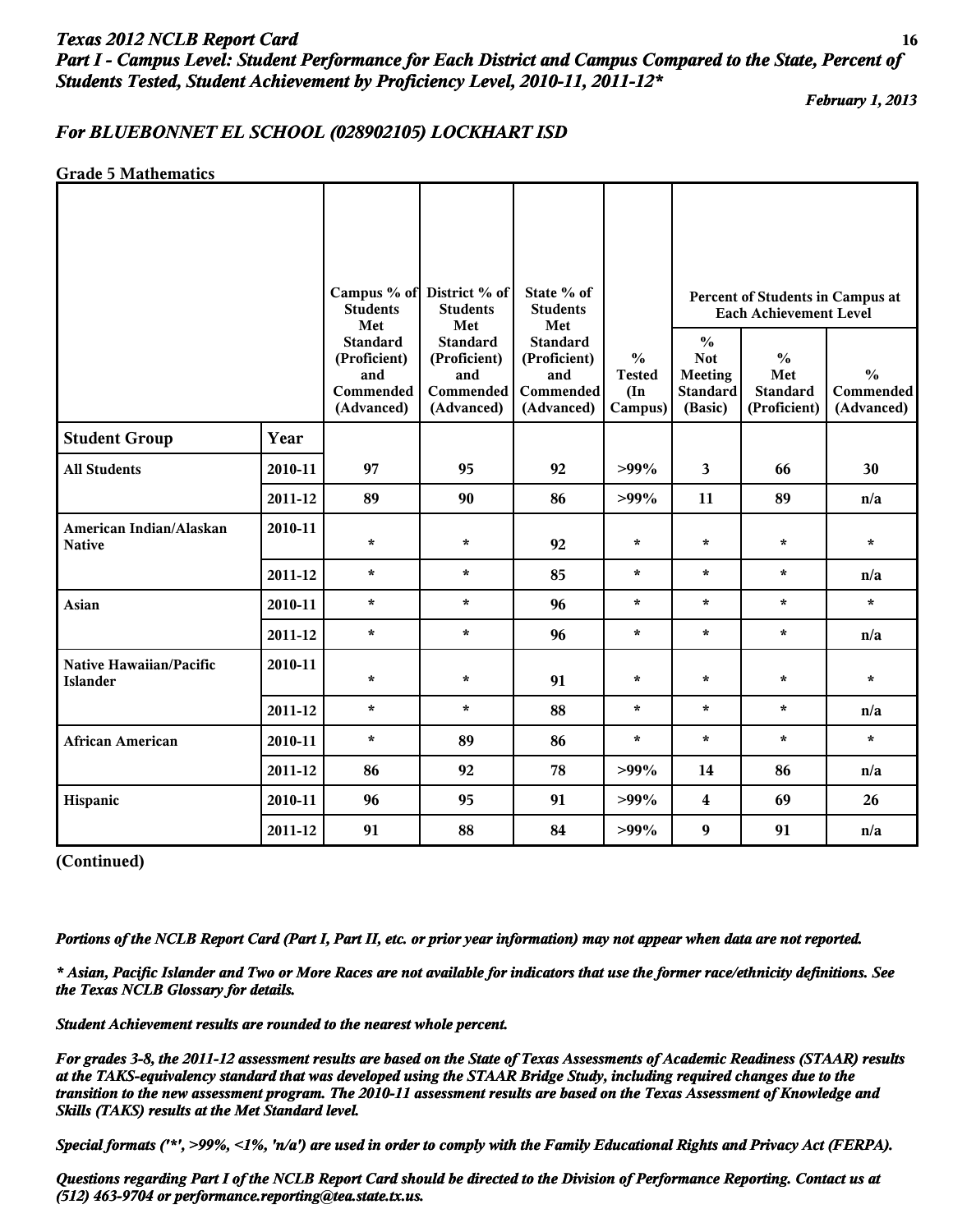*Part I - Campus Level: Student Performance for Each District and Campus Compared to the State, Percent of Students Tested, Student Achievement by Proficiency Level, 2010-11, 2011-12\**

*February 1, 2013*

# *For BLUEBONNET EL SCHOOL (028902105) LOCKHART ISD*

#### **Grade 5 Mathematics**

|                                   |         | <b>Students</b><br>Met                                            | Campus % of District % of<br><b>Students</b><br>Met               | State % of<br><b>Students</b><br>Met                                     |                                                            | Percent of Students in Campus at<br><b>Each Achievement Level</b>           |                                                         |                                          |
|-----------------------------------|---------|-------------------------------------------------------------------|-------------------------------------------------------------------|--------------------------------------------------------------------------|------------------------------------------------------------|-----------------------------------------------------------------------------|---------------------------------------------------------|------------------------------------------|
|                                   |         | <b>Standard</b><br>(Proficient)<br>and<br>Commended<br>(Advanced) | <b>Standard</b><br>(Proficient)<br>and<br>Commended<br>(Advanced) | <b>Standard</b><br>(Proficient)<br>and<br><b>Commended</b><br>(Advanced) | $\frac{6}{6}$<br><b>Tested</b><br>$(\text{In})$<br>Campus) | $\frac{0}{0}$<br><b>Not</b><br><b>Meeting</b><br><b>Standard</b><br>(Basic) | $\frac{0}{0}$<br>Met<br><b>Standard</b><br>(Proficient) | $\frac{0}{0}$<br>Commended<br>(Advanced) |
| <b>Student Group</b>              | Year    |                                                                   |                                                                   |                                                                          |                                                            |                                                                             |                                                         |                                          |
| White                             | 2010-11 | $\star$                                                           | 98                                                                | 96                                                                       | $>99\%$                                                    | $\star$                                                                     | $\star$                                                 | $\star$                                  |
|                                   | 2011-12 | 83                                                                | 91                                                                | 92                                                                       | $>99\%$                                                    | 17                                                                          | 83                                                      | n/a                                      |
| <b>Two or More Races</b>          | 2010-11 | $\star$                                                           | $\star$                                                           | 94                                                                       | $\star$                                                    | $\star$                                                                     | $\star$                                                 | $\star$                                  |
|                                   | 2011-12 | $\star$                                                           | $\star$                                                           | 90                                                                       | $\star$                                                    | $\star$                                                                     | $\star$                                                 | n/a                                      |
| Female                            | 2010-11 | $\star$                                                           | 96                                                                | 92                                                                       | $>99\%$                                                    | $\star$                                                                     | $\star$                                                 | $\star$                                  |
|                                   | 2011-12 | 95                                                                | 93                                                                | 87                                                                       | $>99\%$                                                    | 5                                                                           | 95                                                      | n/a                                      |
| Male                              | 2010-11 | 92                                                                | 95                                                                | 92                                                                       | $>99\%$                                                    | 8                                                                           | 68                                                      | 24                                       |
|                                   | 2011-12 | 83                                                                | 86                                                                | 86                                                                       | $>99\%$                                                    | 17                                                                          | 83                                                      | n/a                                      |
| <b>Special Education</b>          | 2010-11 | $\star$                                                           | 96                                                                | 85                                                                       | $>99\%$                                                    | $\star$                                                                     | $\star$                                                 | $\star$                                  |
|                                   | 2011-12 | 64                                                                | 79                                                                | 74                                                                       | $>99\%$                                                    | 36                                                                          | 64                                                      | n/a                                      |
| <b>Limited English Proficient</b> | 2010-11 | 86                                                                | 90                                                                | 84                                                                       | $>99\%$                                                    | 14                                                                          | 79                                                      | 7                                        |
|                                   | 2011-12 | 77                                                                | 83                                                                | 77                                                                       | $>99\%$                                                    | 23                                                                          | 77                                                      | n/a                                      |

#### **(Continued)**

*Portions of the NCLB Report Card (Part I, Part II, etc. or prior year information) may not appear when data are not reported.*

*\* Asian, Pacific Islander and Two or More Races are not available for indicators that use the former race/ethnicity definitions. See the Texas NCLB Glossary for details.*

*Student Achievement results are rounded to the nearest whole percent.*

*For grades 3-8, the 2011-12 assessment results are based on the State of Texas Assessments of Academic Readiness (STAAR) results at the TAKS-equivalency standard that was developed using the STAAR Bridge Study, including required changes due to the transition to the new assessment program. The 2010-11 assessment results are based on the Texas Assessment of Knowledge and Skills (TAKS) results at the Met Standard level.*

*Special formats ('\*', >99%, <1%, 'n/a') are used in order to comply with the Family Educational Rights and Privacy Act (FERPA).*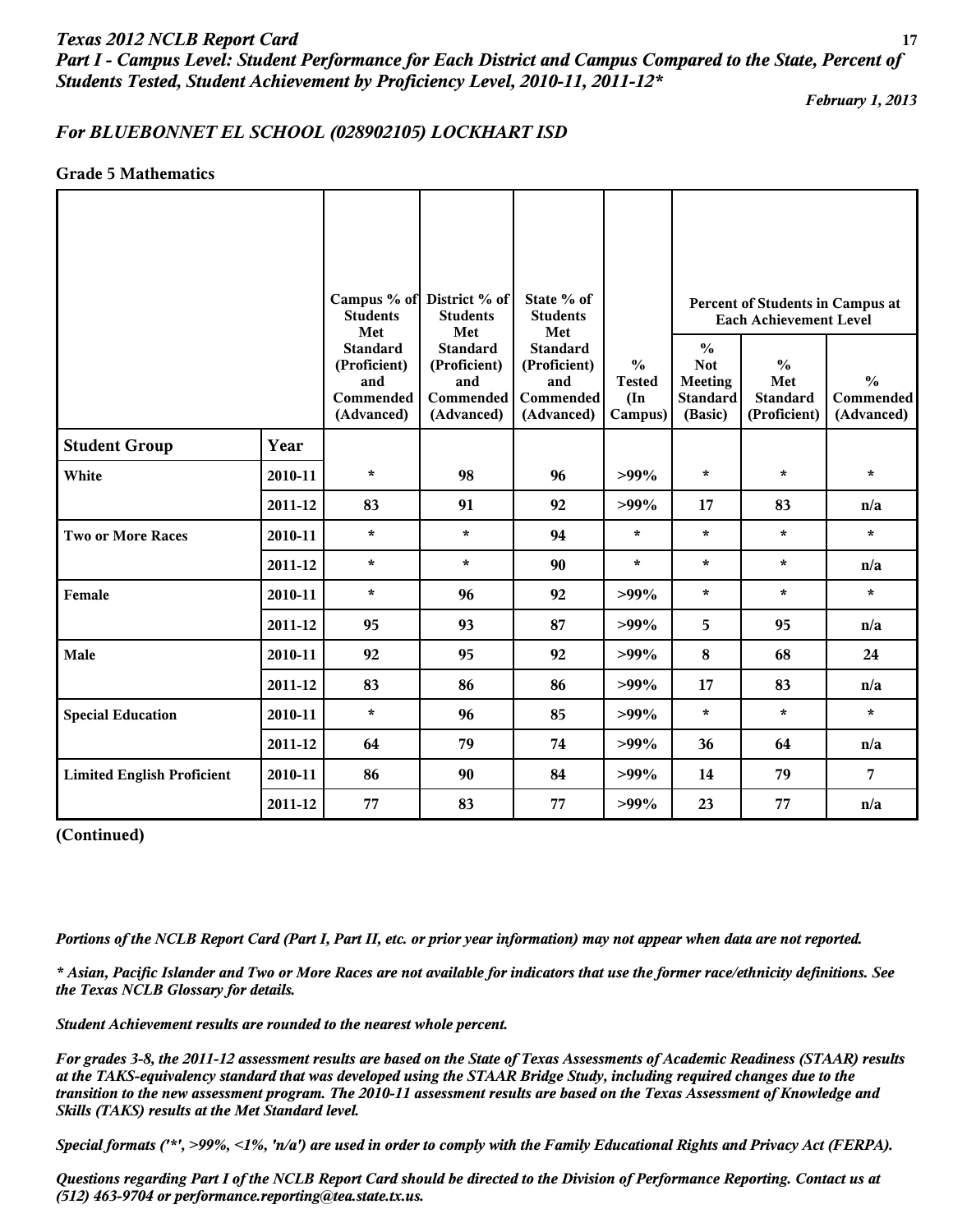## *Texas 2012 NCLB Report Card* **18** *Part I - Campus Level: Student Performance for Each District and Campus Compared to the State, Percent of Students Tested, Student Achievement by Proficiency Level, 2010-11, 2011-12\**

*February 1, 2013*

## *For BLUEBONNET EL SCHOOL (028902105) LOCKHART ISD*

#### **Grade 5 Mathematics**

|                                   |         | Campus % of District % of<br><b>Students</b><br>Met               |                                                                                 | State % of<br><b>Students</b><br>Met                                     |                                                            | Percent of Students in Campus at<br><b>Each Achievement Level</b>           |                                                         |                                            |  |
|-----------------------------------|---------|-------------------------------------------------------------------|---------------------------------------------------------------------------------|--------------------------------------------------------------------------|------------------------------------------------------------|-----------------------------------------------------------------------------|---------------------------------------------------------|--------------------------------------------|--|
|                                   |         | <b>Standard</b><br>(Proficient)<br>and<br>Commended<br>(Advanced) | Met<br><b>Standard</b><br>(Proficient)<br>and<br><b>Commended</b><br>(Advanced) | <b>Standard</b><br>(Proficient)<br>and<br><b>Commended</b><br>(Advanced) | $\frac{0}{0}$<br><b>Tested</b><br>$(\text{In})$<br>Campus) | $\frac{0}{0}$<br><b>Not</b><br><b>Meeting</b><br><b>Standard</b><br>(Basic) | $\frac{0}{0}$<br>Met<br><b>Standard</b><br>(Proficient) | $\frac{0}{0}$<br>Commended  <br>(Advanced) |  |
| <b>Student Group</b>              | Year    |                                                                   |                                                                                 |                                                                          |                                                            |                                                                             |                                                         |                                            |  |
| <b>Economically Disadvantaged</b> | 2010-11 | 97                                                                | 95                                                                              | 89                                                                       | $>99\%$                                                    | 3                                                                           | 69                                                      | 28                                         |  |
|                                   | 2011-12 | 89                                                                | 89                                                                              | 82                                                                       | $>99\%$                                                    | 11                                                                          | 89                                                      | n/a                                        |  |
| <b>Migrant</b>                    | 2010-11 | $\star$                                                           | $\star$                                                                         | 85                                                                       | $\star$                                                    | $\star$                                                                     | $\star$                                                 | $\star$                                    |  |
|                                   | 2011-12 | $\star$                                                           | $\star$                                                                         | 78                                                                       | $\star$                                                    | $\star$                                                                     | $\star$                                                 | n/a                                        |  |

*Portions of the NCLB Report Card (Part I, Part II, etc. or prior year information) may not appear when data are not reported.*

*\* Asian, Pacific Islander and Two or More Races are not available for indicators that use the former race/ethnicity definitions. See the Texas NCLB Glossary for details.*

*Student Achievement results are rounded to the nearest whole percent.*

*For grades 3-8, the 2011-12 assessment results are based on the State of Texas Assessments of Academic Readiness (STAAR) results at the TAKS-equivalency standard that was developed using the STAAR Bridge Study, including required changes due to the transition to the new assessment program. The 2010-11 assessment results are based on the Texas Assessment of Knowledge and Skills (TAKS) results at the Met Standard level.*

*Special formats ('\*', >99%, <1%, 'n/a') are used in order to comply with the Family Educational Rights and Privacy Act (FERPA).*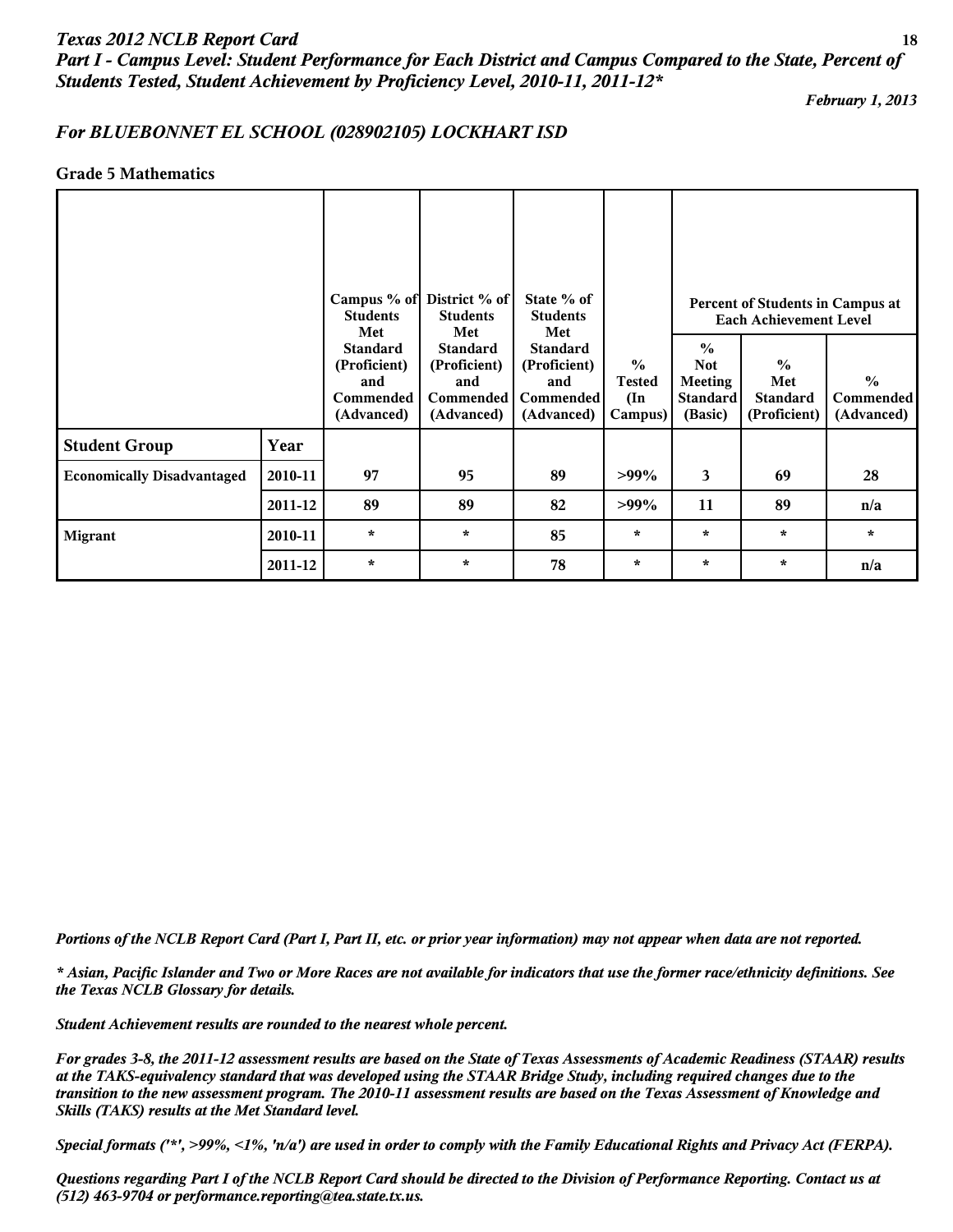# *Texas 2012 NCLB Report Card* **19** *Part I - Campus Level: Student Performance for Each District and Campus Compared to the State, Percent of Students Tested, Student Achievement by Proficiency Level, 2010-11, 2011-12\**

*February 1, 2013*

## *For BLUEBONNET EL SCHOOL (028902105) LOCKHART ISD*

**Grade 5 Science**

|                                            |         | <b>Students</b>                                                          | Campus % of District % of<br><b>Students</b>                             | State % of<br><b>Students</b>                                            |                                                            |                                                                             | Percent of Students in Campus at<br><b>Each Achievement Level</b> |                                          |
|--------------------------------------------|---------|--------------------------------------------------------------------------|--------------------------------------------------------------------------|--------------------------------------------------------------------------|------------------------------------------------------------|-----------------------------------------------------------------------------|-------------------------------------------------------------------|------------------------------------------|
|                                            |         | Met<br><b>Standard</b><br>(Proficient)<br>and<br>Commended<br>(Advanced) | Met<br><b>Standard</b><br>(Proficient)<br>and<br>Commended<br>(Advanced) | Met<br><b>Standard</b><br>(Proficient)<br>and<br>Commended<br>(Advanced) | $\frac{0}{0}$<br><b>Tested</b><br>$(\text{In})$<br>Campus) | $\frac{0}{0}$<br><b>Not</b><br><b>Meeting</b><br><b>Standard</b><br>(Basic) | $\frac{0}{0}$<br>Met<br><b>Standard</b><br>(Proficient)           | $\frac{0}{0}$<br>Commended<br>(Advanced) |
| <b>Student Group</b>                       | Year    |                                                                          |                                                                          |                                                                          |                                                            |                                                                             |                                                                   |                                          |
| <b>All Students</b>                        | 2010-11 | 93                                                                       | 91                                                                       | 86                                                                       | $>99\%$                                                    | 7                                                                           | 49                                                                | 44                                       |
|                                            | 2011-12 | 93                                                                       | 89                                                                       | 87                                                                       | $>99\%$                                                    | $\overline{7}$                                                              | 93                                                                | n/a                                      |
| American Indian/Alaskan<br><b>Native</b>   | 2010-11 | $\star$                                                                  | $\star$                                                                  | 86                                                                       | $\star$                                                    | $\star$                                                                     | $\star$                                                           | $\star$                                  |
|                                            | 2011-12 | $\star$                                                                  | $\star$                                                                  | 87                                                                       | $\star$                                                    | $\star$                                                                     | $\star$                                                           | n/a                                      |
| Asian                                      | 2010-11 | $\star$                                                                  | $\star$                                                                  | 93                                                                       | $\star$                                                    | $\star$                                                                     | $\star$                                                           | $\star$                                  |
|                                            | 2011-12 | $\star$                                                                  | $\star$                                                                  | 97                                                                       | $\star$                                                    | $\star$                                                                     | $\star$                                                           | n/a                                      |
| Native Hawaiian/Pacific<br><b>Islander</b> | 2010-11 | $\star$                                                                  | $\star$                                                                  | 83                                                                       | $\star$                                                    | $\star$                                                                     | $\star$                                                           | $\star$                                  |
|                                            | 2011-12 | $\star$                                                                  | $\star$                                                                  | 87                                                                       | $\star$                                                    | $\star$                                                                     | $\star$                                                           | n/a                                      |
| <b>African American</b>                    | 2010-11 | $\star$                                                                  | 90                                                                       | 78                                                                       | $\star$                                                    | $\star$                                                                     | $\star$                                                           | $\star$                                  |
|                                            | 2011-12 | 86                                                                       | 88                                                                       | 79                                                                       | $>99\%$                                                    | 14                                                                          | 86                                                                | n/a                                      |
| Hispanic                                   | 2010-11 | 94                                                                       | 89                                                                       | 82                                                                       | $>99\%$                                                    | 6                                                                           | 55                                                                | 39                                       |
|                                            | 2011-12 | 92                                                                       | 85                                                                       | 84                                                                       | $>99\%$                                                    | ${\bf 8}$                                                                   | 92                                                                | n/a                                      |

**(Continued)**

*Portions of the NCLB Report Card (Part I, Part II, etc. or prior year information) may not appear when data are not reported.*

*\* Asian, Pacific Islander and Two or More Races are not available for indicators that use the former race/ethnicity definitions. See the Texas NCLB Glossary for details.*

*Student Achievement results are rounded to the nearest whole percent.*

*For grades 3-8, the 2011-12 assessment results are based on the State of Texas Assessments of Academic Readiness (STAAR) results at the TAKS-equivalency standard that was developed using the STAAR Bridge Study, including required changes due to the transition to the new assessment program. The 2010-11 assessment results are based on the Texas Assessment of Knowledge and Skills (TAKS) results at the Met Standard level.*

*Special formats ('\*', >99%, <1%, 'n/a') are used in order to comply with the Family Educational Rights and Privacy Act (FERPA).*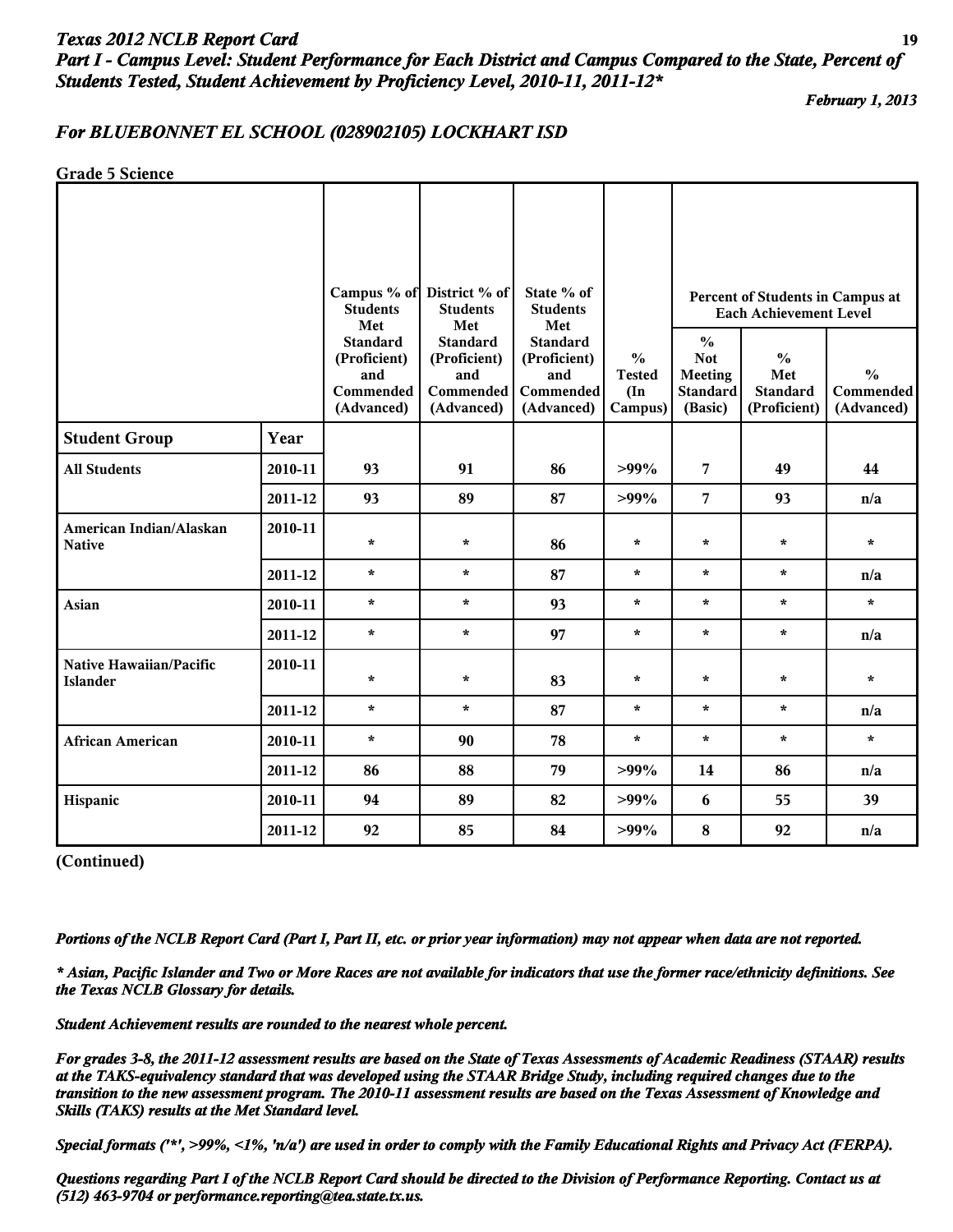*Part I - Campus Level: Student Performance for Each District and Campus Compared to the State, Percent of Students Tested, Student Achievement by Proficiency Level, 2010-11, 2011-12\**

*February 1, 2013*

# *For BLUEBONNET EL SCHOOL (028902105) LOCKHART ISD*

**Grade 5 Science**

|                                   |         |                                                                   | Campus % of District % of                                         | State % of                                                        |                                                            |                                                                      | Percent of Students in Campus at                        |                                          |
|-----------------------------------|---------|-------------------------------------------------------------------|-------------------------------------------------------------------|-------------------------------------------------------------------|------------------------------------------------------------|----------------------------------------------------------------------|---------------------------------------------------------|------------------------------------------|
|                                   |         | <b>Students</b><br>Met                                            | <b>Students</b><br>Met                                            | <b>Students</b><br>Met                                            |                                                            | <b>Each Achievement Level</b>                                        |                                                         |                                          |
|                                   |         | <b>Standard</b><br>(Proficient)<br>and<br>Commended<br>(Advanced) | <b>Standard</b><br>(Proficient)<br>and<br>Commended<br>(Advanced) | <b>Standard</b><br>(Proficient)<br>and<br>Commended<br>(Advanced) | $\frac{6}{6}$<br><b>Tested</b><br>$(\text{In})$<br>Campus) | $\frac{0}{0}$<br><b>Not</b><br>Meeting<br><b>Standard</b><br>(Basic) | $\frac{0}{0}$<br>Met<br><b>Standard</b><br>(Proficient) | $\frac{0}{0}$<br>Commended<br>(Advanced) |
| <b>Student Group</b>              | Year    |                                                                   |                                                                   |                                                                   |                                                            |                                                                      |                                                         |                                          |
| White                             | 2010-11 | 89                                                                | 95                                                                | 93                                                                | $>99\%$                                                    | 11                                                                   | 32                                                      | 58                                       |
|                                   | 2011-12 | 97                                                                | 96                                                                | 94                                                                | $>99\%$                                                    | 3                                                                    | 97                                                      | n/a                                      |
| <b>Two or More Races</b>          | 2010-11 | $\star$                                                           | $\star$                                                           | 91                                                                | $\star$                                                    | $\star$                                                              | $\star$                                                 | $\star$                                  |
|                                   | 2011-12 | $\star$                                                           | $\star$                                                           | 92                                                                | $\star$                                                    | $\star$                                                              | $\star$                                                 | n/a                                      |
| Female                            | 2010-11 | 92                                                                | 89                                                                | 84                                                                | $>99\%$                                                    | 8                                                                    | 53                                                      | 39                                       |
|                                   | 2011-12 | 96                                                                | 88                                                                | 86                                                                | $>99\%$                                                    | 4                                                                    | 96                                                      | n/a                                      |
| Male                              | 2010-11 | 95                                                                | 92                                                                | 87                                                                | $>99\%$                                                    | 5                                                                    | 43                                                      | 51                                       |
|                                   | 2011-12 | 89                                                                | 90                                                                | 88                                                                | $>99\%$                                                    | 11                                                                   | 89                                                      | n/a                                      |
| <b>Special Education</b>          | 2010-11 | $\star$                                                           | 81                                                                | 67                                                                | $>99\%$                                                    | $\star$                                                              | $\star$                                                 | $\star$                                  |
|                                   | 2011-12 | 80                                                                | 77                                                                | 69                                                                | $>99\%$                                                    | 20                                                                   | 80                                                      | n/a                                      |
| <b>Limited English Proficient</b> | 2010-11 | 85                                                                | 85                                                                | 68                                                                | $>99\%$                                                    | 15                                                                   | 54                                                      | 31                                       |
|                                   | 2011-12 | 85                                                                | 74                                                                | 72                                                                | $>99\%$                                                    | 15                                                                   | 85                                                      | n/a                                      |

**(Continued)**

*Portions of the NCLB Report Card (Part I, Part II, etc. or prior year information) may not appear when data are not reported.*

*\* Asian, Pacific Islander and Two or More Races are not available for indicators that use the former race/ethnicity definitions. See the Texas NCLB Glossary for details.*

*Student Achievement results are rounded to the nearest whole percent.*

*For grades 3-8, the 2011-12 assessment results are based on the State of Texas Assessments of Academic Readiness (STAAR) results at the TAKS-equivalency standard that was developed using the STAAR Bridge Study, including required changes due to the transition to the new assessment program. The 2010-11 assessment results are based on the Texas Assessment of Knowledge and Skills (TAKS) results at the Met Standard level.*

*Special formats ('\*', >99%, <1%, 'n/a') are used in order to comply with the Family Educational Rights and Privacy Act (FERPA).*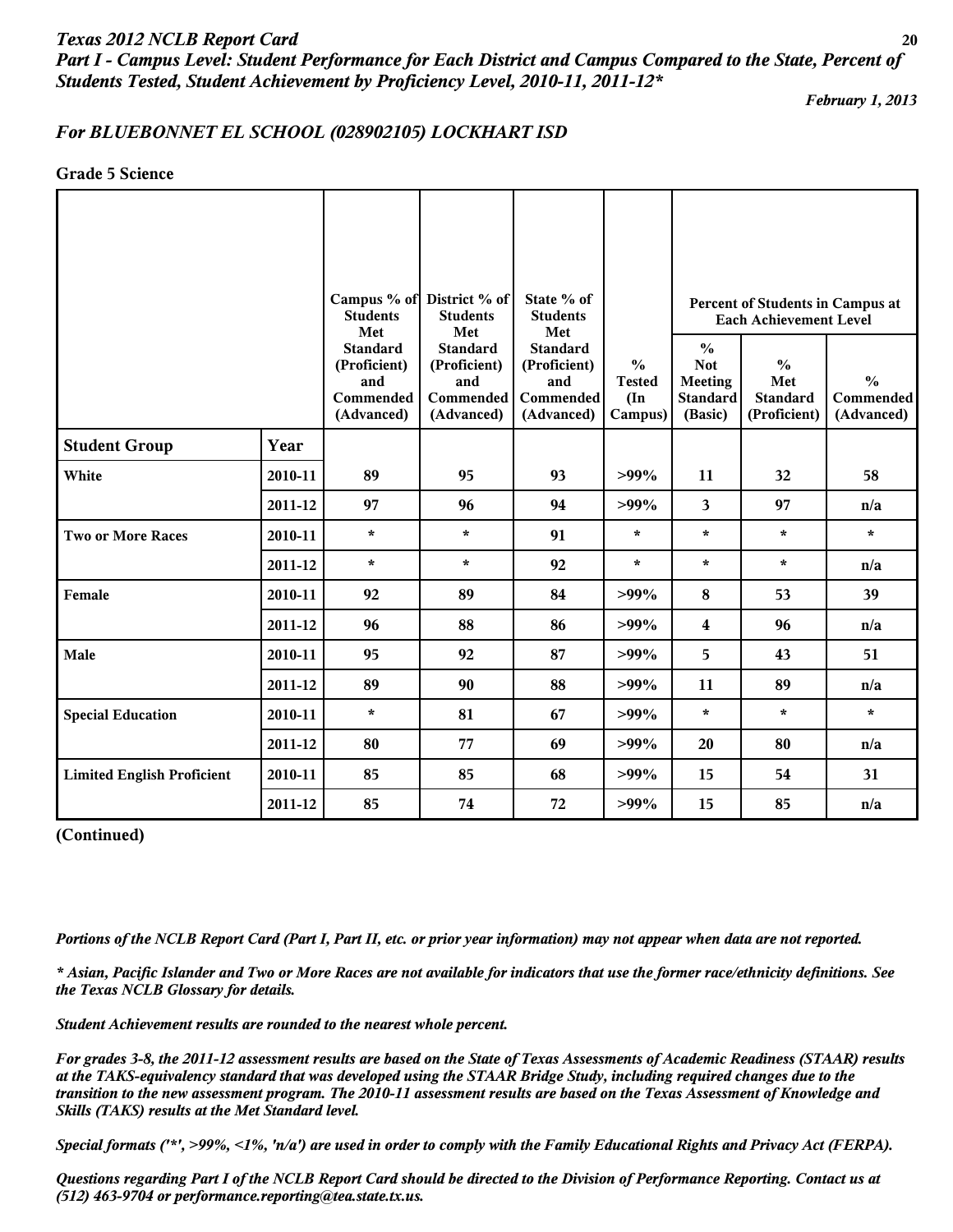# *Texas 2012 NCLB Report Card* **21** *Part I - Campus Level: Student Performance for Each District and Campus Compared to the State, Percent of Students Tested, Student Achievement by Proficiency Level, 2010-11, 2011-12\**

*February 1, 2013*

## *For BLUEBONNET EL SCHOOL (028902105) LOCKHART ISD*

#### **Grade 5 Science**

|                                   |         | Campus % of District % of<br><b>Students</b><br>Met               |                                                                          | State % of<br><b>Students</b><br>Met                              |                                                            | Percent of Students in Campus at<br><b>Each Achievement Level</b>           |                                                         |                                                 |  |
|-----------------------------------|---------|-------------------------------------------------------------------|--------------------------------------------------------------------------|-------------------------------------------------------------------|------------------------------------------------------------|-----------------------------------------------------------------------------|---------------------------------------------------------|-------------------------------------------------|--|
|                                   |         | <b>Standard</b><br>(Proficient)<br>and<br>Commended<br>(Advanced) | Met<br><b>Standard</b><br>(Proficient)<br>and<br>Commended<br>(Advanced) | <b>Standard</b><br>(Proficient)<br>and<br>Commended<br>(Advanced) | $\frac{0}{0}$<br><b>Tested</b><br>$(\text{In})$<br>Campus) | $\frac{0}{0}$<br><b>Not</b><br><b>Meeting</b><br><b>Standard</b><br>(Basic) | $\frac{0}{0}$<br>Met<br><b>Standard</b><br>(Proficient) | $\frac{0}{0}$<br><b>Commended</b><br>(Advanced) |  |
| <b>Student Group</b>              | Year    |                                                                   |                                                                          |                                                                   |                                                            |                                                                             |                                                         |                                                 |  |
| <b>Economically Disadvantaged</b> | 2010-11 | 93                                                                | 90                                                                       | 80                                                                | $>99\%$                                                    | 7                                                                           | 51                                                      | 42                                              |  |
|                                   | 2011-12 | 91                                                                | 86                                                                       | 82                                                                | $>99\%$                                                    | 9                                                                           | 91                                                      | n/a                                             |  |
| <b>Migrant</b>                    | 2010-11 | $\star$                                                           | $\star$                                                                  | 74                                                                | $\star$                                                    | $\star$                                                                     | $\star$                                                 | $\star$                                         |  |
|                                   | 2011-12 | $\star$                                                           | $\star$                                                                  | 76                                                                | $\star$                                                    | $\star$                                                                     | $\ast$                                                  | n/a                                             |  |

*Portions of the NCLB Report Card (Part I, Part II, etc. or prior year information) may not appear when data are not reported.*

*\* Asian, Pacific Islander and Two or More Races are not available for indicators that use the former race/ethnicity definitions. See the Texas NCLB Glossary for details.*

*Student Achievement results are rounded to the nearest whole percent.*

*For grades 3-8, the 2011-12 assessment results are based on the State of Texas Assessments of Academic Readiness (STAAR) results at the TAKS-equivalency standard that was developed using the STAAR Bridge Study, including required changes due to the transition to the new assessment program. The 2010-11 assessment results are based on the Texas Assessment of Knowledge and Skills (TAKS) results at the Met Standard level.*

*Special formats ('\*', >99%, <1%, 'n/a') are used in order to comply with the Family Educational Rights and Privacy Act (FERPA).*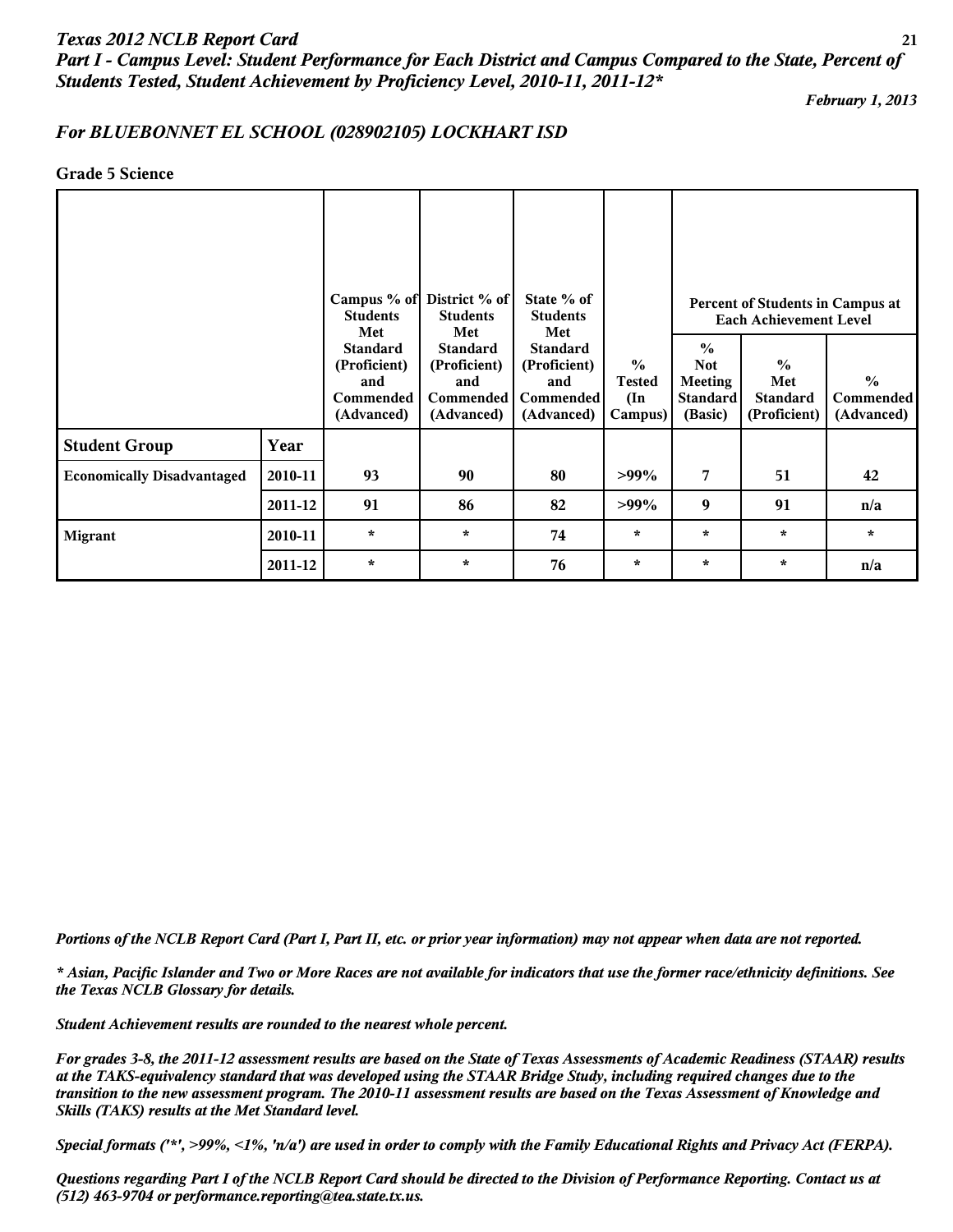# *Texas 2012 NCLB Report Card* **22** *Part II a. - Campus Level: Comparison Between Student Achievement and the State Academic Expectations as Measured by Adequate Yearly Progress (AYP)\**

*February 1, 2013*

#### **Reading/Language Arts Percent Tested Target: 95% Percent Tested Target: 95% Percent Tested Target: 95% Percent Met Standard (Includes Proficient Level and Above) '11 Target: 80% '12 Target: 87% Percent Met Standard (Includes Proficient Level and Above) '11 Target: 80% '12 Target: 87% Percent Met Standard (Includes Proficient Level and Above) '11 Target: 80% '12 Target: 87% Campus District State Campus District State Student Group Year All Students 2010-11 99 99 >99% 95 87 88 2011-12 >99% 99 99 93 87 88 American Indian/Alaskan Native 2010-11 \* >99% 99 \* >99% 88 2011-12 \* >99% 99 \* 89 88 Asian 2010-11 \* >99% 99 \* >99% 94 2011-12 \* >99% >99% \* >99% 94 Native Hawaiian/Pacific Islander 2010-11 \* \* 99 \* \* 89 2011-12 \* \* 99 \* \* 89 African American 2010-11 >99% >99% >99% 86 79 83 2011-12 >99% >99% >99% >99% 81 83**

## *For BLUEBONNET EL SCHOOL (028902105) LOCKHART ISD*

**(Continued)**

*Portions of the NCLB Report Card (Part I, Part II, etc. or prior year information) may not appear when data are not reported.*

*\* Asian, Pacific Islander and Two or More Races are not available for indicators that use the former race/ethnicity definitions. See the Texas NCLB Glossary for details.*

*Student Achievement results are rounded to the nearest whole percent. Additional Academic Indicators (Graduation and Attendance Rate) are rounded to the nearest one-tenth of a percent (one decimal place).*

*Special formats ('\*', >99%, <1%, 'n/a') are used in order to comply with the Family Educational Rights and Privacy Act (FERPA).*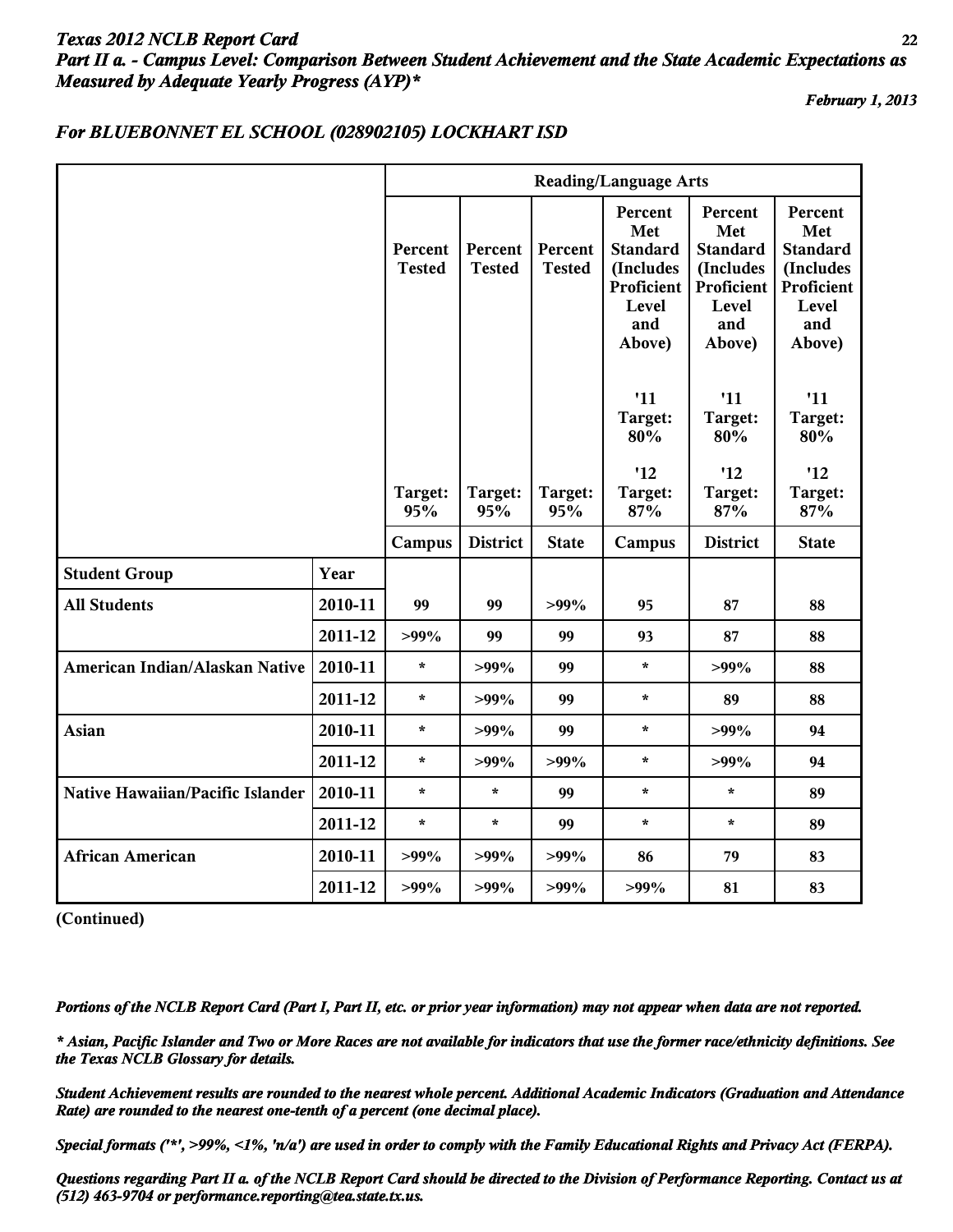# *Texas 2012 NCLB Report Card* **23** *Part II a. - Campus Level: Comparison Between Student Achievement and the State Academic Expectations as Measured by Adequate Yearly Progress (AYP)\**

*February 1, 2013*

|                          |         |                          |                          |                          | <b>Reading/Language Arts</b>                                                           |                                                                                        |                                                                                        |
|--------------------------|---------|--------------------------|--------------------------|--------------------------|----------------------------------------------------------------------------------------|----------------------------------------------------------------------------------------|----------------------------------------------------------------------------------------|
|                          |         | Percent<br><b>Tested</b> | Percent<br><b>Tested</b> | Percent<br><b>Tested</b> | Percent<br>Met<br><b>Standard</b><br>(Includes<br>Proficient<br>Level<br>and<br>Above) | Percent<br>Met<br><b>Standard</b><br>(Includes<br>Proficient<br>Level<br>and<br>Above) | Percent<br>Met<br><b>Standard</b><br>(Includes<br>Proficient<br>Level<br>and<br>Above) |
|                          |         |                          |                          |                          | '11<br>Target:<br>80%                                                                  | '11<br>Target:<br>80%                                                                  | '11<br>Target:<br>80%                                                                  |
|                          |         | Target:<br>95%           | Target:<br>95%           | Target:<br>95%           | '12<br>Target:<br>87%                                                                  | '12<br>Target:<br>87%                                                                  | '12<br>Target:<br>87%                                                                  |
|                          |         | Campus                   | <b>District</b>          | <b>State</b>             | Campus                                                                                 | <b>District</b>                                                                        | <b>State</b>                                                                           |
| <b>Student Group</b>     | Year    |                          |                          |                          |                                                                                        |                                                                                        |                                                                                        |
| Hispanic                 | 2010-11 | 99                       | 99                       | 99                       | 95                                                                                     | 86                                                                                     | 85                                                                                     |
|                          | 2011-12 | $>99\%$                  | 99                       | 99                       | 92                                                                                     | 86                                                                                     | 85                                                                                     |
| White                    | 2010-11 | $>99\%$                  | $>99\%$                  | $>99\%$                  | 97                                                                                     | 91                                                                                     | 94                                                                                     |
|                          | 2011-12 | $>99\%$                  | 99                       | 99                       | 94                                                                                     | 91                                                                                     | 94                                                                                     |
| <b>Two or More Races</b> | 2010-11 | $\star$                  | $>99\%$                  | $>99\%$                  | $\star$                                                                                | 81                                                                                     | 92                                                                                     |
|                          | 2011-12 | $\star$                  | $>99\%$                  | $>99\%$                  | $\star$                                                                                | 91                                                                                     | 93                                                                                     |
| Female                   | 2010-11 | 99                       | $>99\%$                  | $>99\%$                  | 98                                                                                     | 91                                                                                     | 90                                                                                     |
|                          | 2011-12 | $>99\%$                  | 99                       | $>99\%$                  | 96                                                                                     | 91                                                                                     | 90                                                                                     |
| Male                     | 2010-11 | 99                       | 99                       | $>99\%$                  | 92                                                                                     | 84                                                                                     | 86                                                                                     |
|                          | 2011-12 | $>99\%$                  | $>99\%$                  | 99                       | 90                                                                                     | 84                                                                                     | 86                                                                                     |

## *For BLUEBONNET EL SCHOOL (028902105) LOCKHART ISD*

**(Continued)**

*Portions of the NCLB Report Card (Part I, Part II, etc. or prior year information) may not appear when data are not reported.*

*\* Asian, Pacific Islander and Two or More Races are not available for indicators that use the former race/ethnicity definitions. See the Texas NCLB Glossary for details.*

*Student Achievement results are rounded to the nearest whole percent. Additional Academic Indicators (Graduation and Attendance Rate) are rounded to the nearest one-tenth of a percent (one decimal place).*

*Special formats ('\*', >99%, <1%, 'n/a') are used in order to comply with the Family Educational Rights and Privacy Act (FERPA).*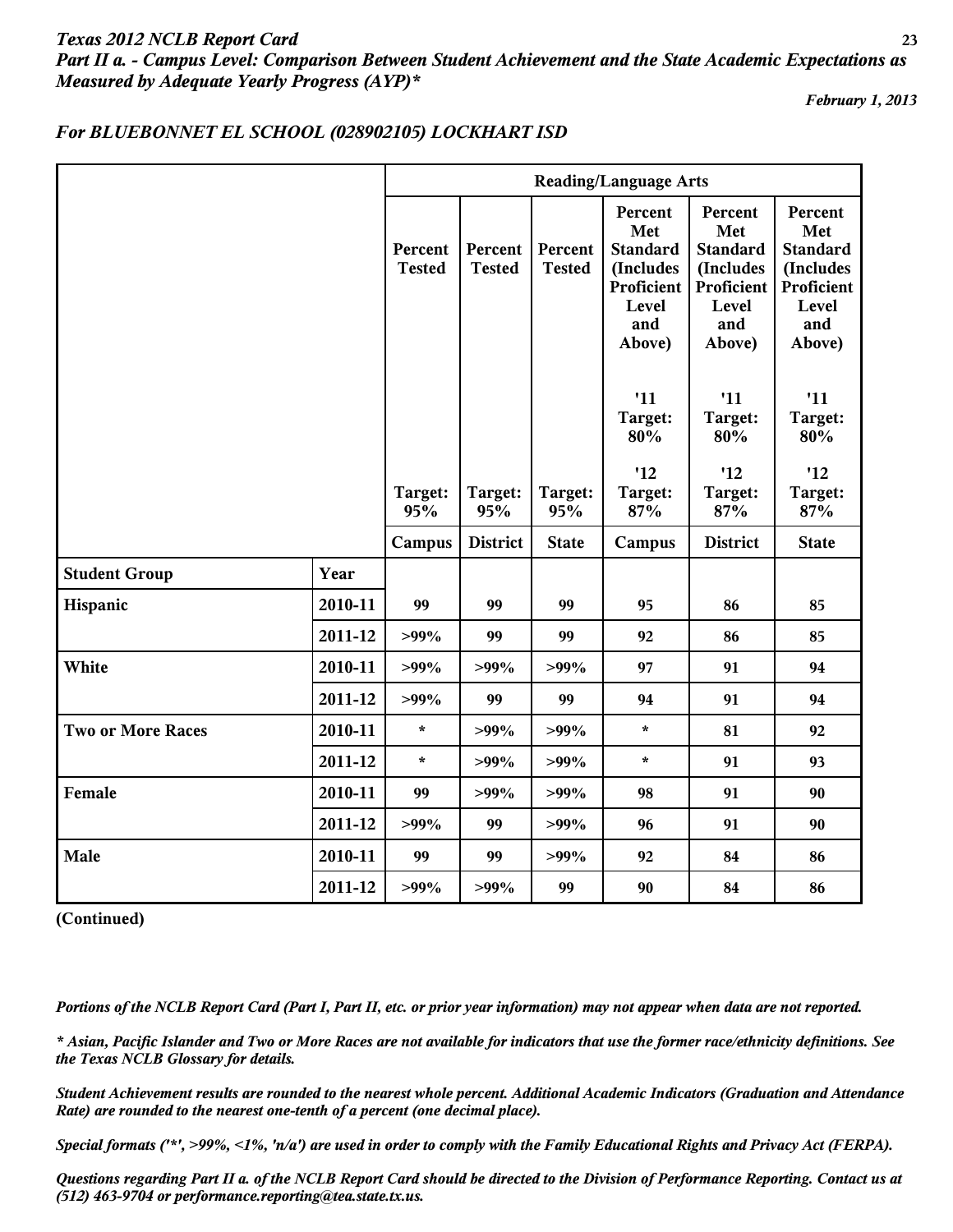# *Texas 2012 NCLB Report Card* **24** *Part II a. - Campus Level: Comparison Between Student Achievement and the State Academic Expectations as Measured by Adequate Yearly Progress (AYP)\**

*February 1, 2013*

|                                   |         |                          |                          |                          | <b>Reading/Language Arts</b>                                                           |                                                                                        |                                                                                        |
|-----------------------------------|---------|--------------------------|--------------------------|--------------------------|----------------------------------------------------------------------------------------|----------------------------------------------------------------------------------------|----------------------------------------------------------------------------------------|
|                                   |         | Percent<br><b>Tested</b> | Percent<br><b>Tested</b> | Percent<br><b>Tested</b> | Percent<br>Met<br><b>Standard</b><br>(Includes<br>Proficient<br>Level<br>and<br>Above) | Percent<br>Met<br><b>Standard</b><br>(Includes<br>Proficient<br>Level<br>and<br>Above) | Percent<br>Met<br><b>Standard</b><br>(Includes<br>Proficient<br>Level<br>and<br>Above) |
|                                   |         |                          |                          |                          | '11<br>Target:<br>80%                                                                  | '11<br>Target:<br>80%                                                                  | '11<br>Target:<br>80%                                                                  |
|                                   |         | Target:<br>95%           | Target:<br>95%           | Target:<br>95%           | '12<br>Target:<br>87%                                                                  | '12<br>Target:<br>87%                                                                  | '12<br>Target:<br>87%                                                                  |
|                                   |         | Campus                   | <b>District</b>          | <b>State</b>             | Campus                                                                                 | <b>District</b>                                                                        | <b>State</b>                                                                           |
| <b>Student Group</b>              | Year    |                          |                          |                          |                                                                                        |                                                                                        |                                                                                        |
| <b>Special Education</b>          | 2010-11 | $>99\%$                  | 99                       | 99                       | 68                                                                                     | 52                                                                                     | 67                                                                                     |
|                                   | 2011-12 | $>99\%$                  | $>99\%$                  | 99                       | 79                                                                                     | 58                                                                                     | 67                                                                                     |
| <b>Limited English Proficient</b> | 2010-11 | 96                       | 98                       | 99                       | 98                                                                                     | 84                                                                                     | 78                                                                                     |
|                                   | 2011-12 | $>99\%$                  | 98                       | 99                       | 87                                                                                     | 76                                                                                     | 79                                                                                     |
| <b>Economically Disadvantaged</b> | 2010-11 | 99                       | 99                       | 99                       | 94                                                                                     | 84                                                                                     | 83                                                                                     |
|                                   | 2011-12 | $>99\%$                  | 99                       | 99                       | 91                                                                                     | 84                                                                                     | 83                                                                                     |
| <b>Migrant</b>                    | 2010-11 | $\star$                  | $>99\%$                  | 98                       | $\star$                                                                                | $>99\%$                                                                                | 76                                                                                     |
|                                   | 2011-12 | $\star$                  | $>99\%$                  | 98                       | $\star$                                                                                | 80                                                                                     | 76                                                                                     |

## *For BLUEBONNET EL SCHOOL (028902105) LOCKHART ISD*

*Portions of the NCLB Report Card (Part I, Part II, etc. or prior year information) may not appear when data are not reported.*

*\* Asian, Pacific Islander and Two or More Races are not available for indicators that use the former race/ethnicity definitions. See the Texas NCLB Glossary for details.*

*Student Achievement results are rounded to the nearest whole percent. Additional Academic Indicators (Graduation and Attendance Rate) are rounded to the nearest one-tenth of a percent (one decimal place).*

*Special formats ('\*', >99%, <1%, 'n/a') are used in order to comply with the Family Educational Rights and Privacy Act (FERPA).*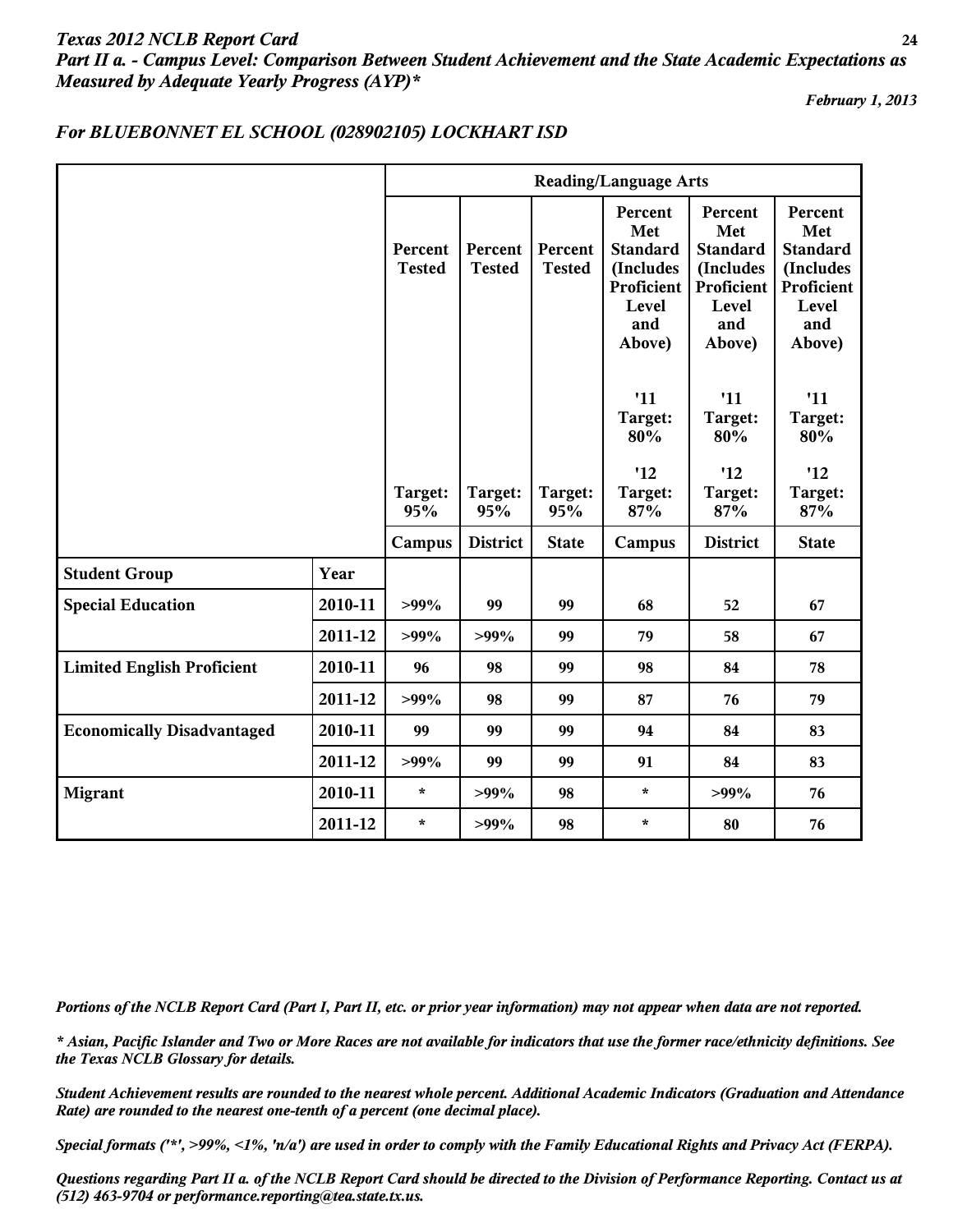# *Texas 2012 NCLB Report Card* **25** *Part II a. - Campus Level: Comparison Between Student Achievement and the State Academic Expectations as Measured by Adequate Yearly Progress (AYP)\**

*February 1, 2013*

#### *For BLUEBONNET EL SCHOOL (028902105) LOCKHART ISD*

|                                  |         | <b>Mathematics</b>       |                          |                          |                                                                                        |                                                                                        |                                                                                        |  |  |
|----------------------------------|---------|--------------------------|--------------------------|--------------------------|----------------------------------------------------------------------------------------|----------------------------------------------------------------------------------------|----------------------------------------------------------------------------------------|--|--|
|                                  |         | Percent<br><b>Tested</b> | Percent<br><b>Tested</b> | Percent<br><b>Tested</b> | Percent<br>Met<br><b>Standard</b><br>(Includes<br>Proficient<br>Level<br>and<br>Above) | Percent<br>Met<br><b>Standard</b><br>(Includes<br>Proficient<br>Level<br>and<br>Above) | Percent<br>Met<br><b>Standard</b><br>(Includes<br>Proficient<br>Level<br>and<br>Above) |  |  |
|                                  |         |                          |                          |                          | '11<br>Target:<br>75%                                                                  | '11<br>Target:<br>75%                                                                  | '11<br>Target:<br>75%                                                                  |  |  |
|                                  |         | Target:<br>95%           | Target:<br>95%           | Target:<br>95%           | '12<br>Target:<br>83%                                                                  | '12<br>Target:<br>83%                                                                  | '12<br>Target:<br>83%                                                                  |  |  |
|                                  |         | Campus                   | <b>District</b>          | <b>State</b>             | Campus                                                                                 | <b>District</b>                                                                        | <b>State</b>                                                                           |  |  |
| <b>Student Group</b>             | Year    |                          |                          |                          |                                                                                        |                                                                                        |                                                                                        |  |  |
| <b>All Students</b>              | 2010-11 | $>99\%$                  | $>99\%$                  | $>99\%$                  | 92                                                                                     | 87                                                                                     | 84                                                                                     |  |  |
|                                  | 2011-12 | $>99\%$                  | $>99\%$                  | $>99\%$                  | 89                                                                                     | 86                                                                                     | 83                                                                                     |  |  |
| American Indian/Alaskan Native   | 2010-11 | $\star$                  | $>99\%$                  | $>99\%$                  | $\star$                                                                                | $>99\%$                                                                                | 84                                                                                     |  |  |
|                                  | 2011-12 | $\star$                  | $>99\%$                  | $>99\%$                  | $\star$                                                                                | 89                                                                                     | 83                                                                                     |  |  |
| <b>Asian</b>                     | 2010-11 | $\star$                  | $>99\%$                  | $>99\%$                  | $\star$                                                                                | $>99\%$                                                                                | 95                                                                                     |  |  |
|                                  | 2011-12 | $\star$                  | $>99\%$                  | $>99\%$                  | $\star$                                                                                | $>99\%$                                                                                | 95                                                                                     |  |  |
| Native Hawaiian/Pacific Islander | 2010-11 | $\star$                  | $\star$                  | $>99\%$                  | $\star$                                                                                | $\star$                                                                                | 86                                                                                     |  |  |
|                                  | 2011-12 | $\star$                  | $\star$                  | $>99\%$                  | $\star$                                                                                | $\star$                                                                                | 87                                                                                     |  |  |
| <b>African American</b>          | 2010-11 | $>99\%$                  | $>99\%$                  | $>99\%$                  | 86                                                                                     | 84                                                                                     | 75                                                                                     |  |  |
|                                  | 2011-12 | $>99\%$                  | $>99\%$                  | $>99\%$                  | 75                                                                                     | 80                                                                                     | 73                                                                                     |  |  |

**(Continued)**

*Portions of the NCLB Report Card (Part I, Part II, etc. or prior year information) may not appear when data are not reported.*

*\* Asian, Pacific Islander and Two or More Races are not available for indicators that use the former race/ethnicity definitions. See the Texas NCLB Glossary for details.*

*Student Achievement results are rounded to the nearest whole percent. Additional Academic Indicators (Graduation and Attendance Rate) are rounded to the nearest one-tenth of a percent (one decimal place).*

*Special formats ('\*', >99%, <1%, 'n/a') are used in order to comply with the Family Educational Rights and Privacy Act (FERPA).*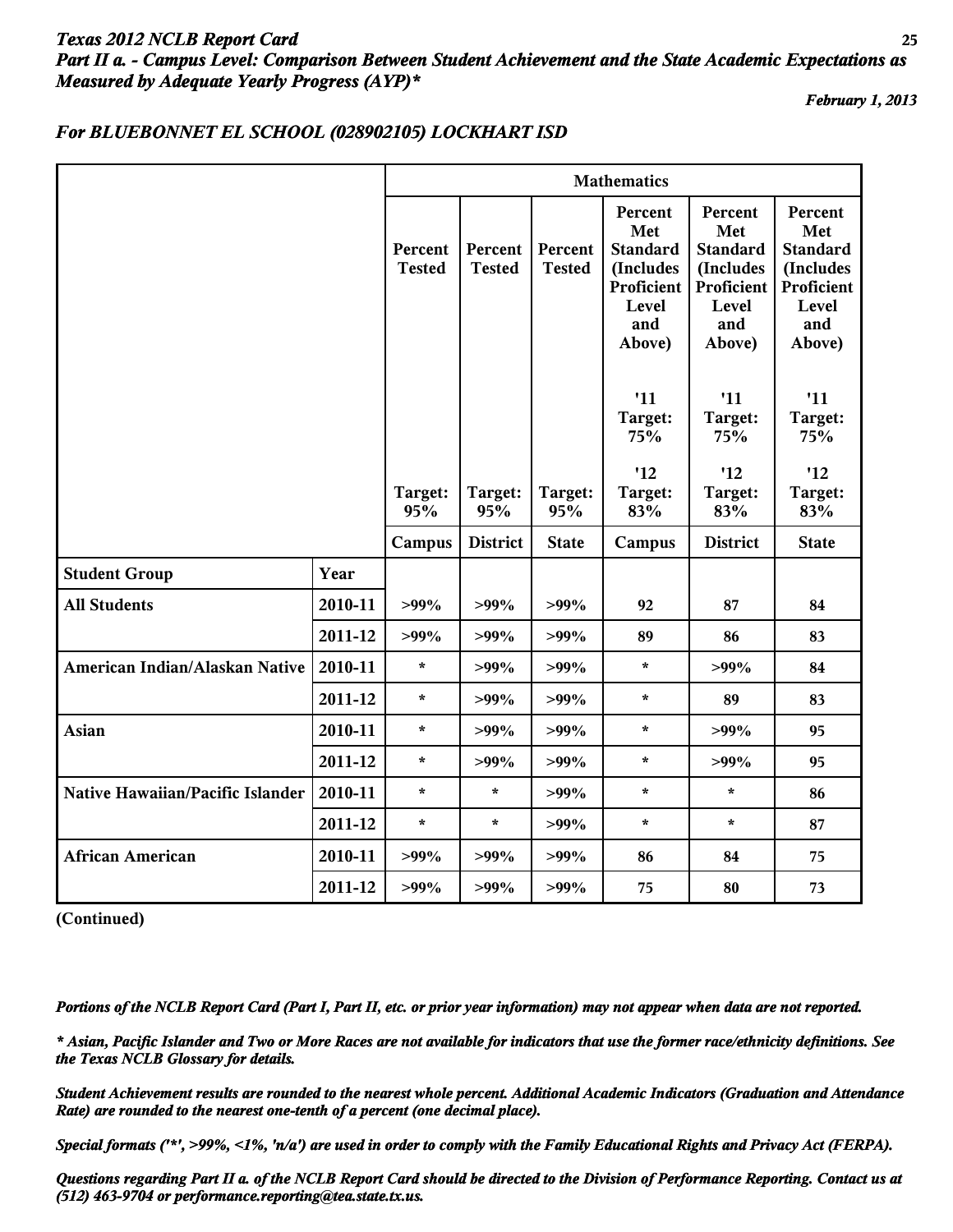# *Texas 2012 NCLB Report Card* **26** *Part II a. - Campus Level: Comparison Between Student Achievement and the State Academic Expectations as Measured by Adequate Yearly Progress (AYP)\**

*February 1, 2013*

## *For BLUEBONNET EL SCHOOL (028902105) LOCKHART ISD*

|                          |         | <b>Mathematics</b>       |                          |                          |                                                                                        |                                                                                        |                                                                                        |
|--------------------------|---------|--------------------------|--------------------------|--------------------------|----------------------------------------------------------------------------------------|----------------------------------------------------------------------------------------|----------------------------------------------------------------------------------------|
|                          |         | Percent<br><b>Tested</b> | Percent<br><b>Tested</b> | Percent<br><b>Tested</b> | Percent<br>Met<br><b>Standard</b><br>(Includes<br>Proficient<br>Level<br>and<br>Above) | Percent<br>Met<br><b>Standard</b><br>(Includes<br>Proficient<br>Level<br>and<br>Above) | Percent<br>Met<br><b>Standard</b><br>(Includes<br>Proficient<br>Level<br>and<br>Above) |
|                          |         |                          |                          |                          | '11<br>Target:<br>75%<br>'12                                                           | '11<br>Target:<br>75%<br>'12                                                           | '11<br>Target:<br>75%<br>'12                                                           |
|                          |         | Target:<br>95%           | Target:<br>95%           | Target:<br>95%           | Target:<br>83%                                                                         | Target:<br>83%                                                                         | Target:<br>83%                                                                         |
|                          |         | Campus                   | <b>District</b>          | <b>State</b>             | Campus                                                                                 | <b>District</b>                                                                        | <b>State</b>                                                                           |
| <b>Student Group</b>     | Year    |                          |                          |                          |                                                                                        |                                                                                        |                                                                                        |
| Hispanic                 | 2010-11 | $>99\%$                  | 99                       | $>99\%$                  | 91                                                                                     | 86                                                                                     | 82                                                                                     |
|                          | 2011-12 | $>99\%$                  | $>99\%$                  | $>99\%$                  | 89                                                                                     | 86                                                                                     | 80                                                                                     |
| White                    | 2010-11 | $>99\%$                  | $>99\%$                  | $>99\%$                  | 95                                                                                     | 91                                                                                     | 91                                                                                     |
|                          | 2011-12 | $>99\%$                  | $>99\%$                  | $>99\%$                  | 90                                                                                     | 89                                                                                     | 90                                                                                     |
| <b>Two or More Races</b> | 2010-11 | $\star$                  | $>99\%$                  | $>99\%$                  | $\star$                                                                                | 92                                                                                     | 89                                                                                     |
|                          | 2011-12 | $\star$                  | 97                       | $>99\%$                  | $\star$                                                                                | 85                                                                                     | 88                                                                                     |
| Female                   | 2010-11 | $>99\%$                  | $>99\%$                  | $>99\%$                  | 97                                                                                     | 89                                                                                     | 85                                                                                     |
|                          | 2011-12 | $>99\%$                  | $>99\%$                  | $>99\%$                  | 92                                                                                     | 87                                                                                     | 84                                                                                     |
| Male                     | 2010-11 | $>99\%$                  | $>99\%$                  | $>99\%$                  | 87                                                                                     | 86                                                                                     | 84                                                                                     |
|                          | 2011-12 | $>99\%$                  | $>99\%$                  | $>99\%$                  | 86                                                                                     | 85                                                                                     | 83                                                                                     |

**(Continued)**

*Portions of the NCLB Report Card (Part I, Part II, etc. or prior year information) may not appear when data are not reported.*

*\* Asian, Pacific Islander and Two or More Races are not available for indicators that use the former race/ethnicity definitions. See the Texas NCLB Glossary for details.*

*Student Achievement results are rounded to the nearest whole percent. Additional Academic Indicators (Graduation and Attendance Rate) are rounded to the nearest one-tenth of a percent (one decimal place).*

*Special formats ('\*', >99%, <1%, 'n/a') are used in order to comply with the Family Educational Rights and Privacy Act (FERPA).*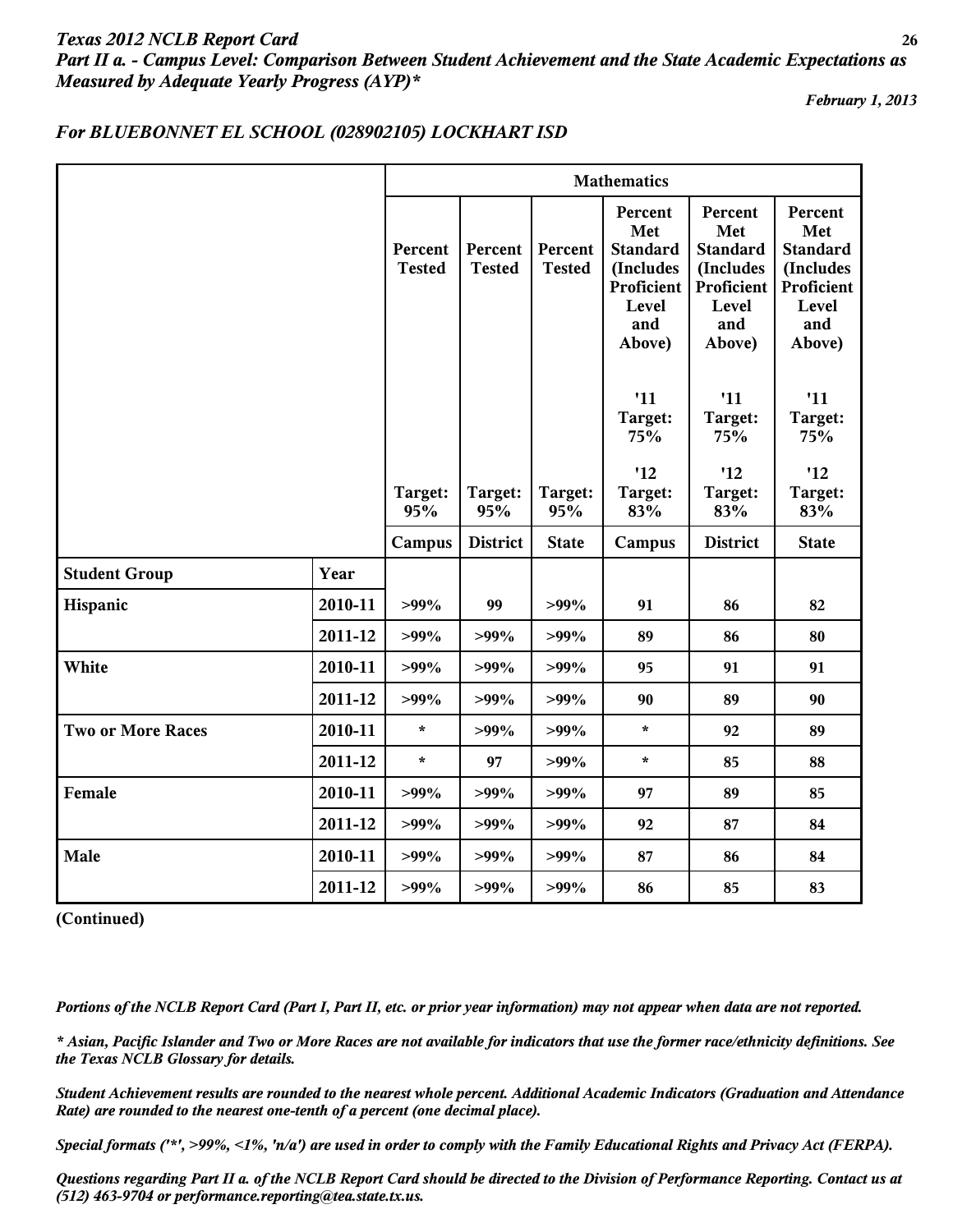# *Texas 2012 NCLB Report Card* **27** *Part II a. - Campus Level: Comparison Between Student Achievement and the State Academic Expectations as Measured by Adequate Yearly Progress (AYP)\**

*February 1, 2013*

## *For BLUEBONNET EL SCHOOL (028902105) LOCKHART ISD*

|                                   |         | <b>Mathematics</b>       |                          |                          |                                                                                               |                                                                                        |                                                                                        |
|-----------------------------------|---------|--------------------------|--------------------------|--------------------------|-----------------------------------------------------------------------------------------------|----------------------------------------------------------------------------------------|----------------------------------------------------------------------------------------|
|                                   |         | Percent<br><b>Tested</b> | Percent<br><b>Tested</b> | Percent<br><b>Tested</b> | <b>Percent</b><br>Met<br><b>Standard</b><br>(Includes<br>Proficient<br>Level<br>and<br>Above) | Percent<br>Met<br><b>Standard</b><br>(Includes<br>Proficient<br>Level<br>and<br>Above) | Percent<br>Met<br><b>Standard</b><br>(Includes<br>Proficient<br>Level<br>and<br>Above) |
|                                   |         |                          |                          |                          | '11<br>Target:<br>75%                                                                         | '11<br>Target:<br>75%                                                                  | '11<br>Target:<br>75%                                                                  |
|                                   |         | Target:<br>95%           | Target:<br>95%           | Target:<br>95%           | '12<br>Target:<br>83%                                                                         | '12<br>Target:<br>83%                                                                  | '12<br>Target:<br>83%                                                                  |
|                                   |         | Campus                   | <b>District</b>          | <b>State</b>             | Campus                                                                                        | <b>District</b>                                                                        | <b>State</b>                                                                           |
| <b>Student Group</b>              | Year    |                          |                          |                          |                                                                                               |                                                                                        |                                                                                        |
| <b>Special Education</b>          | 2010-11 | $>99\%$                  | $>99\%$                  | $>99\%$                  | 58                                                                                            | 63                                                                                     | 63                                                                                     |
|                                   | 2011-12 | $>99\%$                  | 99                       | 99                       | 64                                                                                            | 66                                                                                     | 63                                                                                     |
| <b>Limited English Proficient</b> | 2010-11 | $>99\%$                  | 98                       | $>99\%$                  | 88                                                                                            | 82                                                                                     | 79                                                                                     |
|                                   | 2011-12 | $>99\%$                  | $>99\%$                  | $>99\%$                  | 85                                                                                            | 85                                                                                     | 79                                                                                     |
| <b>Economically Disadvantaged</b> | 2010-11 | $>99\%$                  | $>99\%$                  | $>99\%$                  | 92                                                                                            | 85                                                                                     | 79                                                                                     |
|                                   | 2011-12 | $>99\%$                  | $>99\%$                  | $>99\%$                  | 88                                                                                            | 84                                                                                     | 78                                                                                     |
| <b>Migrant</b>                    | 2010-11 | $\star$                  | $>99\%$                  | $>99\%$                  | $\star$                                                                                       | 67                                                                                     | 75                                                                                     |
|                                   | 2011-12 | $\star$                  | $>99\%$                  | 99                       | $\star$                                                                                       | $>99\%$                                                                                | 73                                                                                     |

*Portions of the NCLB Report Card (Part I, Part II, etc. or prior year information) may not appear when data are not reported.*

*\* Asian, Pacific Islander and Two or More Races are not available for indicators that use the former race/ethnicity definitions. See the Texas NCLB Glossary for details.*

*Student Achievement results are rounded to the nearest whole percent. Additional Academic Indicators (Graduation and Attendance Rate) are rounded to the nearest one-tenth of a percent (one decimal place).*

*Special formats ('\*', >99%, <1%, 'n/a') are used in order to comply with the Family Educational Rights and Privacy Act (FERPA).*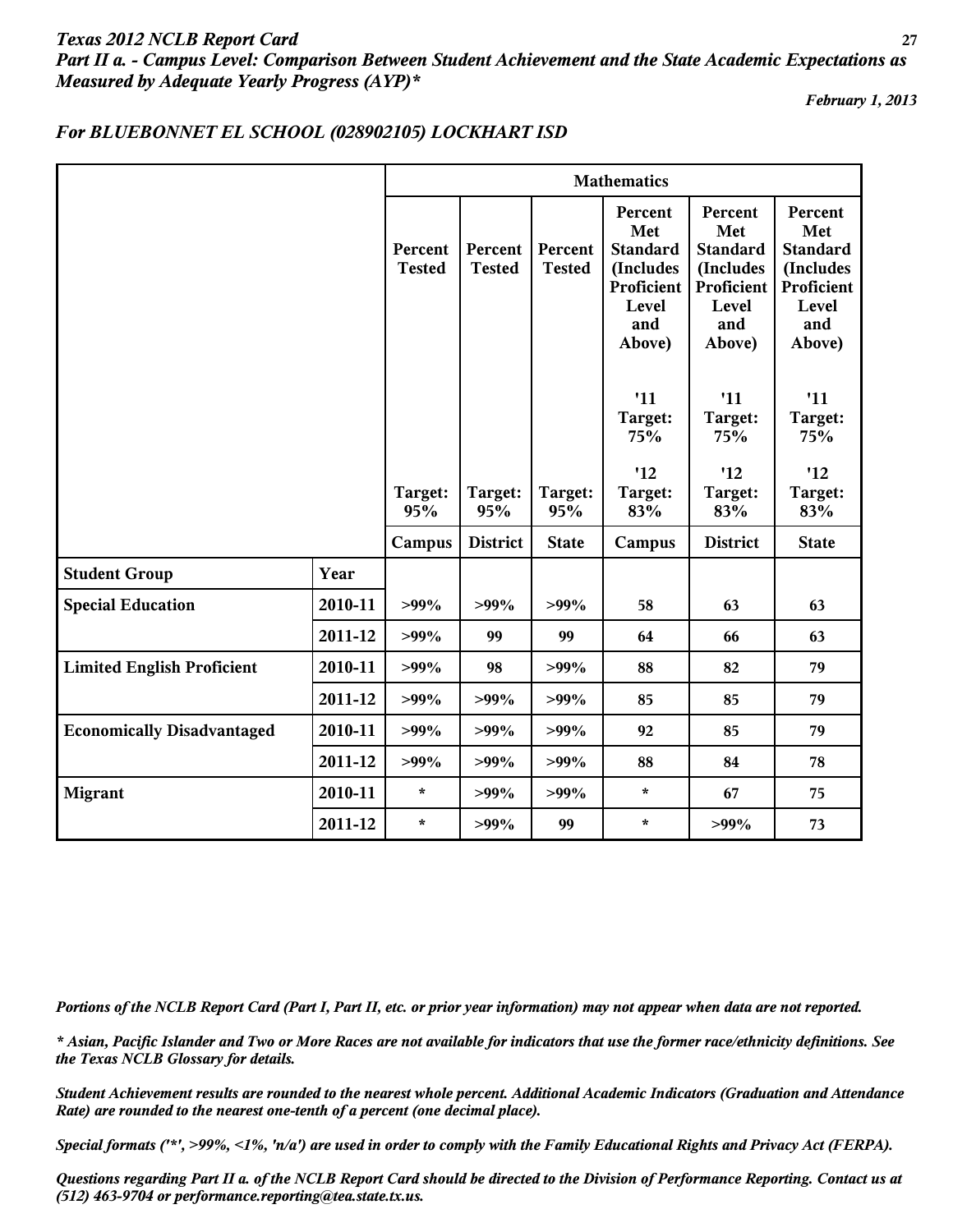## *Texas 2012 NCLB Report Card* **28** *Part II a. - Campus Level: Comparison Between Student Achievement and the State Academic Expectations as Measured by Adequate Yearly Progress (AYP)\**

*February 1, 2013*

|                                            |         | <b>Additional Academic Indicators</b> |                                 |                                 |                                 |                                 |                                 |
|--------------------------------------------|---------|---------------------------------------|---------------------------------|---------------------------------|---------------------------------|---------------------------------|---------------------------------|
|                                            |         | Four-year<br>Graduation<br>Rate       | Four-year<br>Graduation<br>Rate | Four-year<br>Graduation<br>Rate | Five-year<br>Graduation<br>Rate | Five-year<br>Graduation<br>Rate | Five-year<br>Graduation<br>Rate |
|                                            |         | '11 Target:<br>75%                    | '11 Target:<br>75%              | '11 Target:<br>75%              | '11 Target:<br>80%              | '11 Target:<br>80%              | '11 Target:<br>80%              |
|                                            |         | '12 Target:<br>75%                    | '12 Target:<br>75%              | '12 Target:<br>75%              | '12 Target:<br>80%              | '12 Target:<br>80%              | '12 Target:<br>80%              |
|                                            |         | Campus                                | <b>District</b>                 | <b>State</b>                    | Campus                          | <b>District</b>                 | <b>State</b>                    |
| <b>Student Group</b>                       | Year    |                                       |                                 |                                 |                                 |                                 |                                 |
| <b>All Students</b>                        | 2010-11 | n/a                                   | 90.3                            | 84.3                            | n/a                             | 87.9                            | 85.1                            |
|                                            | 2011-12 | n/a                                   | 91.2                            | 85.9                            | n/a                             | 91.8                            | 88.0                            |
| American<br><b>Indian/Alaskan Native</b>   | 2010-11 | n/a                                   |                                 | 84.2                            | n/a                             | $\star$                         | 83.8                            |
|                                            | 2011-12 | n/a                                   | $\star$                         | 86.6                            | n/a                             | $\blacksquare$                  | 88.1                            |
| Asian                                      | 2010-11 | n/a                                   | n/a                             | n/a                             | n/a                             | n/a                             | n/a                             |
|                                            | 2011-12 | n/a                                   |                                 | 95.0                            | n/a                             | n/a                             | n/a                             |
| Native Hawaiian/Pacific<br><b>Islander</b> | 2010-11 | n/a                                   | n/a                             | n/a                             | n/a                             | n/a                             | n/a                             |
|                                            | 2011-12 | n/a                                   | $\blacksquare$                  | 88.0                            | n/a                             | n/a                             | n/a                             |
| <b>African American</b>                    | 2010-11 | n/a                                   | 88.5                            | 78.8                            | n/a                             | 82.8                            | 78.8                            |
|                                            | 2011-12 | n/a                                   | 94.1                            | 80.9                            | n/a                             | 88.5                            | 82.9                            |
| Hispanic                                   | 2010-11 | n/a                                   | 88.6                            | 78.8                            | n/a                             | 86.6                            | 80.0                            |
|                                            | 2011-12 | n/a                                   | 89.3                            | 81.8                            | n/a                             | 91.1                            | 84.0                            |

## *For BLUEBONNET EL SCHOOL (028902105) LOCKHART ISD*

**(Continued)**

*Portions of the NCLB Report Card (Part I, Part II, etc. or prior year information) may not appear when data are not reported.*

*\* Asian, Pacific Islander and Two or More Races are not available for indicators that use the former race/ethnicity definitions. See the Texas NCLB Glossary for details.*

*Student Achievement results are rounded to the nearest whole percent. Additional Academic Indicators (Graduation and Attendance Rate) are rounded to the nearest one-tenth of a percent (one decimal place).*

*Special formats ('\*', >99%, <1%, 'n/a') are used in order to comply with the Family Educational Rights and Privacy Act (FERPA).*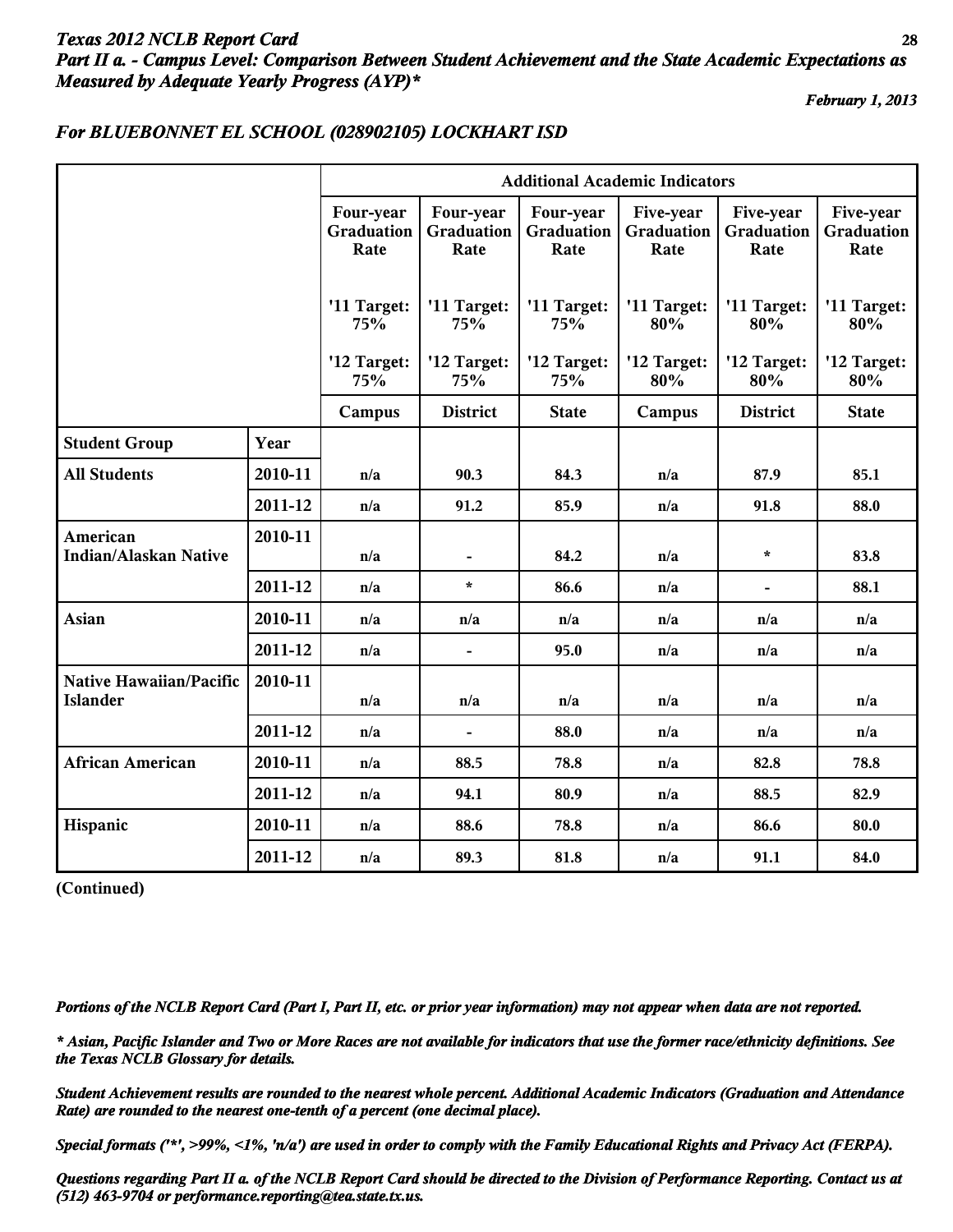# *Texas 2012 NCLB Report Card* **29** *Part II a. - Campus Level: Comparison Between Student Achievement and the State Academic Expectations as Measured by Adequate Yearly Progress (AYP)\**

*February 1, 2013*

|                                      |         | <b>Additional Academic Indicators</b> |                                 |                                 |                                 |                                 |                                 |
|--------------------------------------|---------|---------------------------------------|---------------------------------|---------------------------------|---------------------------------|---------------------------------|---------------------------------|
|                                      |         | Four-year<br>Graduation<br>Rate       | Four-year<br>Graduation<br>Rate | Four-year<br>Graduation<br>Rate | Five-year<br>Graduation<br>Rate | Five-year<br>Graduation<br>Rate | Five-year<br>Graduation<br>Rate |
|                                      |         | '11 Target:<br>75%                    | '11 Target:<br>75%              | '11 Target:<br>75%              | '11 Target:<br>80%              | '11 Target:<br>80%              | '11 Target:<br>80%              |
|                                      |         | '12 Target:<br>75%                    | '12 Target:<br>75%              | '12 Target:<br>75%              | '12 Target:<br>80%              | '12 Target:<br>80%              | '12 Target:<br>80%              |
|                                      |         | Campus                                | <b>District</b>                 | <b>State</b>                    | Campus                          | <b>District</b>                 | <b>State</b>                    |
| <b>Student Group</b>                 | Year    |                                       |                                 |                                 |                                 |                                 |                                 |
| White                                | 2010-11 | n/a                                   | 92.5                            | 91.6                            | n/a                             | 91.6                            | 92.1                            |
|                                      | 2011-12 | n/a                                   | 93.5                            | 92.0                            | n/a                             | 93.3                            | 93.6                            |
| <b>Two or More Races</b>             | 2010-11 | n/a                                   | n/a                             | n/a                             | n/a                             | n/a                             | n/a                             |
|                                      | 2011-12 | n/a                                   | $\star$                         | 92.1                            | n/a                             | n/a                             | n/a                             |
| Female                               | 2010-11 | n/a                                   | 90.8                            | 86.5                            | n/a                             | 88.8                            | 86.8                            |
|                                      | 2011-12 | n/a                                   | 94.3                            | 88.2                            | n/a                             | 91.5                            | 89.5                            |
| Male                                 | 2010-11 | n/a                                   | 89.8                            | 82.1                            | n/a                             | 87.2                            | 83.5                            |
|                                      | 2011-12 | n/a                                   | 87.8                            | 83.7                            | n/a                             | 92.1                            | 86.5                            |
| <b>Special Education</b>             | 2010-11 | n/a                                   | 73.0                            | 74.4                            | n/a                             | 77.8                            | 78.1                            |
|                                      | 2011-12 | n/a                                   | 88.4                            | 76.7                            | n/a                             | 78.4                            | 80.3                            |
| <b>Limited English</b><br>Proficient | 2010-11 | n/a                                   | 75.0                            | 62.8                            | n/a                             | $\star$                         | 67.5                            |
|                                      | 2011-12 | n/a                                   | 90.0                            | 66.8                            | n/a                             | 83.3                            | 72.0                            |

## *For BLUEBONNET EL SCHOOL (028902105) LOCKHART ISD*

**(Continued)**

*Portions of the NCLB Report Card (Part I, Part II, etc. or prior year information) may not appear when data are not reported.*

*\* Asian, Pacific Islander and Two or More Races are not available for indicators that use the former race/ethnicity definitions. See the Texas NCLB Glossary for details.*

*Student Achievement results are rounded to the nearest whole percent. Additional Academic Indicators (Graduation and Attendance Rate) are rounded to the nearest one-tenth of a percent (one decimal place).*

*Special formats ('\*', >99%, <1%, 'n/a') are used in order to comply with the Family Educational Rights and Privacy Act (FERPA).*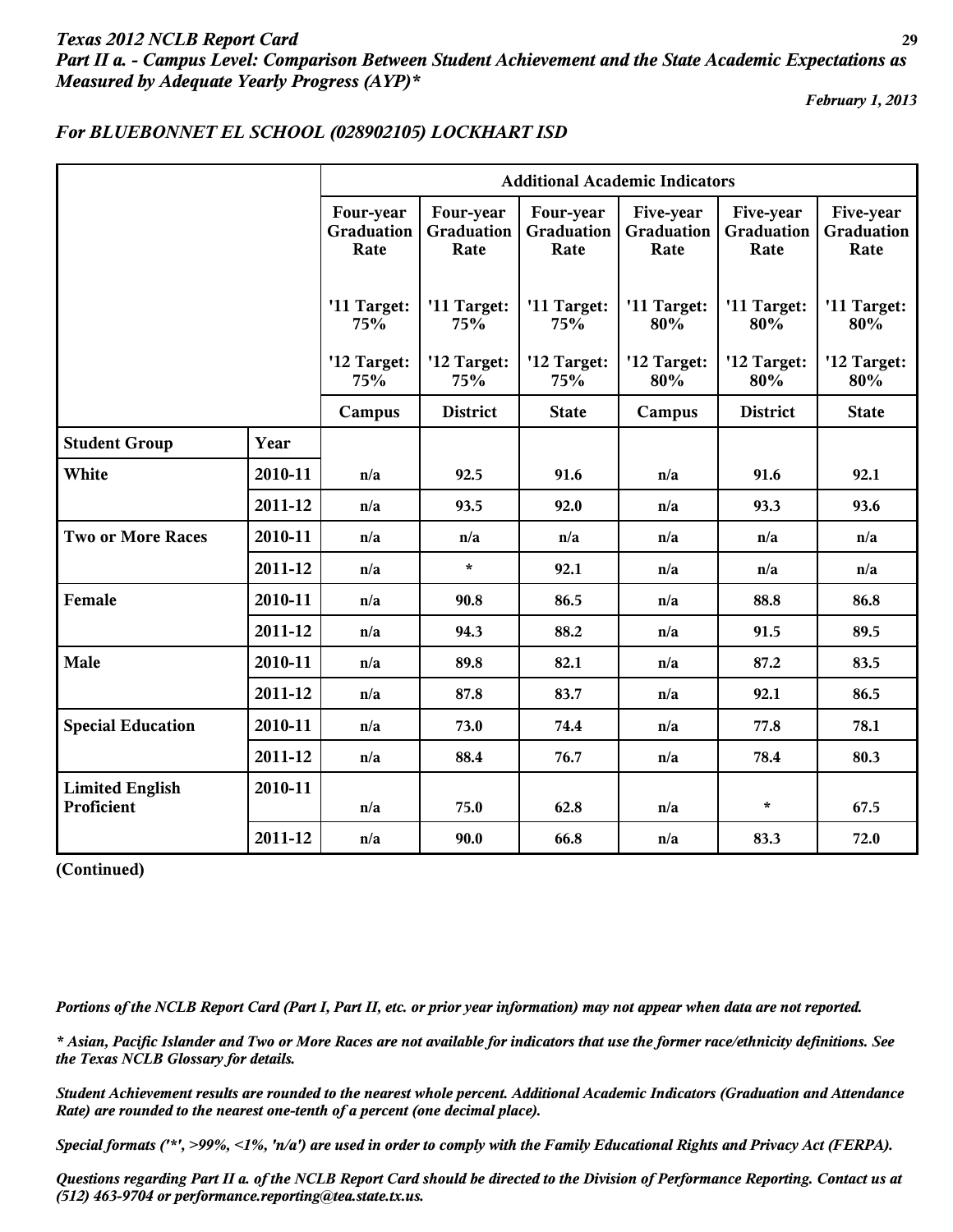# *Texas 2012 NCLB Report Card* **30** *Part II a. - Campus Level: Comparison Between Student Achievement and the State Academic Expectations as Measured by Adequate Yearly Progress (AYP)\**

*February 1, 2013*

|                               |         | <b>Additional Academic Indicators</b> |                                        |                                        |                                 |                                 |                                        |
|-------------------------------|---------|---------------------------------------|----------------------------------------|----------------------------------------|---------------------------------|---------------------------------|----------------------------------------|
|                               |         | Four-year<br>Graduation<br>Rate       | Four-year<br><b>Graduation</b><br>Rate | Four-year<br><b>Graduation</b><br>Rate | Five-year<br>Graduation<br>Rate | Five-year<br>Graduation<br>Rate | Five-year<br><b>Graduation</b><br>Rate |
|                               |         | '11 Target:<br><b>75%</b>             | '11 Target:<br>75%                     | '11 Target:<br>75%                     | '11 Target:<br>80%              | '11 Target:<br>80%              | '11 Target:<br>80%                     |
|                               |         | '12 Target:<br>75%                    | '12 Target:<br><b>75%</b>              | '12 Target:<br>75%                     | '12 Target:<br>80%              | '12 Target:<br>80%              | '12 Target:<br>80%                     |
|                               |         | Campus                                | <b>District</b>                        | <b>State</b>                           | Campus                          | <b>District</b>                 | <b>State</b>                           |
| <b>Student Group</b>          | Year    |                                       |                                        |                                        |                                 |                                 |                                        |
| Economically<br>Disadvantaged | 2010-11 | n/a                                   | 89.3                                   | 81.9                                   | n/a                             | 89.9                            | 83.7                                   |
|                               | 2011-12 | n/a                                   | 90.6                                   | 83.7                                   | n/a                             | 91.7                            | 87.0                                   |
| <b>Migrant</b>                | 2010-11 | n/a                                   | $\star$                                | 75.7                                   | n/a                             | $\star$                         | 76.4                                   |
|                               | 2011-12 | n/a                                   | $\star$                                | 78.7                                   | n/a                             | $\star$                         | 82.4                                   |

## *For BLUEBONNET EL SCHOOL (028902105) LOCKHART ISD*

*Portions of the NCLB Report Card (Part I, Part II, etc. or prior year information) may not appear when data are not reported.*

*\* Asian, Pacific Islander and Two or More Races are not available for indicators that use the former race/ethnicity definitions. See the Texas NCLB Glossary for details.*

*Student Achievement results are rounded to the nearest whole percent. Additional Academic Indicators (Graduation and Attendance Rate) are rounded to the nearest one-tenth of a percent (one decimal place).*

*Special formats ('\*', >99%, <1%, 'n/a') are used in order to comply with the Family Educational Rights and Privacy Act (FERPA).*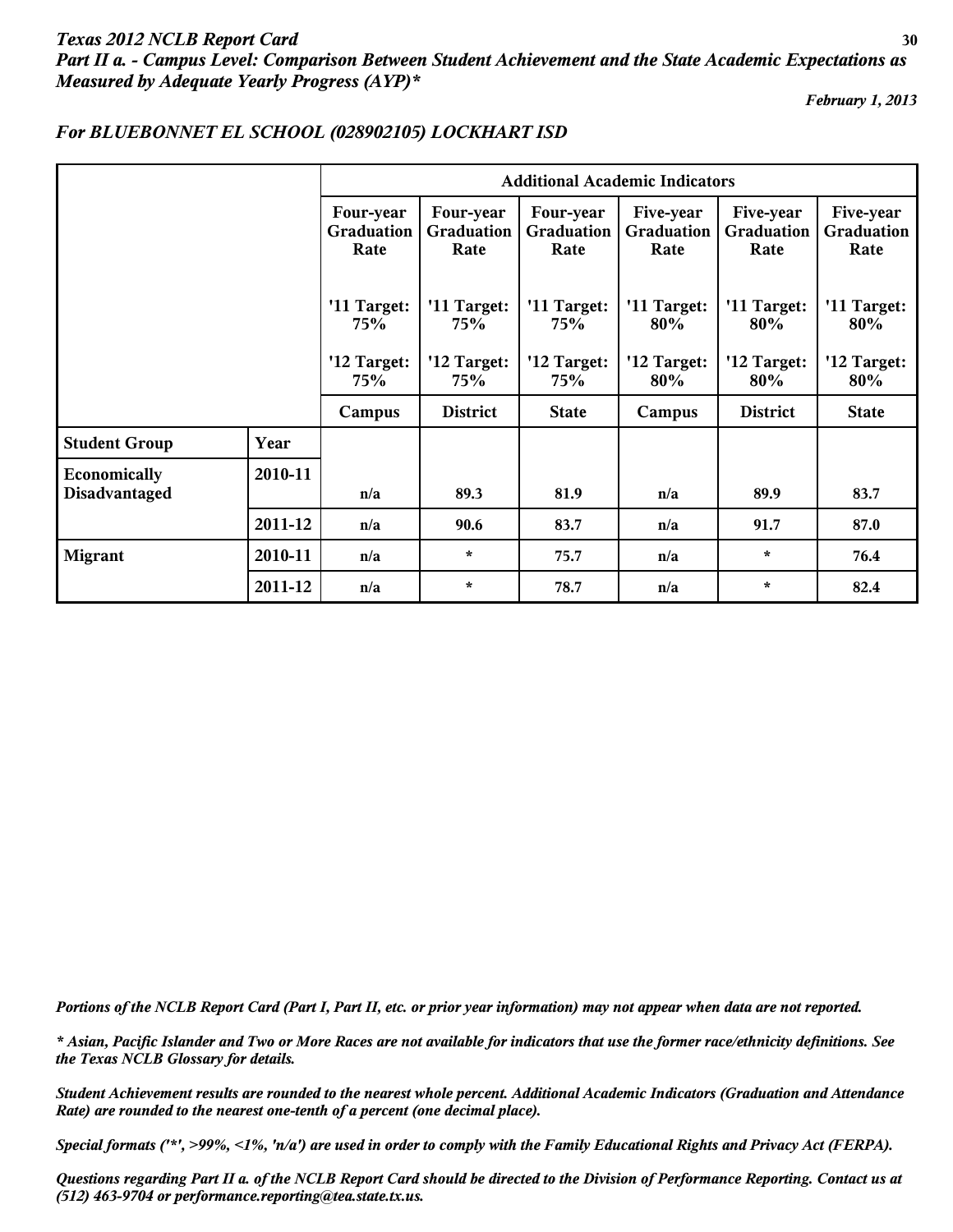## *Texas 2012 NCLB Report Card* **31** *Part II a. - Campus Level: Comparison Between Student Achievement and the State Academic Expectations as Measured by Adequate Yearly Progress (AYP)\**

*February 1, 2013*

|                                  |         | <b>Additional Academic Indicators</b> |                           |                           |  |
|----------------------------------|---------|---------------------------------------|---------------------------|---------------------------|--|
|                                  |         | <b>Attendance</b><br>Rate             | <b>Attendance</b><br>Rate | <b>Attendance</b><br>Rate |  |
|                                  |         | Target:<br>90%                        | Target:<br>90%            | Target:<br>90%            |  |
|                                  |         | Campus                                | <b>District</b>           | <b>State</b>              |  |
| <b>Student Group</b>             | Year    |                                       |                           |                           |  |
| <b>All Students</b>              | 2010-11 | 96.2                                  | n/a                       | 95.5                      |  |
|                                  | 2011-12 | 96.3                                  | n/a                       | 95.7                      |  |
| American Indian/Alaskan Native   | 2010-11 | $\star$                               | n/a                       | 95.0                      |  |
|                                  | 2011-12 | $\star$                               | n/a                       | 95.2                      |  |
| Asian                            | 2010-11 | 95.7                                  | n/a                       | 97.5                      |  |
|                                  | 2011-12 | 96.4                                  | n/a                       | 97.7                      |  |
| Native Hawaiian/Pacific Islander | 2010-11 |                                       | n/a                       | 95.5                      |  |
|                                  | 2011-12 | $\blacksquare$                        | n/a                       | 95.9                      |  |
| <b>African American</b>          | 2010-11 | 96.5                                  | n/a                       | 95.1                      |  |
|                                  | 2011-12 | 96.0                                  | n/a                       | 95.4                      |  |
| Hispanic                         | 2010-11 | 96.5                                  | n/a                       | 95.3                      |  |
|                                  | 2011-12 | 96.4                                  | n/a                       | 95.6                      |  |
| White                            | 2010-11 | 95.4                                  | n/a                       | 95.6                      |  |
|                                  | 2011-12 | 96.2                                  | n/a                       | 95.9                      |  |
| <b>Two or More Races</b>         | 2010-11 | $\star$                               | n/a                       | 95.7                      |  |
|                                  | 2011-12 | $\star$                               | n/a                       | 95.9                      |  |

## *For BLUEBONNET EL SCHOOL (028902105) LOCKHART ISD*

**(Continued)**

*Portions of the NCLB Report Card (Part I, Part II, etc. or prior year information) may not appear when data are not reported.*

*\* Asian, Pacific Islander and Two or More Races are not available for indicators that use the former race/ethnicity definitions. See the Texas NCLB Glossary for details.*

*Student Achievement results are rounded to the nearest whole percent. Additional Academic Indicators (Graduation and Attendance Rate) are rounded to the nearest one-tenth of a percent (one decimal place).*

*Special formats ('\*', >99%, <1%, 'n/a') are used in order to comply with the Family Educational Rights and Privacy Act (FERPA).*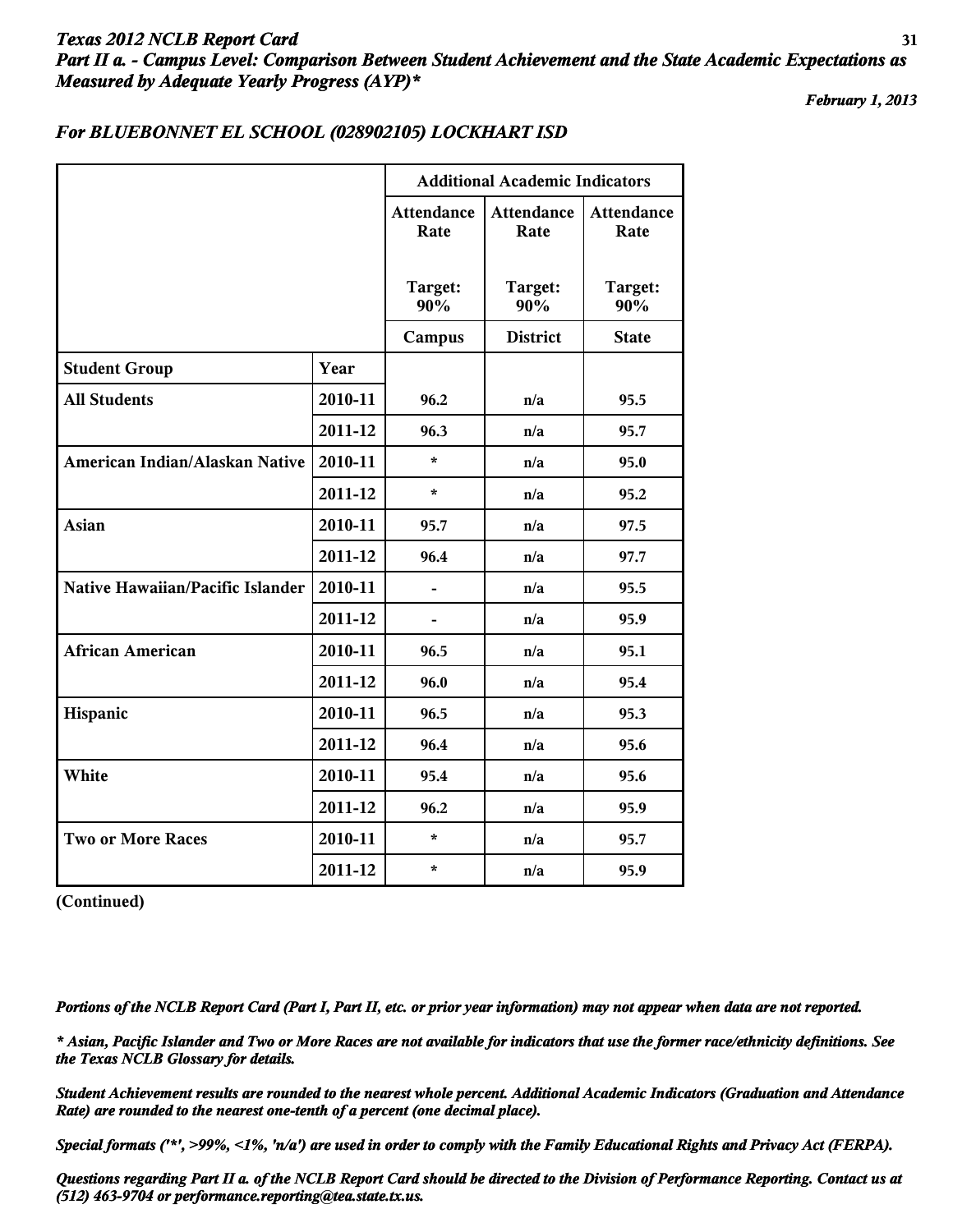# *Texas 2012 NCLB Report Card* **32** *Part II a. - Campus Level: Comparison Between Student Achievement and the State Academic Expectations as Measured by Adequate Yearly Progress (AYP)\**

*February 1, 2013*

|                                   |         | <b>Additional Academic Indicators</b> |                           |                           |  |
|-----------------------------------|---------|---------------------------------------|---------------------------|---------------------------|--|
|                                   |         | <b>Attendance</b><br>Rate             | <b>Attendance</b><br>Rate | <b>Attendance</b><br>Rate |  |
|                                   |         | Target:<br>90%                        | Target:<br>90%            | Target:<br>90%            |  |
|                                   |         | Campus                                | <b>District</b>           | <b>State</b>              |  |
| <b>Student Group</b>              | Year    |                                       |                           |                           |  |
| Female                            | 2010-11 | 96.2                                  | n/a                       | 95.5                      |  |
|                                   | 2011-12 | 96.3                                  | n/a                       | 95.7                      |  |
| Male                              | 2010-11 | 96.3                                  | n/a                       | 95.5                      |  |
|                                   | 2011-12 | 96.3                                  | n/a                       | 95.7                      |  |
| <b>Special Education</b>          | 2010-11 | 95.3                                  | n/a                       | 94.0                      |  |
|                                   | 2011-12 | 95.9                                  | n/a                       | 94.3                      |  |
| <b>Limited English Proficient</b> | 2010-11 | 96.5                                  | n/a                       | 96.3                      |  |
|                                   | 2011-12 | 96.7                                  | n/a                       | 96.6                      |  |
| <b>Economically Disadvantaged</b> | 2010-11 | 96.2                                  | n/a                       | 95.2                      |  |
|                                   | 2011-12 | 96.1                                  | n/a                       | 95.4                      |  |
| <b>Migrant</b>                    | 2010-11 | $\star$                               | n/a                       | 93.9                      |  |
|                                   | 2011-12 | ÷                                     | n/a                       | 93.9                      |  |

## *For BLUEBONNET EL SCHOOL (028902105) LOCKHART ISD*

*Portions of the NCLB Report Card (Part I, Part II, etc. or prior year information) may not appear when data are not reported.*

*\* Asian, Pacific Islander and Two or More Races are not available for indicators that use the former race/ethnicity definitions. See the Texas NCLB Glossary for details.*

*Student Achievement results are rounded to the nearest whole percent. Additional Academic Indicators (Graduation and Attendance Rate) are rounded to the nearest one-tenth of a percent (one decimal place).*

*Special formats ('\*', >99%, <1%, 'n/a') are used in order to comply with the Family Educational Rights and Privacy Act (FERPA).*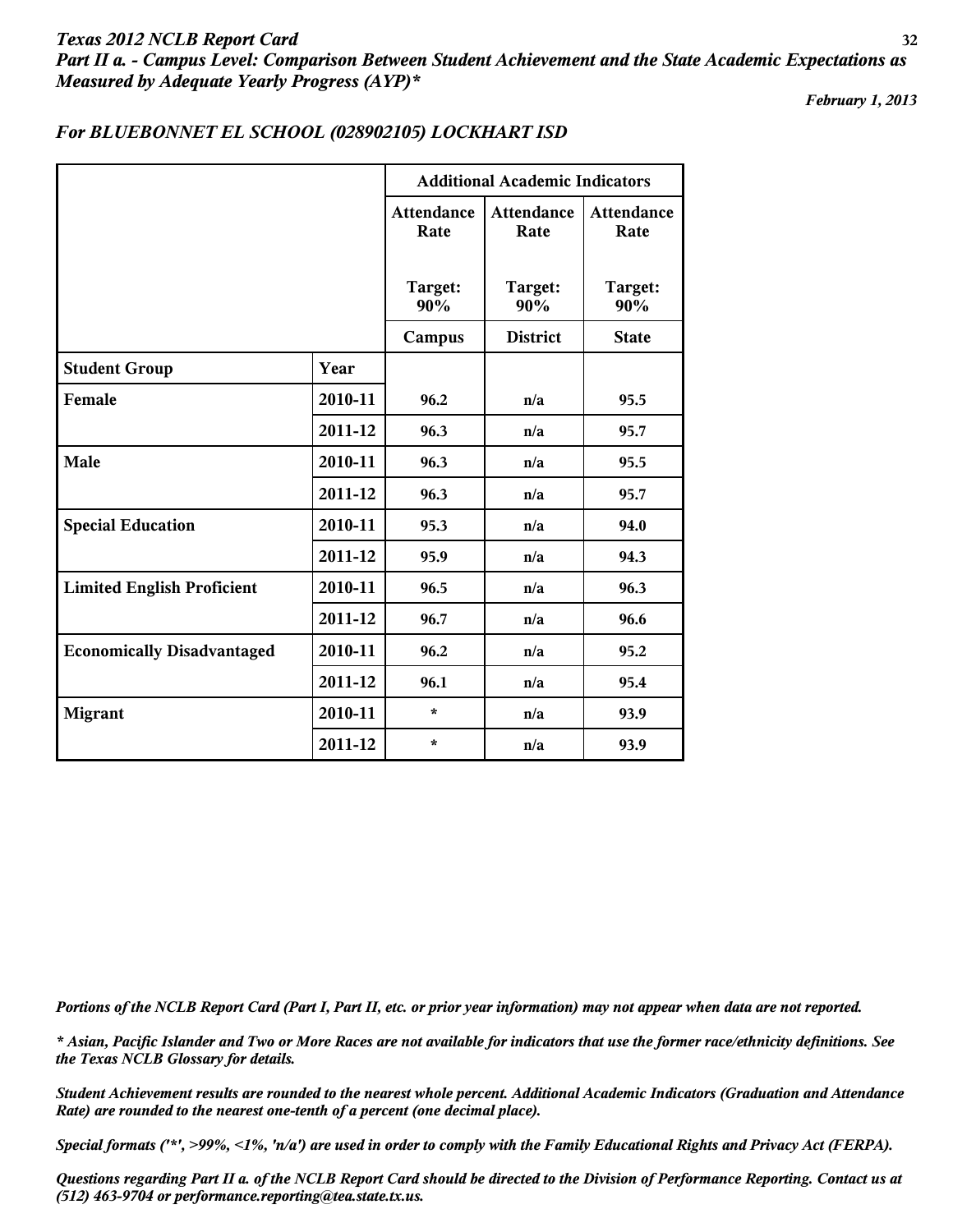*February 1, 2013*

## *For BLUEBONNET EL SCHOOL (028902105) LOCKHART ISD*

|         | <b>Met AYP</b>   | <b>SIP</b><br>(for the<br>subsequent<br>school<br>year) |
|---------|------------------|---------------------------------------------------------|
| Year    |                  |                                                         |
| 2010-11 | <b>Meets AYP</b> | <b>NONE</b>                                             |
| 2011-12 | <b>Meets AYP</b> | <b>NONE</b>                                             |

*Portions of the NCLB Report Card (Part I, Part II, etc. or prior year information) may not appear when data are not reported.*

*'n/a' indicates the district or school does not receive Title I, Part A funds.*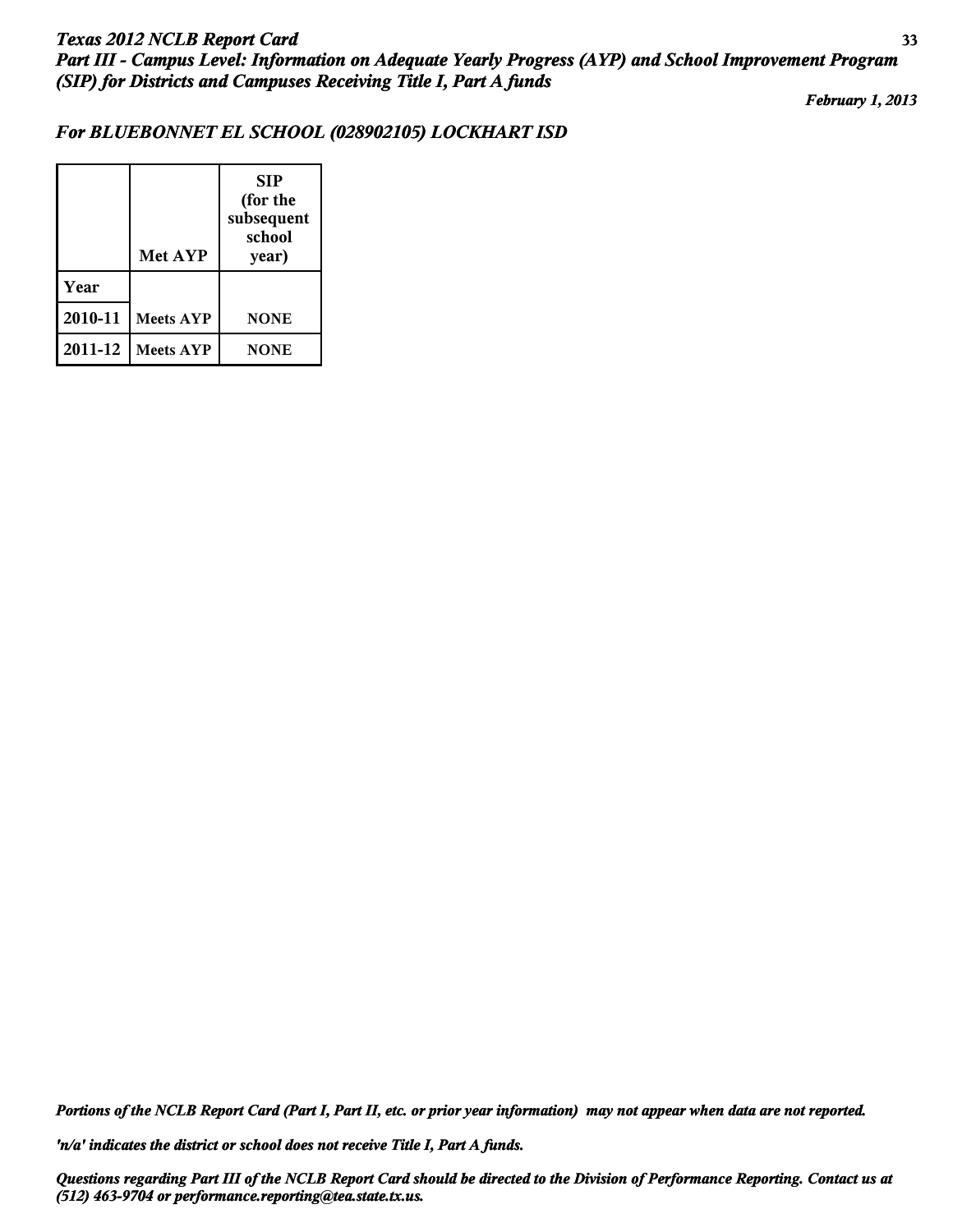*February 1, 2013*

## *For BLUEBONNET EL SCHOOL (028902105) LOCKHART ISD*

|         | <b>Bachelors</b> |      | <b>Masters   Doctorate</b> |
|---------|------------------|------|----------------------------|
| Year    |                  |      |                            |
| 2010-11 | 85.4             | 9.9  | 0.0                        |
| 2011-12 | 82.8             | 17.2 | 0.0                        |

*Portions of the NCLB Report Card (Part I, Part II, etc. or prior year information) may not appear when data are not reported.*

*Percent of Teachers are rounded to the nearest one-tenth of a percent (one decimal place).*

*Percentages reported by Teacher Degree may not sum to 100% either due to rounding or because the category 'teachers with no degree' is not reported.*

*A dash (-) indicates data are not reported; 'n/a' indicates that the data are not available or applicable.*

*Questions regarding Part IV a. of the NCLB Report Card should be directed to the Division of Educator Standards & Certification, Fingerprinting. Contact us at (512) 936-9831 or espi@tea.state.tx.us.*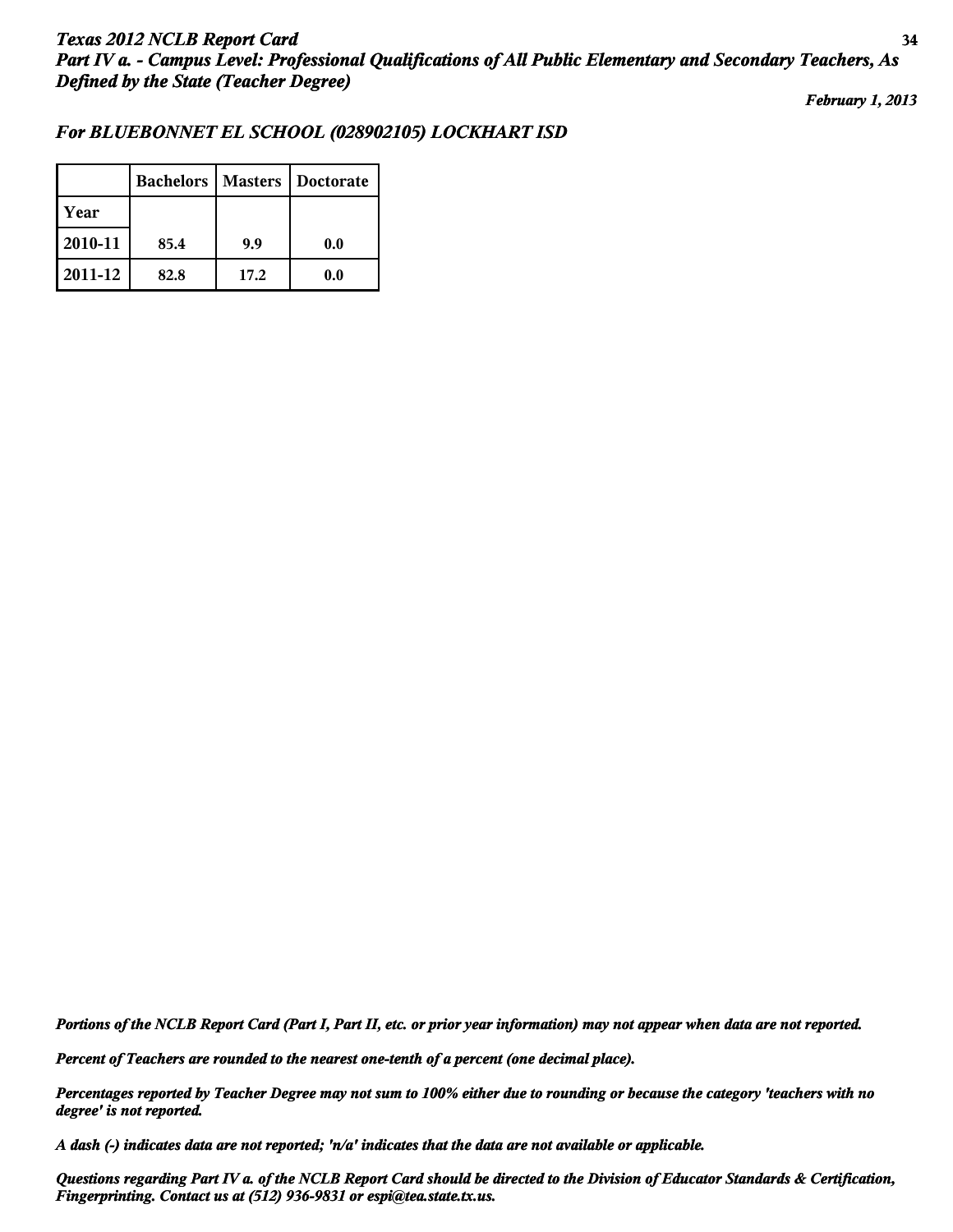*February 1, 2013*

## *For BLUEBONNET EL SCHOOL (028902105) LOCKHART ISD*

|         | $\frac{0}{0}$ |
|---------|---------------|
| Year    |               |
| 2010-11 | 0.00          |
| 2011-12 | 0.00          |

*Portions of the NCLB Report Card (Part I, Part II, etc. or prior year information) may not appear when data are not reported.*

*Percent of Teachers are rounded to the nearest one-hundredth of a percent (two decimal places).*

*A dash (-) indicates data are not reported; 'n/a' indicates that the data are not available or applicable.*

*Questions regarding Part IV b. of the NCLB Report Card should be directed to the Division of Educator Standards & Certification, Fingerprinting. Contact us at (512) 936-9831 or espi@tea.state.tx.us.*